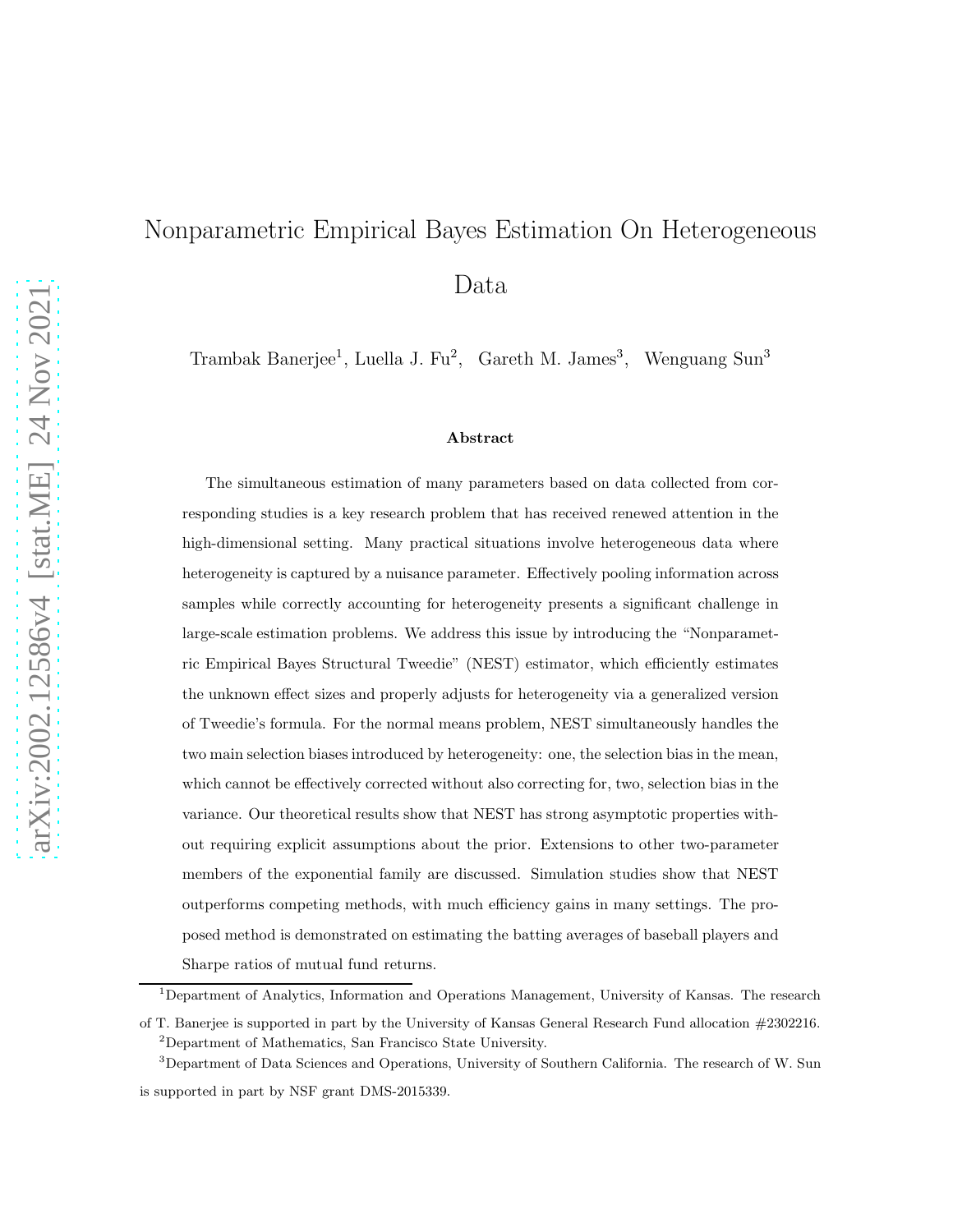Keywords: Compound decision; double shrinkage estimation; kernelized Stein's discrepancy; non-parametric empirical Bayes; Tweedie's formula.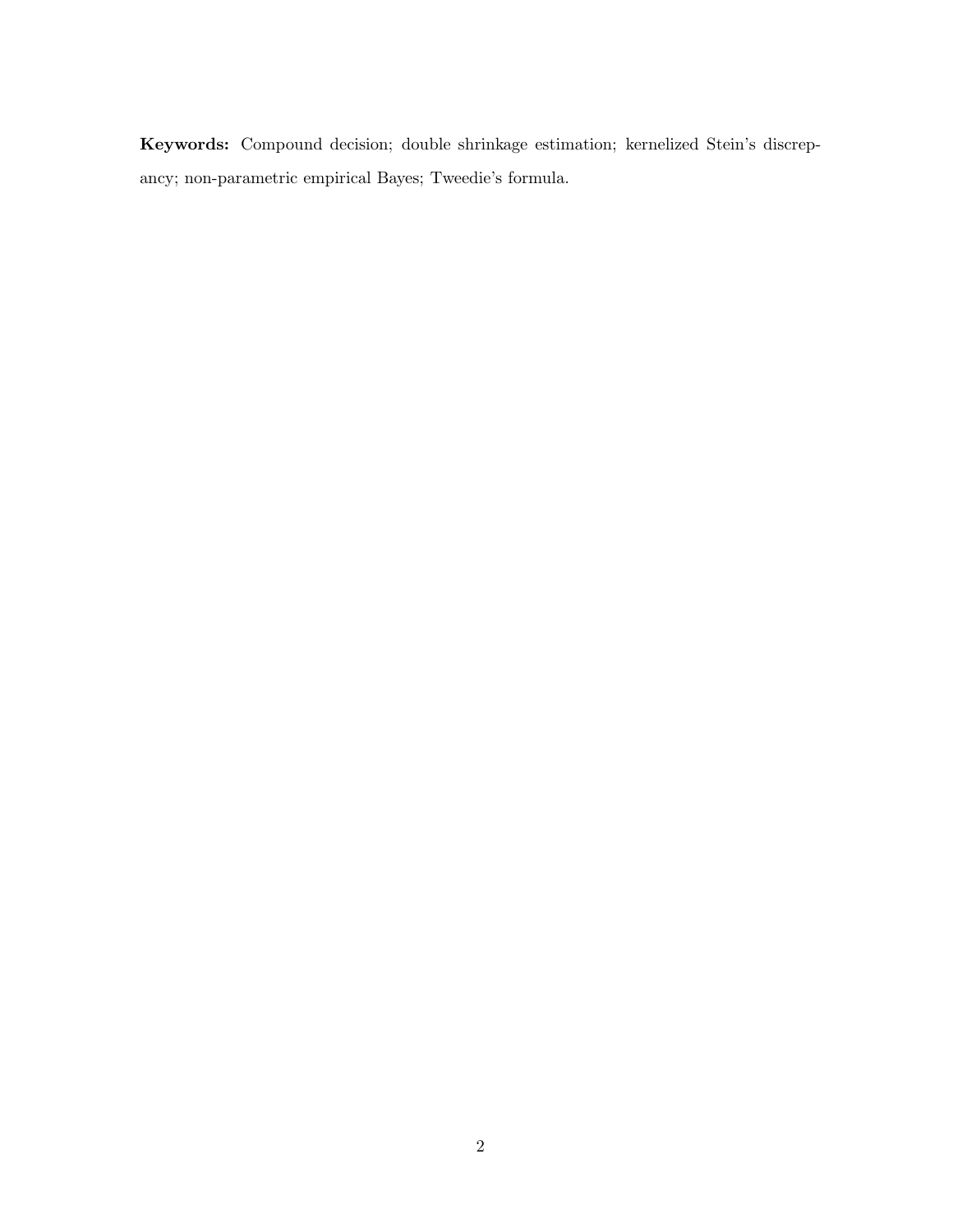## 1 Introduction

Suppose that we are interested in estimating a vector of parameters  $\boldsymbol{\eta} = (\eta_1, \dots, \eta_n)$  based on the summary statistics  $Y_1, \ldots, Y_n$  from n study units. The setting where  $Y_i | \mu_i \sim N(\mu_i, \sigma^2)$ is the most well–known example, but the broader scope includes the compound estimation of Poisson parameters  $\lambda_i$ , Binomial parameters  $p_i$ , and other members of the exponential family.

In modern large-scale applications it is often of interest to perform simultaneous and selective inference [\(Benjamini and Yekutieli 2011](#page-32-0), [Berk et al. 2013](#page-33-0), [Weinstein et al. 2013](#page-36-0)), which has called for solving the compound estimation problem in new ways and for new purposes. For example, there has been recent work on how to construct valid simultaneous confidence intervals of  $\eta_i$ 's after a selection procedure is applied [\(Lee et al. 2016\)](#page-35-0). In multiple testing, as well as related ranking and selection problems, it is often desirable to incorporate estimates of the effect sizes  $\eta_i$  in the decision process to prioritize the selection of more scientifically meaningful hypotheses [\(Benjamini and Hochberg 1997,](#page-32-1) [Sun and McLain 2012](#page-36-1), [He et al. 2015](#page-34-0), [Henderson and Newton 2016,](#page-34-1) [Basu et al. 2017](#page-32-2)).

However, the simultaneous inference of thousands of means, or other parameters, is challenging because, as described in  $E$  fron  $(2011)$ , the large scale of the problem introduces selection bias, wherein some data points are large merely by chance, causing traditional estimators to overestimate the corresponding means. Shrinkage estimation, exemplified by the seminal work of [James and Stein](#page-34-3) [\(1961](#page-34-3)), has been widely used in simultaneous inference. There are several popular classes of methods, including linear shrinkage estimators [\(James and Stein](#page-34-3) [1961](#page-34-3), [Efron and Morris 1975](#page-34-4), [Berger 1976](#page-32-3)), non–linear thresholding–based estimators motivated by sparse priors [\(Donoho and Jonhstone 1994](#page-33-1), [Johnstone and Silverman 2004](#page-35-1), [Abramovich et al.](#page-32-4) [2006](#page-32-4)), and both Bayes or empirical Bayes estimators with unspecified priors [\(Brown and Greenshtein](#page-33-2) [2009](#page-33-2), [Jiang and Zhang 2009,](#page-34-5) [Castillo and van der Vaart 2012](#page-33-3)). This article focuses on a class of estimators based on Tweedie's formula  $(Robbins 1956)^{1}$ . The formula is an ele-

<sup>&</sup>lt;sup>1</sup>Tweedie's formula appears even earlier in the astronomy literature [\(Dyson 1926](#page-33-4), [Eddington 1940\)](#page-33-5), wherein Frank Dyson credits the formula to Sir Arthur Eddington.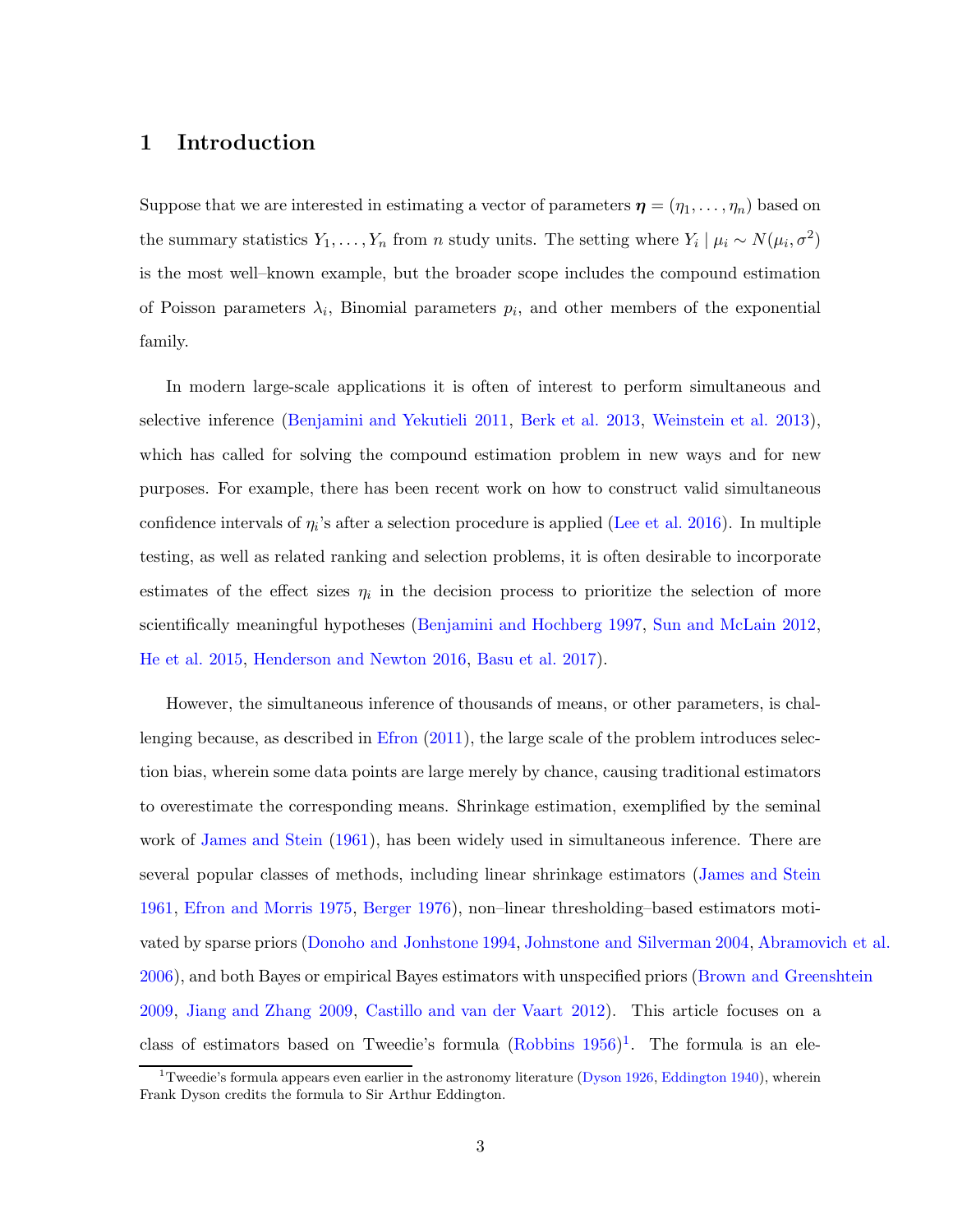gant shrinkage estimator, for distributions from the exponential family, that has recently received renewed interest [\(Brown and Greenshtein 2009](#page-33-2), [Efron 2011](#page-34-2), [Koenker and Mizera](#page-35-3)  $2014$ ). Tweedie's formula is simple and intuitive, and its implementation under the  $f$ modeling strategy for empirical Bayes estimation only requires estimating the marginal distribution of  $Y_i$ . This property is particularly appealing for large–scale estimation problems where such estimates can be easily constructed from the observed data. The resultant empirical Bayes estimator enjoys optimality properties [\(Brown and Greenshtein 2009](#page-33-2)) and delivers superior numerical performance. The work of [Efron](#page-34-2) [\(2011](#page-34-2)) further convincingly demonstrates that Tweedie's formula provides an effective bias correction tool when estimating thousands of parameters simultaneously.

#### 1.1 Issues with heterogeneous data

Most of the research in this area has been restricted to models of the form  $f(y_i | \eta_i)$  where the distribution of  $Y_i$  is solely a function of  $\eta_i$ . In situations involving a nuisance parameter  $\theta$  it is generally assumed to be known and identical for all  $Y_i$ . For example, homoscedastic Gaussian models of the form  $Y_i | \mu_i, \sigma \stackrel{ind}{\sim} N(\mu_i, \sigma^2)$  involve a common nuisance parameter  $\theta = \sigma^2$  for all *i*. However, in large-scale studies when the data are collected from heterogeneous sources, the nuisance parameters may vary over the  $n$  study units. Perhaps the most common example, and the setting we concentrate most on, involves heteroscedastic errors, where  $\sigma^2$  varies over  $Y_i$ . Microarray data [\(Erickson and Sabatti 2005](#page-34-6), [Chiaretti et al. 2004](#page-33-6)), returns on mutual funds [\(Brown et al. 1992](#page-33-7)), and the state-wide school performance gaps [\(Sun and McLain 2012](#page-36-1)) are all instances of large-scale data where genes, funds, or schools have heterogeneous variances. Heteroscedastic errors also arise in analysis of variance and linear regression settings [\(Weinstein et al. 2018\)](#page-36-2). Moreover, in compound binomial problems, heterogeneity arises through unequal sample sizes across different study units. Unfortunately, the conventional Tweedie's formula assumes identical nuisance parameters across study units and so cannot eliminate selection bias for heterogeneous data. Moreover, various works show that failing to account for heterogeneity leads to inefficient shrinkage estimators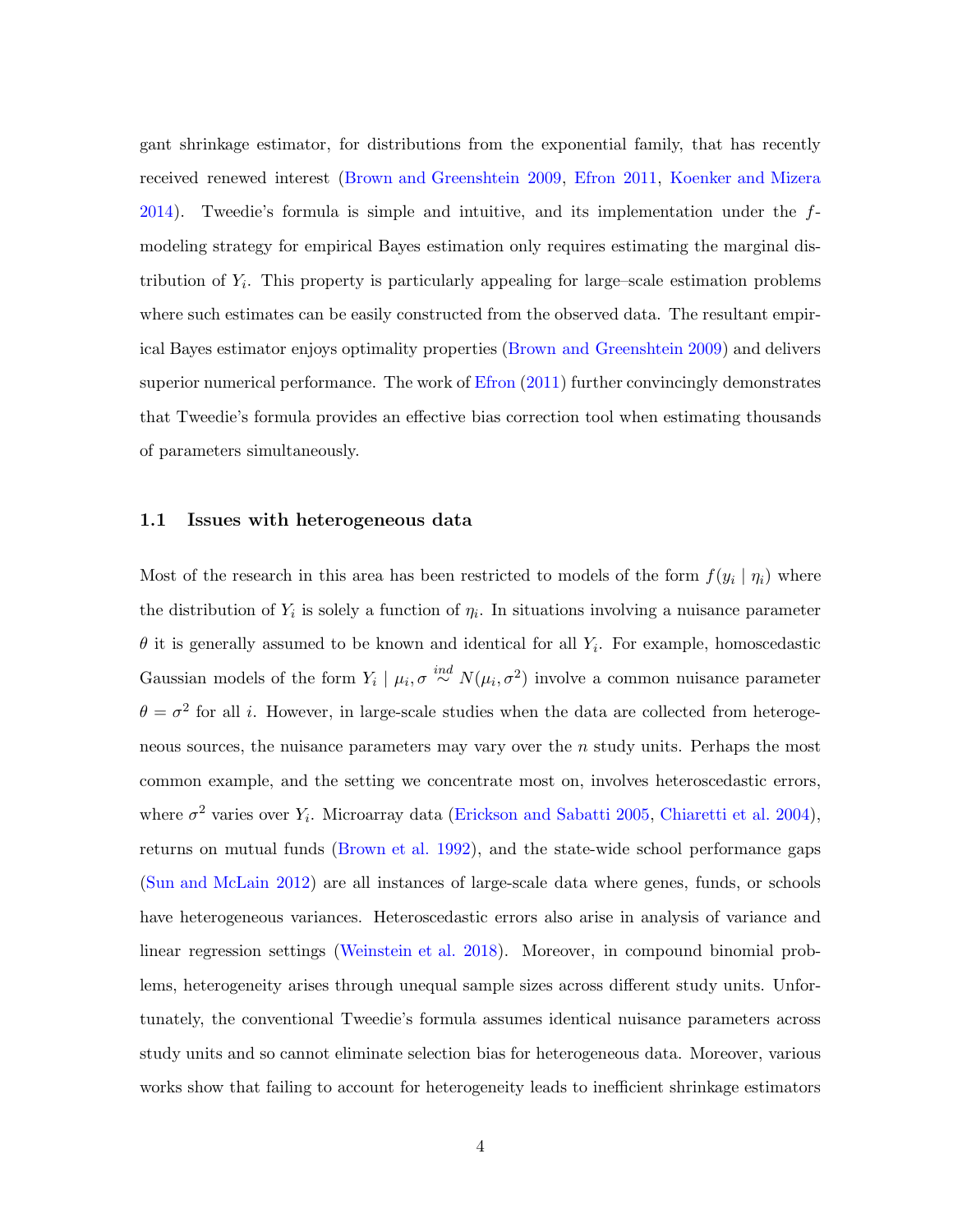[\(Weinstein et al. 2018\)](#page-36-2), methods with invalid false discovery rates [\(Efron 2008,](#page-33-8) [Cai and Sun](#page-33-9) [2009](#page-33-9)), unstable multiple testing procedures [\(Tusher et al. 2001\)](#page-36-3) and suboptimal ranking and selection algorithms [\(Henderson and Newton 2016](#page-34-1)), exacerbating the replicability crisis in large-scale studies. Few methodologies are available to address this issue.

For Gaussian data, a common goal is to find the estimator, or make the decision, that minimizes the expected squared error loss. A plausible–seeming solution might be to scale each  $Y_i$  by its estimated standard deviation  $S_i$  so that a homoscedastic method could be applied to  $X_i = Y_i/S_i$ , before undoing the scaling on the final estimate of  $\mu_i$ . Indeed, this is essentially the approach taken whenever we compute standardized test statistics, such as  $t$ -values and  $z$ -values. A similar standardization is performed in the Binomial setting when we compute  $\hat{p}_i = X_i/m_i$ , where  $X_i$  is the number of successes and  $m_i$  the number of trials. However, this approach, which disregards important structural information, can be highly inefficient. More advanced methods have been developed, but all suffer from various limitations. For instance, the methods proposed by [Xie et al.](#page-36-4) [\(2012](#page-36-4)), [Tan](#page-36-5) [\(2015](#page-36-5)), [Jing et al.](#page-34-7) [\(2016\)](#page-34-7), [Kou and Yang](#page-35-4) [\(2017](#page-35-4)), and [Zhang and Bhattacharya](#page-36-6) [\(2017](#page-36-6)) are designed for heteroscedastic data but assume a parametric Gaussian prior or semi-parametric Gaussian mixture prior, which leads to loss of efficiency when the prior is misspecified. Moreover, existing methods, such as [Xie et al.](#page-36-4) [\(2012\)](#page-36-4) and [Weinstein et al.](#page-36-2) [\(2018\)](#page-36-2), often assume that the nuisance parameters are known and use a consistent estimator for implementation. However, when a large number of units are investigated simultaneously, traditional sample variance estimators may similarly suffer from selection bias, which often leads to severe deterioration in the MSE for estimating the means.

#### 1.2 The proposed approach and main contributions

In the homogeneous setting, Tweedie's formula estimates  $\eta_i$  using the score function of  $Y_i$ , but that approach does not immediately extend to heterogeneous data. Instead, this article proposes a two–step approach, "Nonparametric Empirical Bayes Structural Tweedie" (NEST), which first estimates the bivariate score function for data from a two–parameter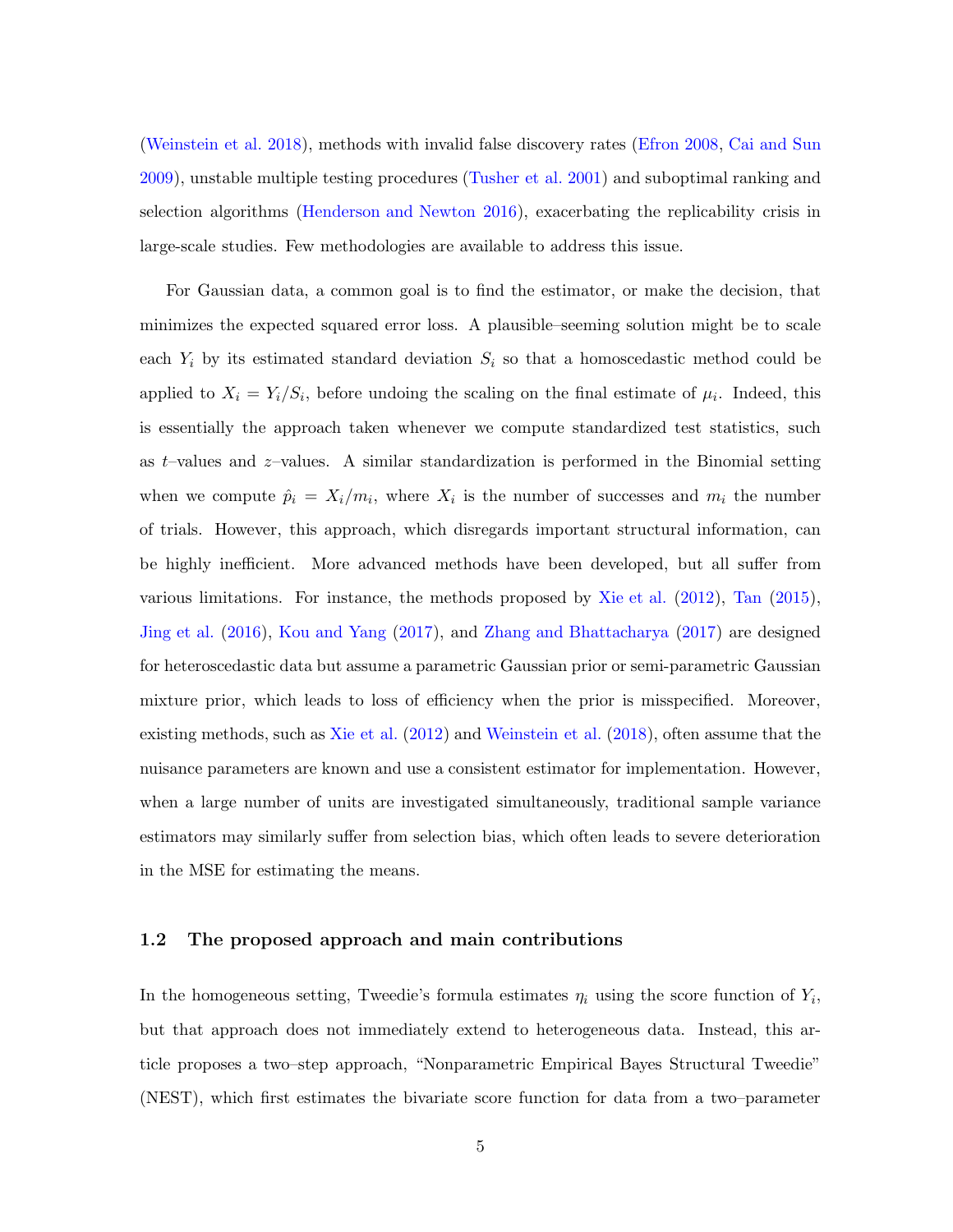exponential family, and second predicts  $\eta_i$  using a generalized version of Tweedie's formula that effectively incorporates the structural information encoded in the variances. A significant challenge in the heterogeneous setting is how to pool information from different study units effectively while accounting for the heterogeneity captured by the possibly unknown nuisance parameters. NEST addresses the issue by proposing a double shrinkage method that simultaneously incorporates the structural information encoded in both the primary (e.g.  $Y_i$ ) and auxiliary (e.g.  $S_i$ ) data.

NEST has several clear advantages. First, it simultaneously handles the two main selection biases introduced by heterogeneity: one, selection bias in the primary parameter (mean), which cannot be effectively corrected without also correcting for, two, selection bias in the nuisance parameter (variance). By producing more accurate estimates for the nuisance parameters, NEST in general renders improved shrinkage factors for estimating the primary parameters. Second, NEST makes no explicit assumptions about the prior since it uses a nonparametric method to directly estimate the bivariate score function. Third, NEST exploits the structure of the entire sample and avoids the information loss that occurs in the discretization step used in grouping methods [\(Weinstein et al. 2018](#page-36-2)). Fourth, NEST only requires a few simple assumptions to achieve strong asymptotic properties. Finally, NEST provides a general estimation framework for members of the two-parameter exponential family. It is fast to implement, produces stable estimates, and is robust against model mis-specification. We demonstrate numerically that NEST can provide high levels of estimation accuracy relative to a host of benchmark methods.

#### 1.3 Organization

The rest of the paper is structured as follows. In Section [2](#page-6-0) we first introduce our hierarchical Gaussian model where both the mean and variance parameters are unknown, and then discuss a version of Tweedie's formula that uses sample variances in Section [2.1.](#page-7-0) Section [2.2](#page-9-0) presents the generalized Tweedie's formula for our hierarchical model which is subsequently used to introduce the oracle NEST estimator in Section [2.3.](#page-10-0) We then develop a convex optimization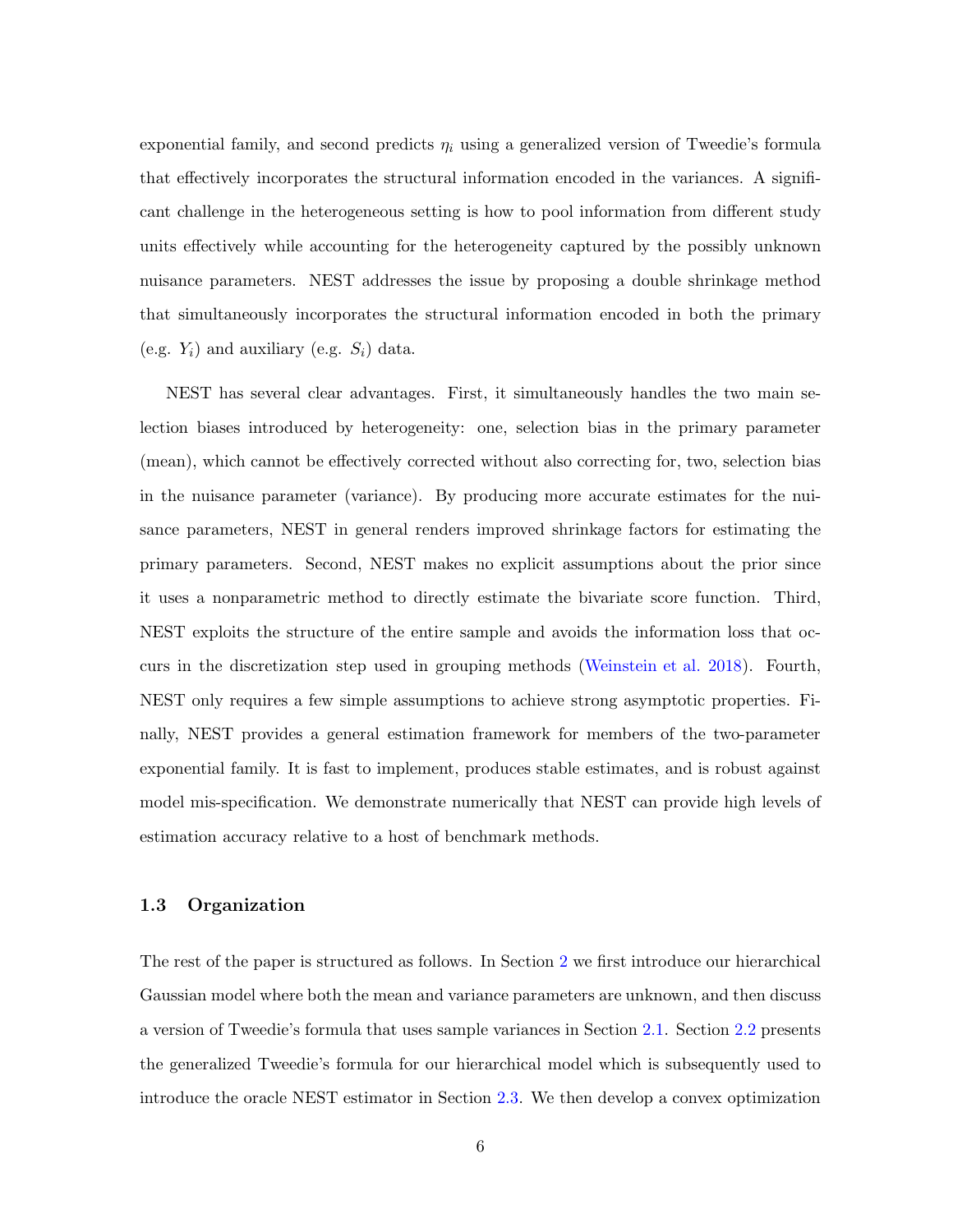approach in Section [3](#page-13-0) for estimating the unknown shrinkage factors in the oracle NEST formula. In Section [4,](#page-17-0) we describe the theoretical setup, justify the optimization criterion, and finally establish asymptotic theories for the proposed NEST estimator. Simulation studies are carried out in Section [5](#page-22-0) to compare NEST to competing methods. Two data applications are presented in Section [6.](#page-29-0) The proofs, as well as additional theoretical and numerical results, are provided in the supplementary material.

## <span id="page-6-0"></span>2 Double Shrinkage Estimation on Heteroscedastic Normal Data

In the main text of this article, we focus on the normal means problem; extensions of the methodology to other members of the two-parameter exponential family are discussed in Section **[B](#page-55-0)** of the supplementary material.

Suppose we collect  $m_i$  observations for the *i*th study unit,  $i = 1, ..., n$ . The data are normally distributed obeying the following hierarchical model:

<span id="page-6-1"></span>
$$
Y_{ij} \mid \mu_i, \tau_i \stackrel{i.i.d}{\sim} N(\mu_i, 1/\tau_i), \quad j = 1, \dots, m_i,
$$
  
\n
$$
\mu_i \mid \tau_i \stackrel{ind}{\sim} G_\mu(\cdot | \tau_i), \quad \tau_i \stackrel{i.i.d}{\sim} H_\tau(\cdot), \quad i = 1, \dots, n.
$$
\n(2.1)

We view  $\mu_i$  and  $\tau_i$ , both of which are unknown, as the primary and nuisance parameters, respectively. The prior distributions  $G_{\mu}(\cdot|\tau_i)$  and  $H_{\tau}(\cdot)$  are unspecified. When the precisions  $\tau_i$  are known in Model [\(2.1\)](#page-6-1), compound estimation of the means  $\boldsymbol{\mu} = (\mu_1, \dots, \mu_n)^T$  under the squared error loss has received significant attention in recent years (see for example [Weinstein et al.](#page-36-2) [\(2018](#page-36-2)), [Xie et al.](#page-36-4) [\(2012](#page-36-4)), [Cai et al.](#page-33-10) [\(2021](#page-33-10)), [Soloff et al.](#page-36-7) [\(2021](#page-36-7)) and the references therein). Here, we develop a nonparametric empirical Bayes method for estimating  $\mu$ under the squared error loss when  $\tau_i$  are unknown.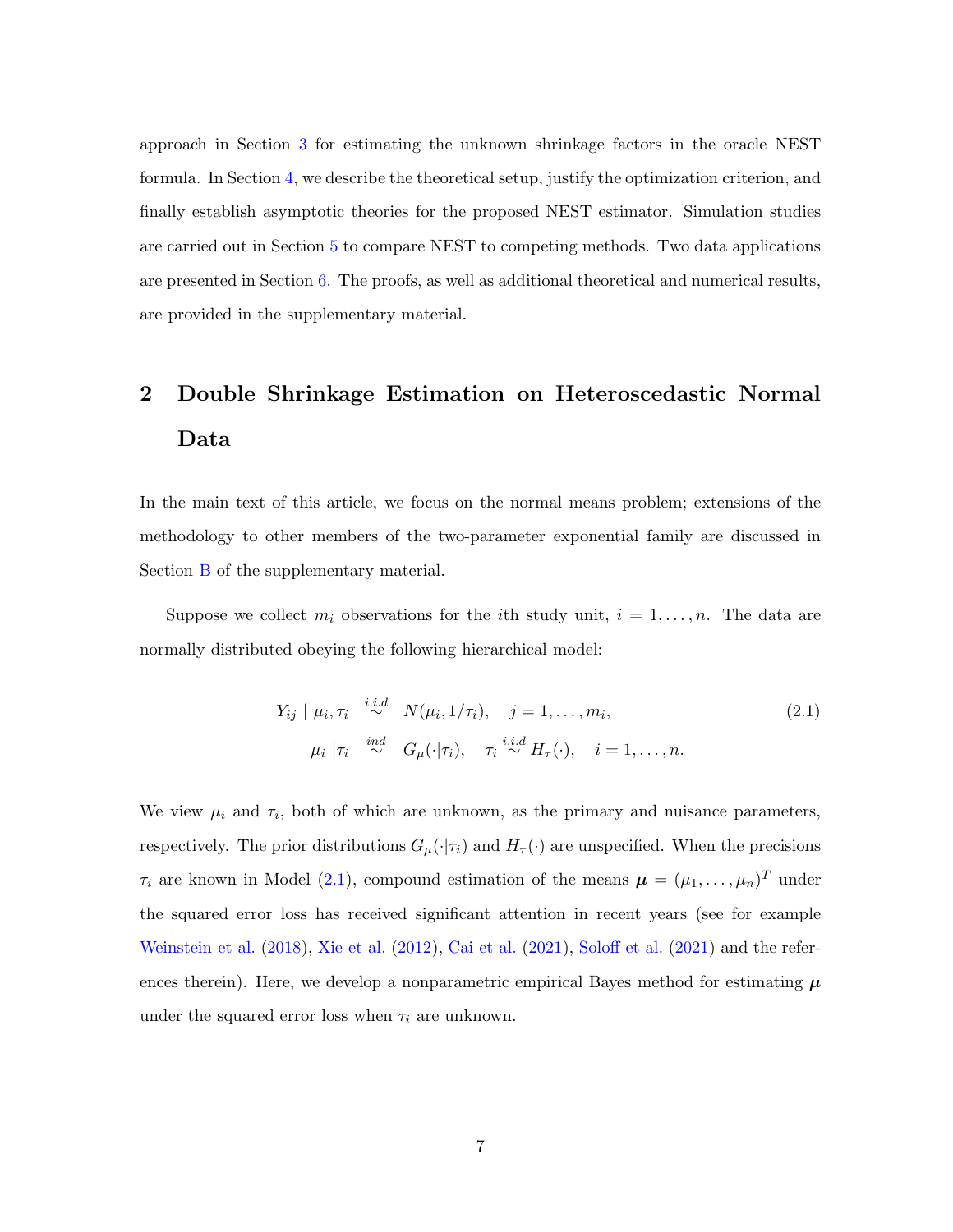#### <span id="page-7-0"></span>2.1 Tweedie's formula with estimated sample variances

Let  $Y_i = m_i^{-1} \sum_{j=1}^{m_i} Y_{ij}$  and  $S_i^2 = (m_i - 1)^{-1} \sum_{j=1}^{m_i} (Y_{ij} - Y_i)^2$  respectively denote the sam-ple mean and sample variance under Model [\(2.1\)](#page-6-1). Further, let  $Y = (Y_1, \ldots, Y_n)$  and  $S =$  $(S_1^2, \ldots, S_n^2)$  be the vectors of summary statistics, and  $\mathbf{y} = (y_1, \ldots, y_n)$  and  $\mathbf{s} = (s_1^2, \ldots, s_n^2)$ the observed values. Denote  $\boldsymbol{\delta} = (\delta_1, \ldots, \delta_n)^T$  an estimator for  $\boldsymbol{\mu}$  based on  $(\boldsymbol{Y}, \boldsymbol{S})$ . Consider the squared error loss  $l_n(\mu, \delta) = n^{-1} \sum_{i=1}^n \ell(\mu_i, \delta_i)$ , where  $\ell(\mu_i, \delta_i) = (\delta_i - \mu_i)^2$ . The compound Bayes risk is

<span id="page-7-1"></span>
$$
r(\boldsymbol{\delta}, \mathcal{G}) = \frac{1}{n} \sum_{i=1}^{n} \mathbb{E}\{\ell(\mu_i, \delta_i)\} = \frac{1}{n} \sum_{i=1}^{n} \int \int \int \ell(\mu_i, \delta_i) f(y, s^2 \mid \boldsymbol{\psi}_i) dy ds^2 d\mathcal{G}(\boldsymbol{\psi}_i), \qquad (2.2)
$$

where  $\psi_i = (\mu_i, \tau_i)$ ,  $\mathcal{G}(\psi_i) = G_\mu(\mu_i|\tau_i)H_\tau(\tau_i)$ , and  $f(y, s^2 | \psi_i)$  is the likelihood function of  $(Y_i, S_i^2)$ . The Bayes estimator that minimizes  $(2.2)$  is given by  $\boldsymbol{\delta}^{\pi} = (\delta_1^{\pi}, \ldots, \delta_n^{\pi})$ , where

<span id="page-7-3"></span>
$$
\delta_i^{\pi} := \delta^{\pi}(y_i, s_i^2, m_i) = \mathbb{E}(\mu_i \mid Y_i = y_i, S_i^2 = s_i^2, m_i).
$$
 (2.3)

When the precisions are known, the estimator minimizing the expected squared error loss is,

<span id="page-7-2"></span>
$$
\mathbb{E}(\mu_i \mid Y_i = y_i, \tau_i, m_i) = y_i + \frac{1}{m_i \tau_i} w_1(y_i; m_i, \tau_i), \tag{2.4}
$$

where  $w_1(y; m, \tau) \coloneqq \frac{\partial}{\partial y} \log f_{m,\tau}(y)$  and  $f_{m,\tau}(\cdot)$  is the pdf of the marginal distribution of Y. Equation [\(2.4\)](#page-7-2) is the celebrated Tweedie's formula with known variances [\(Efron 2011](#page-34-2)) which forms the basis for  $f$ -modeling strategies for estimating  $\mu_i$ , and only requires estimation of the score functions  $w_1(y_i; m_i, \tau_i)$  in order to compute the estimator. This is particularly appealing in large-scale studies where one observes thousands of  $(Y_i, \tau_i)$ , making it possible to obtain an accurate estimate of  $w_1(y_i; m_i, \tau_i)$  (see Section [B](#page-55-0) of the supplementary material for more details). However, when the precisions are unknown, Model  $(2.1)$  in its full generality does not allow a closed-form expression for  $\delta_i^{\pi}$  given in [\(2.3\)](#page-7-3). In this setting a Tweedie-type formula, such as the one given by [\(2.4\)](#page-7-2), is not readily available. In such a scenario existing methods, such as [Xie et al.](#page-36-4) [\(2012](#page-36-4)), [Weinstein et al.](#page-36-2) [\(2018\)](#page-36-2), rely on the sample variance  $S_i^2$ , a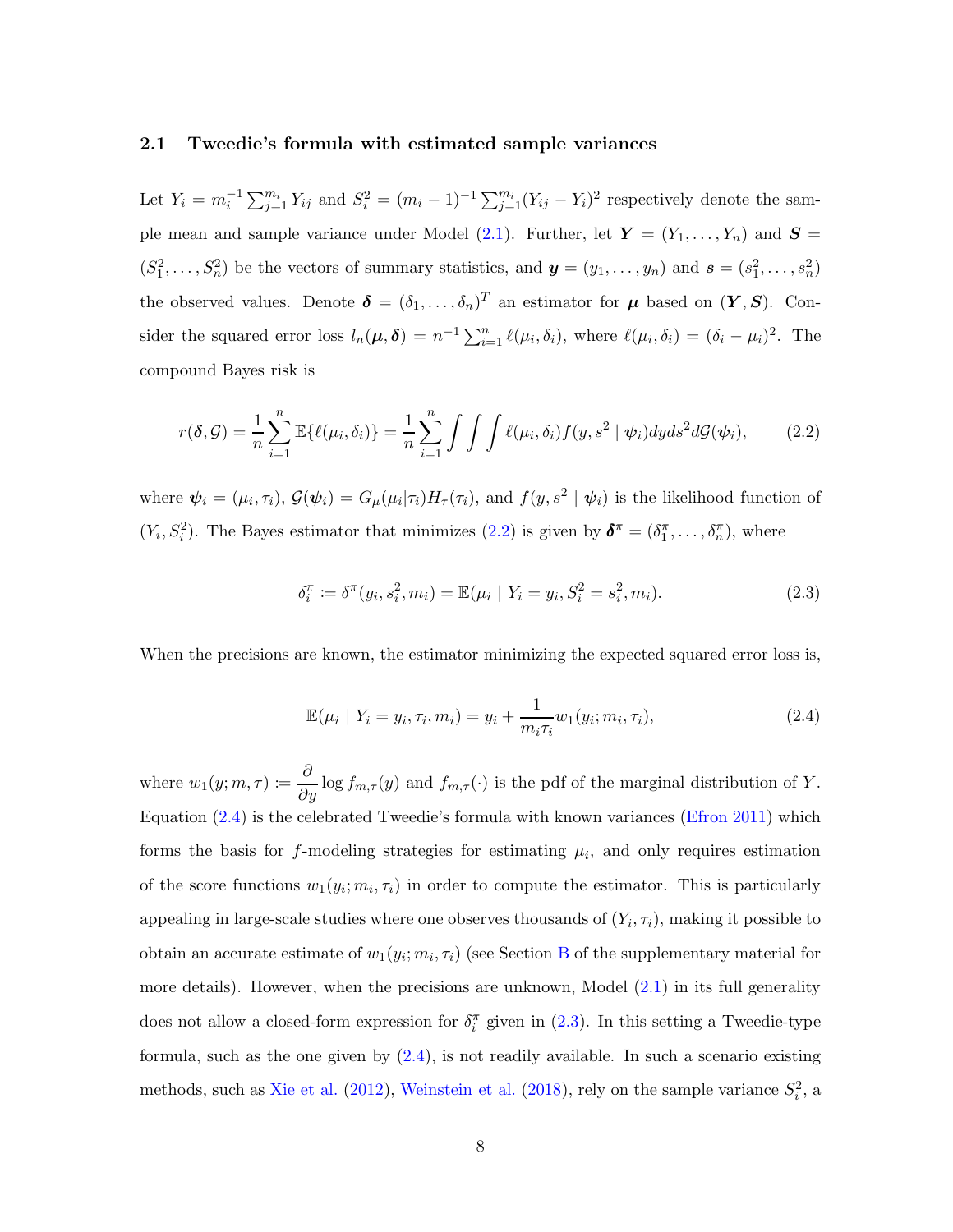consistent estimator of the unknown population variance  $1/\tau_i$ , for practical implementation. For instance, Definition [1](#page-8-0) presents the oracle Tweedie's formula with sample variance which is a natural counterpart to Equation [\(2.4\)](#page-7-2) when the variance is unknown.

**Definition 1** (Oracle Tweedie's formula with sample variances) Consider the hierarchical Model [\(2.1\)](#page-6-1) and let  $f_m(y, s^2) = \int f_m(y, s^2 \mid \boldsymbol{\psi}) d\mathcal{G}(\boldsymbol{\psi})$  denote the joint density of  $(Y, S^2)$ . Then an estimator for  $\mu_i$  is  $\delta_i^{\mathsf{TF}}$  where,

<span id="page-8-0"></span>
$$
\delta_i^{\mathsf{TF}} \coloneqq \delta^{\mathsf{TF}}(y_i, s_i^2, m_i) = y_i + \frac{s_i^2}{m_i} w_1(y_i, s_i^2; m_i),
$$

and  $w_1(y, s^2; m) \coloneqq \frac{\partial}{\partial y} \log f_m(y, s^2)$ .

In Definition [\(1\)](#page-8-0),  $\delta_i^{\text{TF}}$ <sup>TF</sup> involves the score function  $w_{1i} := w_1(y_i, s_i^2; m_i)$  which is unknown in practice. We discuss its estimation in Section [3.](#page-13-0) While  $\delta_i^{\mathsf{TF}}$  $i^{\text{TF}}$  is an approximation to  $\delta_i^{\pi}$ , Proposition [1](#page-8-1) establishes that the oracle Tweedie's estimator with sample variances dominates the sample mean estimator under a squared error loss function.

**Proposition 1** Suppose  $f_m(y, s^2)$  is a log-concave density and  $w_1(y, s^2; m)$  is a non-decreasing function of  $s^2$ . Then under Model [\(2.1\)](#page-6-1) and for  $m_i > 3$ , we have,

<span id="page-8-1"></span>
$$
r(\pmb\delta^{\pi},\mathcal{G}) < r(\pmb\delta^{\mathsf{TF}},\mathcal{G}) < r(\pmb Y,\mathcal{G}).
$$

However, when a large number of units are investigated simultaneously, traditional sample variance estimators may suffer from selection bias [\(Jing et al. 2016](#page-34-7), [Kwon and Zhao 2018](#page-35-5)), and their direct use may lead to severe deterioration in the MSE for estimating the means. By contrast, our approach relies on carefully constructed shrinkage factors for both the sample mean and sample variance, which ultimately provide a much improved approximation to  $\delta_i^{\pi}$ . The key idea is to exploit the exponential family representation of the posterior distribution of  $(\mu_i, \tau_i)$  to first derive a generalized Tweedie's formula for the canonical parameters  $(\tau_i \mu_i, \tau_i)$ (Section [2.2\)](#page-9-0) and then employ the canonical formulas to construct our oracle NEST estimator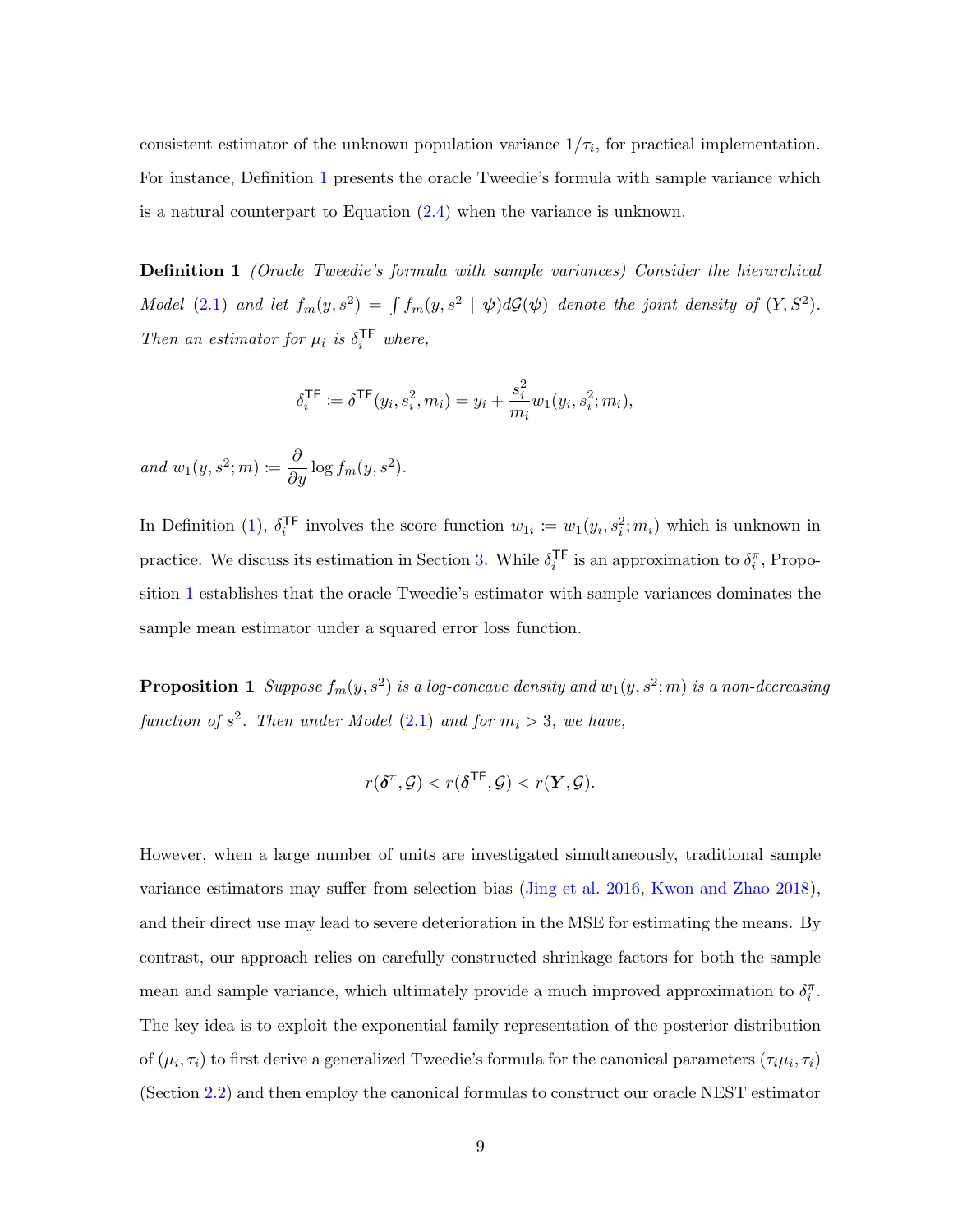<span id="page-9-0"></span>(Section [2.3\)](#page-10-0).

#### 2.2 Generalized Tweedie's formula for a heteroscedastic Normal model

In this section we present the generalized Tweedie's formula for the canonical parameters  $(\tau_i\mu_i, \tau_i)$  under Model [\(2.1\)](#page-6-1). To this end we exploit the properties of the two-parameter exponential family to form a new representation of the posterior distribution of  $(\mu_i, \tau_i)$  in Proposition [2.](#page-9-1) This useful representation is subsequently employed in Corollary [1](#page-9-2) to construct a generalized Tweedie's formula for the canonical parameters. Finally, Definition [2](#page-10-1) (Section [2.3\)](#page-10-0) introduces the oracle version of our proposed NEST estimator of  $\mu_i$ .

<span id="page-9-1"></span>**Proposition 2** Consider hierarchical Model [\(2.1\)](#page-6-1) with  $m_i > 3$ . Let  $f_m(y, s^2) = \int f_m(y, s^2)$  $\psi)d\mathcal{G}(\psi)$  denote the joint density of  $(Y,S^2).$  The posterior distribution of  $(\mu_i,\tau_i)$  belongs to a two-parameter exponential family with density

<span id="page-9-2"></span>
$$
f_{m_i}(\mu_i, \tau_i | y_i, s_i^2) \propto \exp \left\{ \eta_i^T \mathbf{T}(\mu_i, \tau_i) - A(\eta_i) \right\} g_{\mu}(\mu_i | \tau_i) h_{\tau}(\tau_i),
$$

where  $\mathbf{T}(\mu_i, \tau_i) = (\tau_i \mu_i, \tau_i/2), \eta_i = \{m_i y_i, -m_i y_i^2 - (m_i - 1)s_i^2\} := (\eta_{1i}, \eta_{2i}), \gamma(\eta_{1i}, \eta_{2i}) =$  $\frac{-\eta_{2i}-m_{i}^{-1}\eta_{1i}^{2}}{m_{i}-1}$  and  $A(\eta_{i})=-\frac{1}{2}$  $\frac{1}{2}(m_i-3)\log\gamma(\eta_{1i},\eta_{2i})+\log f_{m_i}\left\{m_i^{-1}\eta_{1i},\gamma(\eta_{1i},\eta_{2i})\right\}.$ 

The two-parameter exponential family representation of the joint posterior distribution of  $(\mu_i, \tau_i)$  in Proposition [2](#page-9-1) is particularly useful because, as shown in Corollary [1,](#page-9-2) it allows one to explicity compute the Bayes estimators of the canonical parameters  $\zeta_i := \tau_i \mu_i$  and  $\tau_i$ .

Corollary 1 (Generalized Tweedie's formula for the canonical parameters) Under the hierarchical Model  $(2.1)$  with  $m_i > 3$ , the Bayes estimators of  $(\zeta_i, \tau_i)$  under squared error loss are, respectively,

<span id="page-9-3"></span>
$$
\hat{\zeta}_i^{\pi} := \hat{\zeta}^{\pi}(y_i, s_i^2, m_i) = \mathbb{E}(\zeta_i | y_i, s_i^2, m_i) = y_i \mathbb{E}(\tau_i | y_i, s_i^2, m_i) + m_i^{-1} w_1(y_i, s_i^2; m_i), \tag{2.5}
$$

$$
\hat{\tau}_i^{\pi} \coloneqq \hat{\tau}^{\pi}(y_i, s_i^2, m_i) = \mathbb{E}(\tau_i | y_i, s_i^2, m_i) = \frac{m_i - 3}{(m_i - 1)s_i^2} - \frac{2}{m_i - 1} w_2(y_i, s_i^2; m_i), \quad (2.6)
$$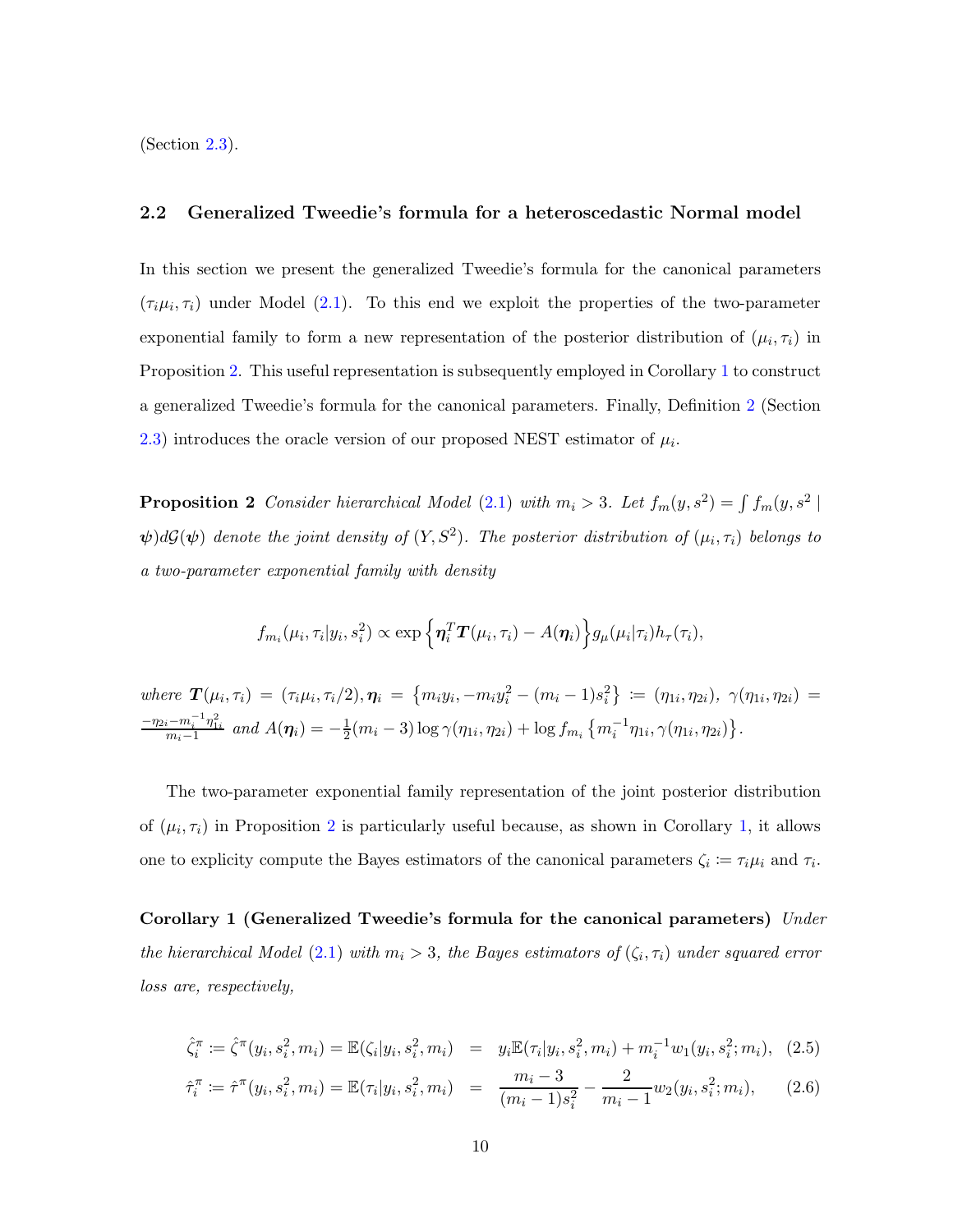where 
$$
w_1(y, s^2; m) \coloneqq \frac{\partial}{\partial y} \log f_m(y, s^2), w_2(y, s^2; m) \coloneqq \frac{\partial}{\partial s^2} \log f_m(y, s^2).
$$

Corollary [1](#page-9-2) is significant for several reasons. First, it generalizes Tweedie's formula, which can be recovered from Equation  $(2.5)$  by treating  $\tau_i$  as a known constant and dividing both sides by  $\tau_i$ . Second,  $\hat{\tau}_i^{\pi}$  in Equation [\(2.6\)](#page-9-3) has an interesting interpretation. Apart from being the Bayes estimate of  $\tau_i$  under the squared error loss,  $1/\hat{\tau}_i^{\pi}$  is the Bayes estimate of  $1/\tau_i$  $1/\tau_i$  under Stein's loss [\(James and Stein 1961](#page-34-3)). Third, Corollary 1 can be employed to construct estimators for functions of  $(\zeta_i, \tau_i)$  such as the Sharpe ratio in finance applications (Section [6.2\)](#page-31-0). Finally, Corollary [1](#page-9-2) provides the key result for defining our oracle NEST estimator in the next section.

#### <span id="page-10-0"></span>2.3 The oracle NEST estimator

<span id="page-10-1"></span>In this section we first present the oracle NEST estimator, and then discuss its theoretical properties.

**Definition 2** Consider hierarchical Model  $(2.1)$  with  $m_i > 3$ . Then the oracle NEST estimator is

<span id="page-10-2"></span>
$$
\delta_i^* := \delta^*(y_i, s_i^2, m_i) = \frac{\hat{\zeta}^{\pi}(y_i, s_i^2, m_i)}{\hat{\tau}^{\pi}(y_i, s_i^2, m_i)} = y_i + \frac{s_i^2}{m_i} \gamma(y_i, s_i^2, m_i) w_1(y_i, s_i^2, m_i), \quad (2.7)
$$

where 
$$
\gamma(y_i, s_i^2, m_i) = \frac{m_i - 1}{m_i - 3 - 2s_i^2 w_2(y_i, s_i^2; m_i)}
$$
.

The oracle NEST estimator in Equation [\(2.7\)](#page-10-2) is a ratio of  $\hat{\zeta}_i^{\pi}$  and  $\hat{\tau}_i^{\pi}$ , and it involves the shrinkage factor  $\gamma_i := \gamma(y_i, s_i^2, m_i)$  that should be applied to  $s_i^2$  when  $\tau_i$  is unknown. This shrinkage factor is, by construction, positive and depends on  $w_{2i} := w_2(y_i, s_i^2; m_i)$  that controls the magnitude of shrinkage that is applied to the sample variance  $s_i^2$ . In practical applications, however, the score functions  $w_{1i}$  and  $w_{2i}$  are unknown. In Section [3,](#page-13-0) we develop a data-driven NEST estimator with estimated scores.

Equation [\(2.7\)](#page-10-2) has a striking similarity to Tweedie's formula of Definition [1](#page-8-0) in the sense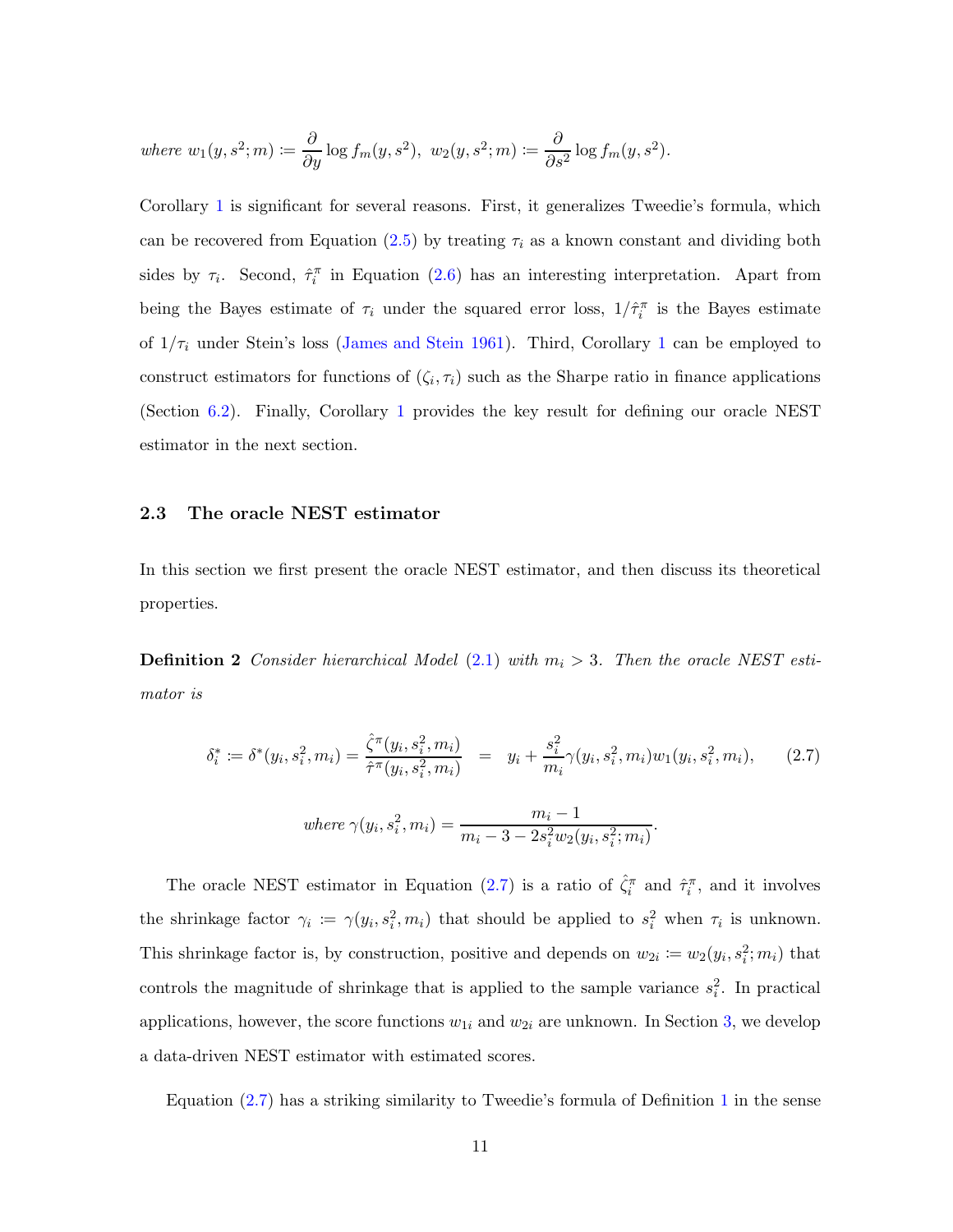that  $\delta_i^*$  involves an unbiased estimate  $y_i$  of  $\mu_i$  plus a shrinkage factor. The key difference from Tweedie's formula, however, is that while the shrinkage factor in  $\delta_i^*$  relies on  $\gamma_i$ , Tweedie's formula uses sample variances  $s_i^2$ . Proposition [3](#page-11-0) below shows that this difference is important because the estimation risk, under a squared error loss function, of  $\boldsymbol{\delta}^* = (\delta_i^*, \dots, \delta_n^*)$  is uniformly smaller than that of  $\delta^{\text{TF}} = (\delta_i^{\text{TF}})$  $i^{\text{TF}}, \ldots, \delta_n^{\text{TF}}$ ).

<span id="page-11-1"></span>We impose the following regularity conditions for comparing the estimation risks of  $\delta^*$ and  $\delta^{\mathsf{TF}}$  in Proposition [3.](#page-11-0)

<span id="page-11-2"></span> $\textbf{Assumption 1}$  The shrinkage factor  $\gamma(y,s^2,m)$  satisfies (a)  $\mathbb{E}\Big[S^2\gamma(Y,S^2,m)\Big|\mu,\tau\Big] \leq 1/\tau,$ (b)  $s^2\gamma(y, s^2, m)$  is non-decreasing in  $s^2$ , and (c)  $\gamma(y, s^2, m)$  is non-increasing in  $s^2$ .

Assumption 2 Let  $\omega(y, s^2; m) := w_1(y, s^2; m) \frac{\partial}{\partial y} w_2(y, s^2; m)$ . Then (a)  $\omega(y, s^2; m) \leq 0$ and, (b)  $\omega(y, s^2; m)$  is non-decreasing in  $s^2$ .

Assumptions [1](#page-11-1) and [2](#page-11-2) are regularity conditions on the behavior of the shrinkage factor  $\gamma$  and the score functions  $w_1$ ,  $w_2$ . For instance, Assumption [1\(](#page-11-1)a), together with  $\mathbb{E}[\gamma(Y, S^2, m)] \leq 1$ , guarantees that  $Cov[S^2, \gamma(Y, S^2, m)] \leq 0$ . Assumptions [1\(](#page-11-1)b) and 1(c) enforce monotonicity, respectively, on the Bayes estimator of the precision  $(\text{Equation } (2.6))$  $(\text{Equation } (2.6))$  $(\text{Equation } (2.6))$  and the shrinkage factor  $\gamma(y, s^2, m)$ . These conditions are satisfied, for example, when  $(\mu, \tau)$  have a conjugate prior under Model [2.1.](#page-6-1) Similarly, Assumption [2](#page-11-2) holds under conjugate priors and is also true when the prior on  $\tau$  is discrete with just one mass point. Proposition [1](#page-8-1) can be extended as follows.

**Proposition 3** Let  $f_m(y, s^2)$  $f_m(y, s^2)$  $f_m(y, s^2)$  be a log-concave density. Suppose Assumptions [1](#page-11-1) – 2 hold. Then under Model  $(2.1)$  and for  $m_i > 7$ , we have,

<span id="page-11-0"></span>
$$
r(\boldsymbol{\delta}^{\pi}, \mathcal{G}) < r(\boldsymbol{\delta}^*, \mathcal{G}) < r(\boldsymbol{\delta}^{\mathsf{TF}}, \mathcal{G}) < r(\boldsymbol{Y}, \mathcal{G}).
$$

The oracle NEST estimator  $\delta_i^*$  is, in general, different from the Bayes estimator  $\delta_i^{\pi}$ :  $\delta_i^{\pi}$  has full knowledge of the prior distributions  $G_{\mu}(\cdot|\tau)$  and  $H_{\tau}(\cdot)$ , whereas  $\delta_i^*$  has only the information on the true score functions  $(w_{1i}, w_{2i})$ . The departure reflects the intrinsic difficulty in estimating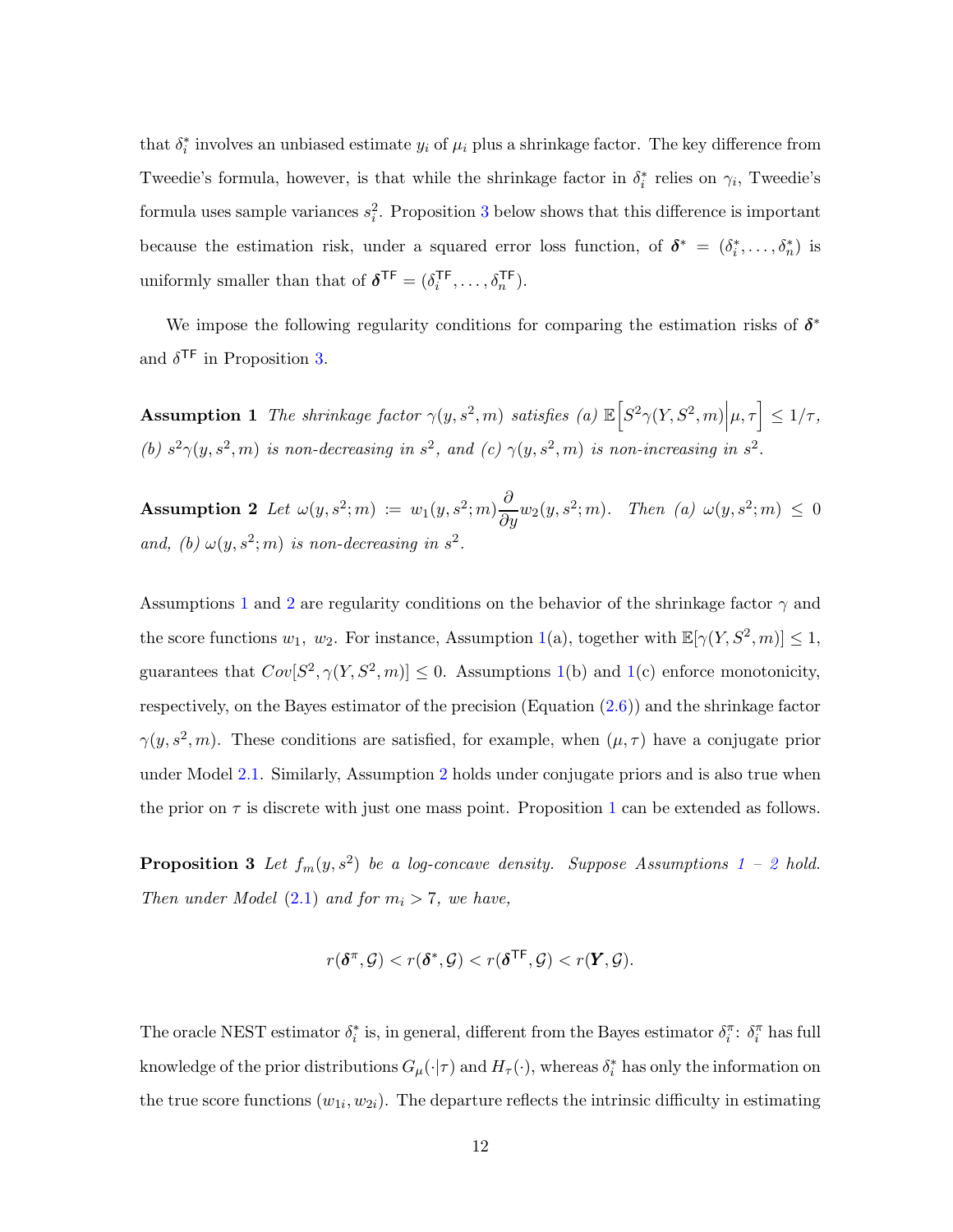$\mu_i$  (other than the canonical parameter  $T$ ) using an f-modeling approach when the variances are unknown. However, it is worth doing f-modeling for several reasons. First, under the special setting of a conjugate prior on  $(\mu, \tau)$ , Corollary [1](#page-9-2) in Section [4.2](#page-19-0) shows that  $\delta_i^*$  coincides with  $\delta_i^{\pi}$ . Second, in situations where  $\delta_i^*$  and  $\delta_i^{\pi}$  do not coincide, our empirical results suggest that the efficiency gain of the data-driven NEST estimator over competing linear shrinkage methods [\(Xie et al. 2012](#page-36-4), [Weinstein et al. 2018](#page-36-2)) and Tweedie's formula (Definition [1\)](#page-8-0), both of which use plug-in sample variances, is substantial across many settings.

#### 2.4 Connection to existing works

There are two main modeling strategies for the empirical Bayes (EB) estimation of normal means, respectively known as the q-modeling and  $f$ -modeling strategies in the termi-nology of [Efron](#page-34-8)  $(2014)$  $(2014)$ . The idea of g-modeling is to first obtain a deconvoluting estimate of  $G_{\mu}$  in Equation [2.1,](#page-6-1) denoted  $\hat{G}_{\mu}$ , and then predict  $\mu_i$  by plugging  $\hat{G}_{\mu}$  into Bayes rule.  $\hat{G}_{\mu}$  can be constructed via the nonparametric maximum likelihood estimate (NPMLE; [Kiefer and Wolfowitz 1956](#page-35-6), [Laird 1978](#page-35-7)), or be modeled by distributions in a low-dimensional exponential family [\(Efron 2014\)](#page-34-8). Some notable works along this line include [Jiang and Zhang](#page-34-5) [\(2009\)](#page-34-5), [Koenker and Mizera](#page-35-3) [\(2014](#page-35-3)), [Gu and Koenker](#page-34-9) [\(2017a](#page-34-9)), [Saha and Guntuboyina](#page-35-8) [\(2020](#page-35-8)), and [Soloff et al.](#page-36-7) [\(2021](#page-36-7)). By contrast, the f-modeling strategy directly predicts  $\mu_i$  based on Tweedie's formula (or its generalized version), which only depends on the marginal density f, sidestepping the need of deconvoluting estimation. Notable works along this line include [Brown and Greenshtein](#page-33-2) [\(2009](#page-33-2)) and [Efron](#page-34-2) [\(2011](#page-34-2)), both of which use sample variances. NEST adopts the f-modeling strategy and has two advantages over existing f-modeling methods. First, we provide in Proposition [3](#page-11-0) precise conditions under which the oracle NEST estimator dominates Tweedie's estimator with sample variances (cf. Definition [1\)](#page-8-0). Second, in contrast with existing f-modeling methods, we develop a convex optimization approach to construct a data-driven rule that is fast, stable, and capable of incorporating various structural constraints. Our numerical results show that the data-driven NEST offers substantial improvement in the estimation risk over other f-modeling methods.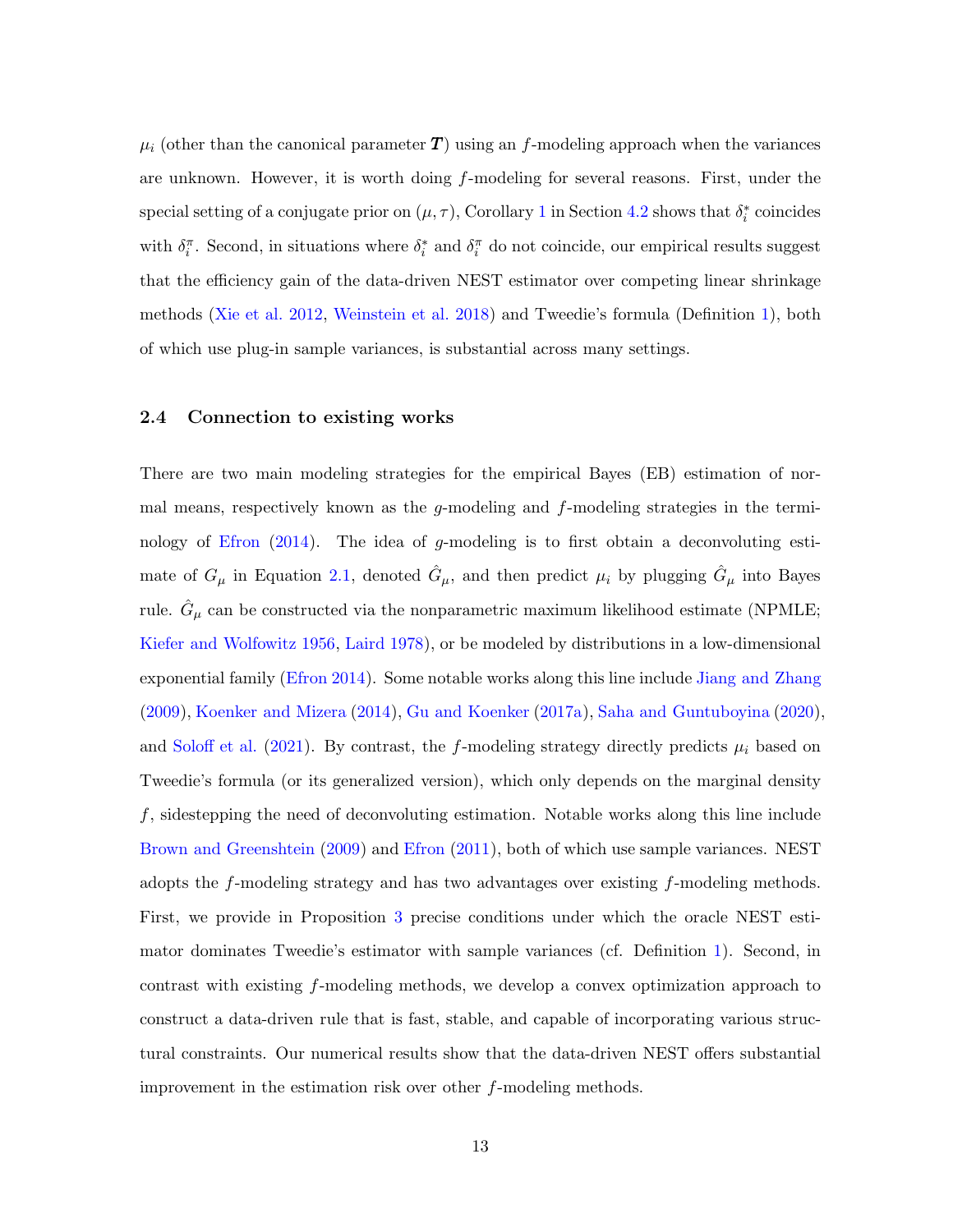The g-modeling approach via the NPMLE provides an excellent tool for EB estimation of heteroscedastic means. NPMLE is competitive to NEST in most of our numerical studies. However, to the best of our knowledge, the asymptotic properties of the NPMLE are highly nontrivial to establish and often require strong assumptions. For instance, the analysis in [Saha and Guntuboyina](#page-35-8) [\(2020\)](#page-35-8) only works for a limited class of covariance structures, and the theory on the rate of convergence is applicable only when the degree of heteroscedasticity is "mild"; alternatively the analysis in [Soloff et al.](#page-36-7) [\(2021](#page-36-7)) assumes that  $\mu_i$  are independent of  $\sigma_i$ , which is often violated in practice [\(Weinstein et al. 2018\)](#page-36-2). In contrast, we establish the asymptotic properties of NEST without assumptions on the degree of heteroscedasticity or independence between  $\mu_i$  and  $\sigma_i$ .

A key advantage of g-modeling is its capability to deal with a wider range of problems, particularly those in which direct use of the marginal density  $f$  itself cannot yield a solution. Meanwhile, the f-modeling approach, which often has a simple and intuitive form (e.g. Tweedie's formula), is attractive when only the information of the marginal distribution is needed for solving the problem of interest. The merit and simplicity of  $f$ -modeling are particularly manifested in our theoretical analysis of Section [4.](#page-17-0)

## <span id="page-13-0"></span>3 Estimation of shrinkage factors via convex optimization

In this section we discuss the estimation of the shrinkage factors and introduce the data-driven NEST estimator in Definition [3.](#page-14-0) We begin by introducing some notation. Let  $\mathbf{x} = (y, s^2)$ be a generic pair of observations from the distribution with marginal density  $f_m(x)$ , which we assume is continuously differentiable with support on  $\mathcal{X} \subseteq \mathbb{R} \times \mathbb{R}^+$ . Denote the score function

<span id="page-13-1"></span>
$$
\boldsymbol{w}(\boldsymbol{x};m) = \nabla_{\boldsymbol{x}} \log f_m(\boldsymbol{x}) \coloneqq \{w_1(\boldsymbol{x};m), w_2(\boldsymbol{x};m)\} \,.
$$
 (3.8)

Next, for  $i = 1, \ldots, n$ , let  $\mathbf{z}^i = (\mathbf{x}^i, m_i)$  where  $\mathbf{x}^i$  is an observation from a distribution with density  $f_{m_i}(\boldsymbol{x})$ .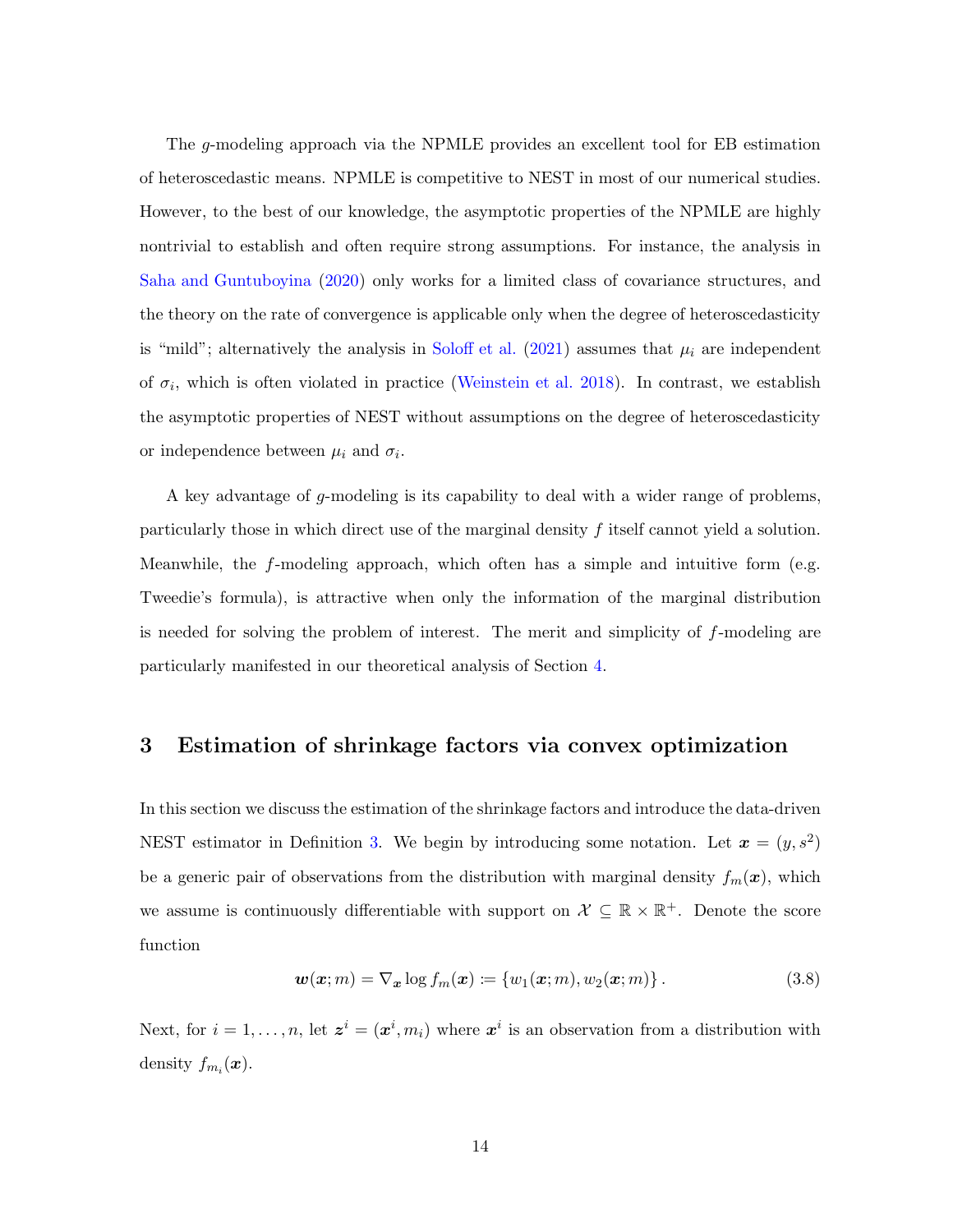#### 3.1 Convex optimization

We first describe the methodology and then provide explanations. Let  $\mathcal{K}(z^i, z^j) = \exp\{-(z^i - z^j)\}$  $(z^{j})^{T} \Omega(z^{i} - z^{j})/2$  be the Radial Basis Function (RBF) kernel, with  $\Omega^{3 \times 3}$  being the inverse of the sample covariance matrix of  $(z^1, \ldots, z^n)$ . Denote

<span id="page-14-3"></span>
$$
\mathcal{W}_0^{n\times 2} = \left\{ \boldsymbol{w}(\boldsymbol{x}^1; m_1), \dots, \boldsymbol{w}(\boldsymbol{x}^n; m_n) \right\}^T, \text{ where } (3.9)
$$

$$
\boldsymbol{w}(\boldsymbol{x}^i;m_i)=\nabla_{\boldsymbol{x}}\log f_{m_i}(\boldsymbol{x})\Big|_{\boldsymbol{x}=\boldsymbol{x}_i}\coloneqq\left\{w_1(\boldsymbol{x}^i;m_i),w_2(\boldsymbol{x}^i;m_i)\right\}.
$$

We denote  $w_k(\boldsymbol{x}^i; m_i)$  by  $w_{ki}$ ,  $k = 1, 2$ , for the remainder of this article.

Let  $\nabla_{z_k^j} \mathcal{K}(z^i, z^j)$  be the partial derivative of  $\mathcal{K}(z^i, z^j)$  with respect to the  $k^{th}$  component of  $z^{j}$ . The following matrices are needed in our proposed estimator:

$$
\boldsymbol{K}^{n\times n}=[K_{ij}]_{1\leq i\leq n,1\leq j\leq n},\quad \boldsymbol{\nabla} \boldsymbol{K}^{n\times 2}=[\nabla K_{ik}]_{1\leq i\leq n,1\leq k\leq 2},
$$

where  $K_{ij} = \mathcal{K}(\boldsymbol{z}_i, \boldsymbol{z}_j)$  and  $\nabla K_{ik} = \sum_{j=1}^n \nabla_{z_k^j} \mathcal{K}(\boldsymbol{z}^i, \boldsymbol{z}^j)$ . Next we formally define our proposed Nonparametric Empirical-Bayes Structural Tweedie (NEST) estimator.

**Definition 3** Consider hierarchical Model [\(2.1\)](#page-6-1) with  $m_i > 3$ . For a fixed regularization parameter  $\lambda > 0$ , let  $\hat{W}_n(\lambda) = (\hat{w}_{\lambda}^1, \dots, \hat{w}_{\lambda}^n)^T$ , where  $\hat{w}_{\lambda}^i = (\hat{w}_{1,\lambda}^i, \hat{w}_{2,\lambda}^i)$ , be the solution to the following quadratic optimization problem:

<span id="page-14-1"></span><span id="page-14-0"></span>
$$
\min_{\mathcal{W} \in \mathbb{R}^{n \times 2}} \frac{1}{n^2} \text{trace} \left( \mathcal{W}^T \mathbf{K} \mathcal{W} + 2 \mathcal{W}^T \mathbf{\nabla} \mathbf{K} \right) + \rho_n(\mathcal{W}; \lambda), \tag{3.10}
$$

where  $\rho_n(\mathcal{W}; \lambda)$  is a penalty on the elements of W. Then the NEST estimator for  $\mu_i$  is

<span id="page-14-2"></span>
$$
\delta_i^{\mathsf{ds}}(\lambda) = y_i + \frac{s_i^2}{m_i} \hat{\gamma}_i(\lambda) \hat{w}_{1,\lambda}^i, \tag{3.11}
$$

where 
$$
\hat{\gamma}_i(\lambda) = \frac{m_i - 1}{m_i - 3 - 2s_i^2 \hat{w}_{2,\lambda}^i}
$$
, (3.12)

with the superscript ds denoting "double shrinkage".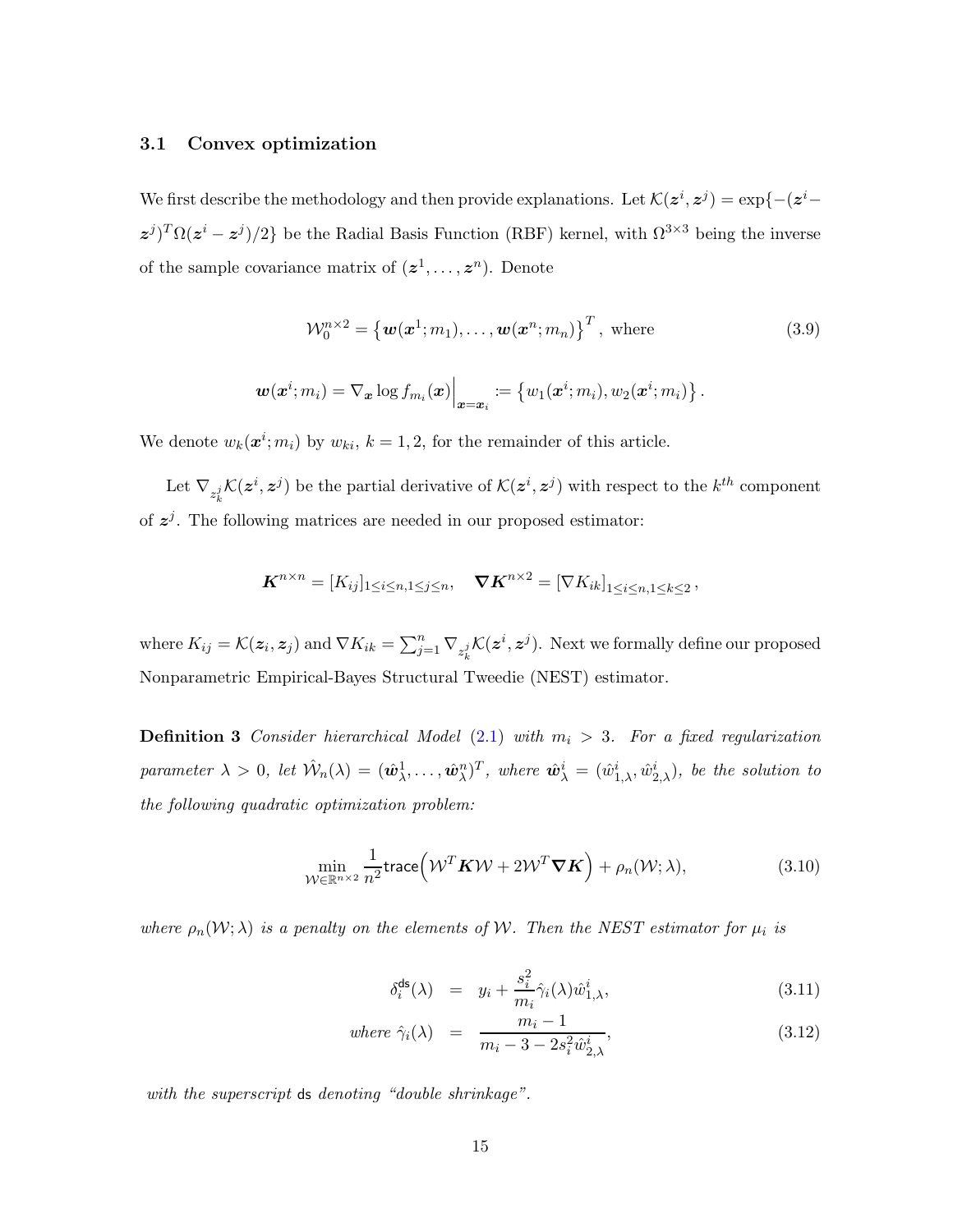Although not immediately obvious, we show in Section [4](#page-17-0) that, under the compound estimation setting, minimizing the first term in the objective function [\(3.10\)](#page-14-1) is asymptotically equivalent to minimizing the kernelized Stein's discrepancy (KSD; [Liu et al. 2016](#page-35-9), [Chwialkowski et al. 2016](#page-33-11)). Roughly speaking, the KSD measures how far a given  $n \times 2$  matrix W is from the true score matrix  $W_0$ . A key property of the KSD is that it is always non-negative and is equal to 0 if and only if  $W$  and  $W_0$  are equal. Hence, solving the convex program [\(3.10\)](#page-14-1) is equivalent to finding a  $\hat{W}$  that is as close as possible to  $\mathcal{W}_0$ . Since the oracle NEST estimator in Definition [2](#page-10-1) is constructed based on  $\mathcal{W}_0$ , we can expect that the datadriven NEST estimator based on  $\hat{W}$  would be asymptotically optimal. Theory underpinning this intuition are established in Section [4.](#page-17-0)

The second term in Equation [\(3.10\)](#page-14-1),  $\rho_n(\mathcal{W}; \lambda)$ , is a penalty function that increases as the elements of W move further away from 0. In this article, we take  $\rho_n(\mathcal{W};\lambda)$  =  $(\lambda/n^2) \sum_{i=1}^n \sum_{k=1}^2 \mathcal{W}_{ik}^2 = (\lambda/n^2) ||\mathcal{W}||_F^2$ , where  $\mathcal{W}_{ik}$  are the elements of matrix  $\mathcal{W}$  and  $||\mathcal{W}||_F$ is the Frobenius norm of W. A large  $\lambda$  forces the estimated shrinkage factors towards 0, and in the limit the NEST estimate is simply the unbiased estimate  $y_i$ . An alternative approach, as pursued in [James et al.](#page-34-10)  $(2020)$ , is to penalize the lack of smoothness in  $\boldsymbol{w}$  as a function of  $x$ .

A key characteristic of  $\delta_i^{\text{ds}}$  $i^{\text{ds}}(\lambda)$  in Equation [\(3.11\)](#page-14-2) is that it exploits the joint structural information available in both  $Y_i$  and  $S_i^2$  through  $\hat{\mathcal{W}}_n(\lambda)$ . Although the loss function only involves the means, we perform shrinkage on both the mean and variance dimensions. Inspecting Equations  $(3.11)$  and  $(3.12)$ , we expect that the improved accuracy achieved by  $\hat{\gamma}_i(\lambda)$  will lead to better shrinkage factors for  $\delta_i^{\text{ds}}$  $i^{\text{ds}}(\lambda)$  and hence additional reduction in the estimation risk. Our numerical results in Sections [5](#page-22-0) and [6](#page-29-0) reveal that this is indeed true and the proposed NEST estimator dominates other linear shrinkage estimators and Tweedie's formula across many settings. In Section [B](#page-55-0) of the supplementary material we adopt a similar strategy to extend the estimation framework presented in Definition [3](#page-14-0) to other distributions in the two-parameter exponential family where the nuisance parameter is known.

We end this section with a discussion of the simpler case of equal sample sizes, i.e.  $m_i = m$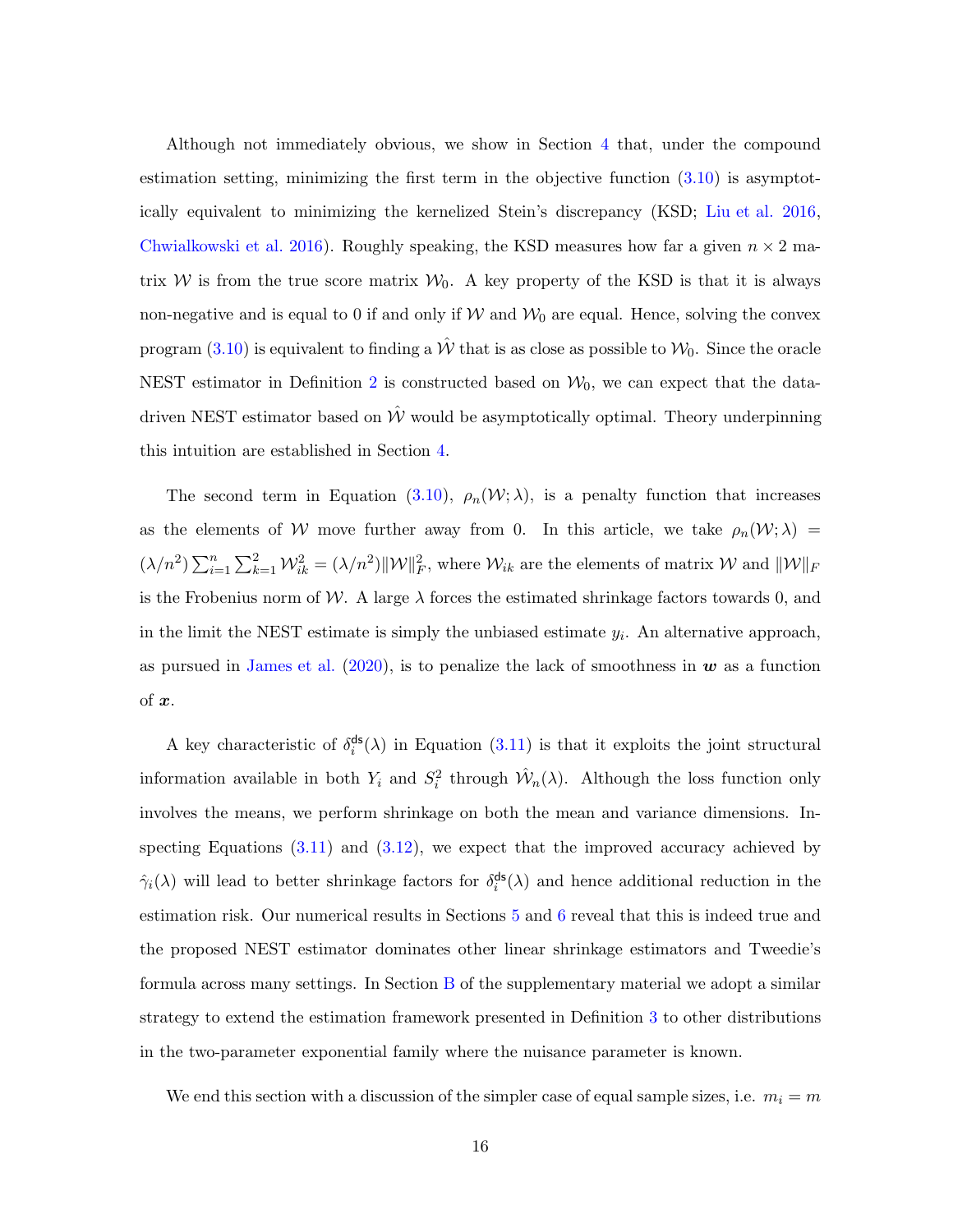for all i. For instance, the leukemia dataset analyzed in [Jing et al.](#page-34-7)  $(2016)$  $(2016)$  consists of the expression levels of  $n = 5,000$  genes for  $m = 27$  acute lymphoblastic leukemia patients. The heterogeneity across the  $n$  units is due to the intrinsic variability instead of the varied number of replicates. When the  $m_i$ 's are equal, the RBF kernel  $\mathcal{K}(\cdot, \cdot)$  needs to be modified to avoid a singular sample covariance matrix. Denote  $\mathcal{K}(x^i, x^j) = \exp\{-0.5(x^i - x^j)^T \Omega(x^i - x^j)\}\$ the modified RBF kernel with  $\Omega^{2\times 2}$  being the inverse of the sample covariance matrix of  $(x^1, \ldots, x^n)$ . Correspondingly in Definition [3,](#page-14-0)  $\hat{W}_n(\lambda)$  are the estimates of the shrinkage  $\text{factors } \mathcal{W}_0^{n \times 2} = \big\{\boldsymbol{w}(\boldsymbol{x}^1; m), \dots, \boldsymbol{w}(\boldsymbol{x}^n; m)\big\}^T, \text{ where } \boldsymbol{w}(\boldsymbol{x}^i; m) = \big\{w_1(\boldsymbol{x}^i; m), w_2(\boldsymbol{x}^i; m)\big\} \coloneqq$  $(w_{1i}, w_{2i}).$ 

#### <span id="page-16-0"></span>3.2 Details around implementation

In this section we discuss details around the implementation of NEST. First note that Equation  $(3.10)$  can be solved separately for the two columns of W, which respectively yield the estimates for  $w_{1i}$  and  $w_{2i}$ . Next, the solution to Equation [\(3.10\)](#page-14-1), with our penalty  $\rho_n(\mathcal{W};\lambda) = (\lambda/n^2) \|\mathcal{W}\|_F^2$ , is available in the closed form of  $\hat{\mathcal{W}}_n(\lambda) = -\mathcal{B}(\lambda) \nabla K$ , where  $\mathcal{B}(\lambda) = (\mathbf{K} + \lambda \mathbf{I})^{-1}$ . However, in our implementation the closed form solution is replaced by a convex program that directly solves  $(3.10)$  with constraint  $\mathcal{W}a \preceq b$ , where  $a = (0,1)^T$ and  $\mathbf{b} = (b_1, \ldots, b_n)$  with  $b_i = \frac{1}{2}$  $\frac{1}{2}(m_i-3)/s_i^2 - \kappa$  for some  $\kappa > 0$ . Inspecting Equation [\(3.12\)](#page-14-2) shows that adding this constraint guarantees that  $\hat{\gamma}_i(\lambda) < \infty$ . This is desirable in both numerical and theoretical analyses. Similar ideas have been used in the seminal work of [Koenker and Mizera](#page-35-3) [\(2014](#page-35-3)).

The practical implementation requires a data-driven scheme for choosing  $\lambda$ . We propose to use a variation of the modified cross validation scheme of [Brown et al.](#page-33-12) [\(2013](#page-33-12)), which involves splitting  $Y_{ij}$  into two parts:  $U_{ij} = Y_{ij} - (1/\alpha)\epsilon_{ij}$  and  $V_{ij} = Y_{ij} + \alpha\epsilon_{ij}$ , where  $\epsilon_{ij} \sim N(0, \tau_i^{-1})$ , and  $U_{ij}$  and  $V_{ij}$  are used to construct the estimator and to choose the tuning parameter, respectively. However in our setup  $\tau_i$  is unknown; hence we sample  $\epsilon_{ij}$ 's from  $N(0, \bar{S}^2)$  where  $\bar{S}^2 = n^{-1} \sum_{i=1}^n S_i^2$ . Let  $\bar{V}_i = m_i^{-1} \sum_{j=1}^{m_i} V_{ij}$ ,  $\bar{U}_i = m_i^{-1} \sum_{j=1}^{m_i} U_{ij}$ ,  $U = \{U_{ij} : 1 \le i \le n, 1 \le j \le m_i\}$  and  $V = \{V_{ij} : 1 \le i \le n, 1 \le j \le m_i\}$ . Then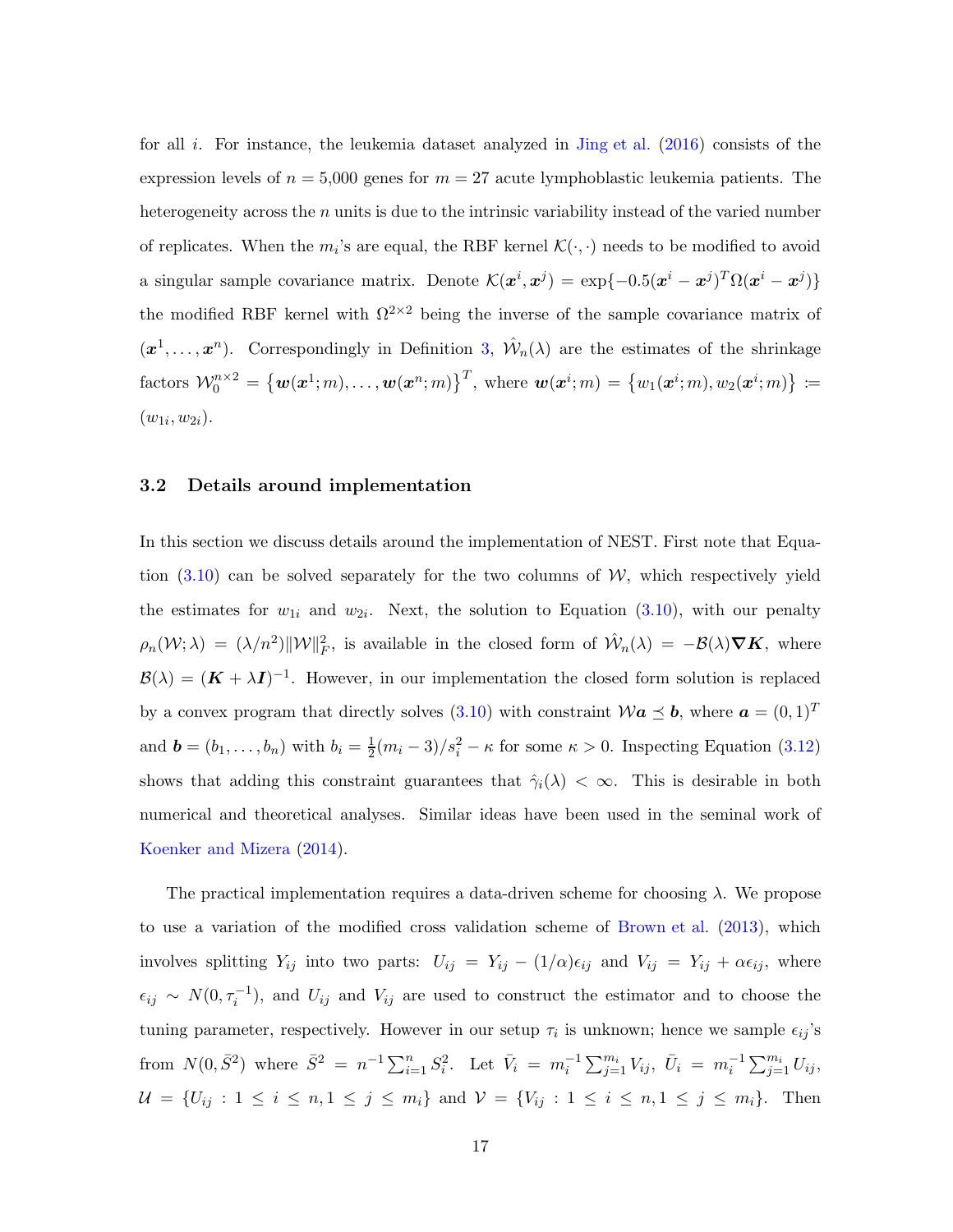conditional on  $(\mu_i, \tau_i)$ ,  $\bar{U}_i$  and  $\bar{V}_i$  are approximately independent with mean  $\mathbb{E}(Y_i)$  when m is large. Define  $\vartheta_n(\lambda; \mathcal{U}, \mathcal{V}) = \frac{1}{n} \sum_{i=1}^n \left\{ \bar{V}_i - \delta_i^{\text{ds}} \right\}$  $\left\{ \int_{i}^{d\mathbf{s}}(\bar{U}_{i};\mathcal{U},\lambda)\right\} ^{2}$ . The tuning parameter will be chosen as  $\hat{\lambda} := \arg \min_{\lambda \in \Lambda} \vartheta_n(\lambda)$ . In our numerical studies of Sections [5](#page-22-0) and [6,](#page-29-0) we set  $\alpha = 1/2$ ,  $\Lambda = [10^{-2}, 5^2]$ . The tuning parameter  $\hat{\lambda}$  is obtained from this scheme and then used to estimate  $\mu_i$  via Equation [\(3.11\)](#page-14-2).

**Remark 1**  $\vartheta_n(\lambda;\mathcal{U},\mathcal{V})$  provides a practical criterion for choosing  $\lambda$  and works well empirically in our numerical studies. However,  $\vartheta_n$  is not an unbiased estimate of the true risk. We note in Section [5](#page-22-0) that the relative risk of the data-driven NEST is slightly off from 1 when  $m = 10$  $m = 10$  $m = 10$  (e.g. the left panels in Figures 1 & [2\)](#page-24-1). As m increases the covariance between  $U_{ij}$  and  $V_{ij}$  converges to 0 and the risk of our data-driven estimator is almost identical to that of an oracle (which selects the optimal  $\lambda$  based on the true risk). The development of a SURE criterion for this setting is a challenging topic requiring further research. See also [Ignatiadis and Wager](#page-34-11) [\(2019](#page-34-11)) for related discussions.

We are developing an R package, nest, to implement the NEST estimator in Definition [3.](#page-14-0) The R code that reproduces the numerical results in Sections [5](#page-22-0) and [6](#page-29-0) can be downloaded from the link: <https://www.dropbox.com/sh/vh3b48zuq4axo0b/AAD4zTsTqPGLRqzK7CiNW5Iya?dl=0>.

## <span id="page-17-0"></span>4 Theory

In this section we introduce the Kernelized Stein's Discrepancy (KSD) measure [\(Liu et al.](#page-35-9) [2016](#page-35-9), [Chwialkowski et al. 2016](#page-33-11)) and discuss its connection to the quadratic program [\(3.10\)](#page-14-1). While the KSD has been used in various contexts including goodness of fit tests [\(Liu et al.](#page-35-9) [2016](#page-35-9), [Yang et al. 2018](#page-36-8)), variational inference [\(Liu and Wang 2016\)](#page-35-10) and Monte Carlo integration [\(Oates et al. 2017](#page-35-11)), its connections to compound estimation and empirical Bayes methodology was established only recently [\(Banerjee et al. 2020\)](#page-32-5). The analysis in this and following sections is geared towards the case  $m_i = m$  for  $i = 1, ..., n$ . Under this setting,  $(x^1, \ldots, x^n)$  constitute an i.i.d random sample from  $f_m(x)$ . The case of unequal  $m_i$ 's can be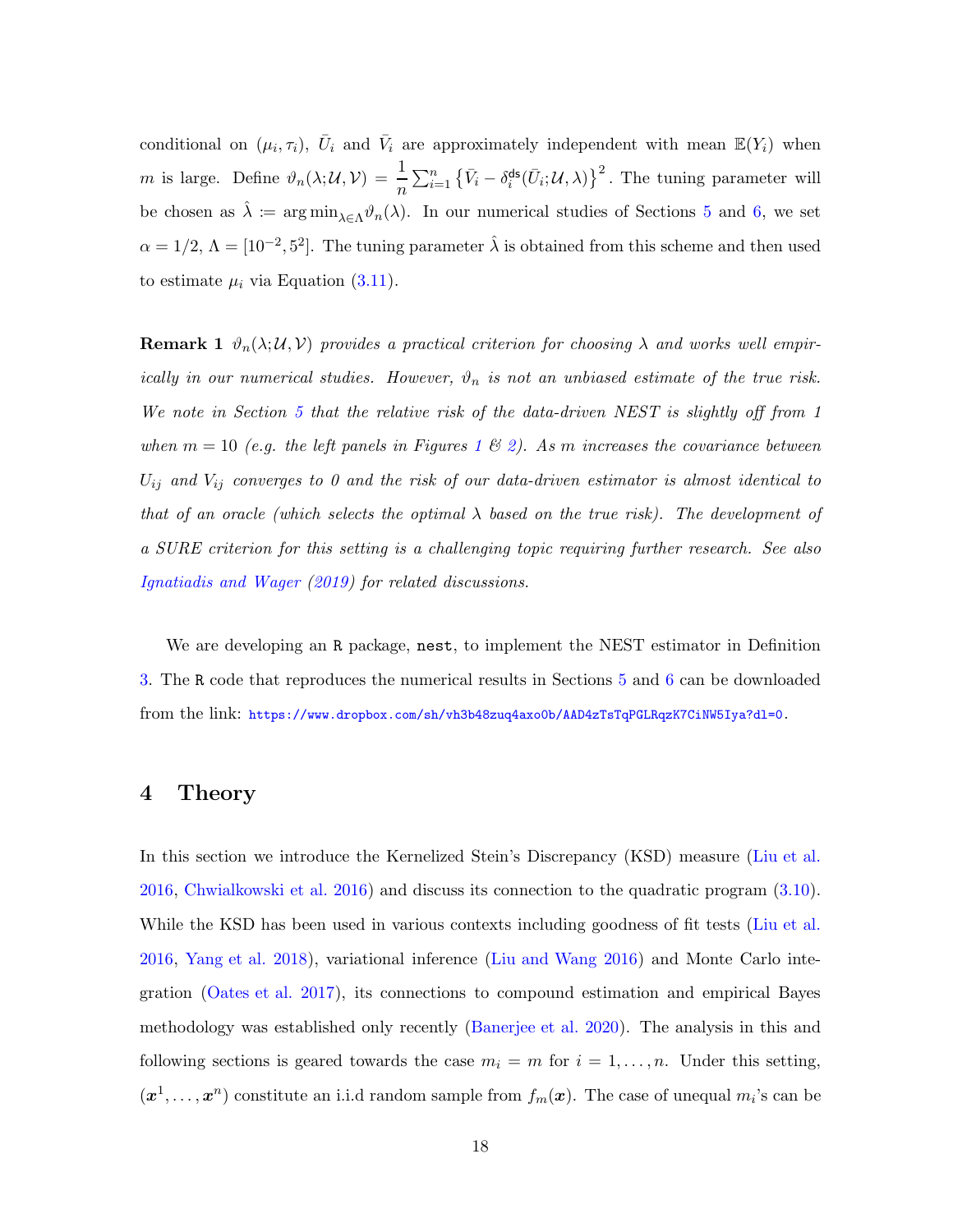analyzed in a similar fashion by first assuming that  $m_i$ 's are a random sample from a distribution with mass function  $q(\cdot)$  and are independent of  $(\mu_i, \tau_i)$ . Then  $\boldsymbol{z} = (\boldsymbol{x}, m)$  has distribution with density  $p(\boldsymbol{z}) \coloneqq q(m)f_m(\boldsymbol{x})$ , where  $\boldsymbol{z}^i = (\boldsymbol{x}^i, m_i)$ ,  $(\boldsymbol{z}^1, \dots, \boldsymbol{z}^n)$  are realizations of an i.i.d random sample from  $p(z)$ .

#### 4.1 Kernelized Stein's Discrepancy

Suppose X and X' are i.i.d. copies from the marginal distribution of  $(Y, S^2)$  that has density f wherein the dependence on m is implicit. Denote  $w(X)$  and  $w(X')$ , defined in Equation [\(3.8\)](#page-13-1), to be the score functions at X and X' respectively. Suppose  $\tilde{f}$  is an arbitrary density function on the support of  $(Y, S^2)$ , for which we similarly define  $\tilde{\boldsymbol{w}}(\boldsymbol{X})$ . The KSD, formally defined as

$$
\mathcal{S}(f,\tilde{f}) = \mathbb{E}_{\mathbf{X},\mathbf{X}'\sim f}\Big[\Big\{\tilde{\boldsymbol{w}}(\mathbf{X}) - \boldsymbol{w}(\mathbf{X})\Big\}^T \mathcal{K}(\mathbf{X},\mathbf{X}')\Big\{\tilde{\boldsymbol{w}}(\mathbf{X}') - \boldsymbol{w}(\mathbf{X}')\Big\}\Big],\tag{4.13}
$$

provides a discrepancy measure between f and  $\tilde{f}$  in the sense that  $\mathcal{S}(f, \tilde{f})$  tends to increase when there is a bigger disparity between  $w$  and  $\tilde{w}$  (or equivalently, between f and  $\tilde{f}$ ), and

$$
\mathcal{S}(f,\tilde{f}) \ge 0 \text{ and } \mathcal{S}(f,\tilde{f}) = 0 \text{ if and only if } f = \tilde{f}.
$$

The direct evaluation of  $\mathcal{S}(f, \tilde{f})$  is difficult because w is unknown. [Liu et al.](#page-35-9) [\(2016](#page-35-9)) introduced an alternative representation of the KSD that does not directly involve  $w$ :

<span id="page-18-0"></span>
$$
S(f, \tilde{f}) = \mathbb{E}_{f} \kappa[\tilde{w}(X), \tilde{w}(X')] (X, X')
$$
  
\n
$$
= \mathbb{E}_{f} \left\{ \frac{1}{n(n-1)} \sum_{i=1}^{n} \sum_{j=1}^{n} \kappa[\tilde{w}(X^{i}), \tilde{w}(X^{j})] (X^{i}, X^{j}) \mathbb{I}(i \neq j) \right\}
$$
  
\n
$$
= \mathbb{E}_{f} [\bar{\mathbb{M}}_{n}(\tilde{W})] := \mathbb{M}(\tilde{W}), \qquad (4.14)
$$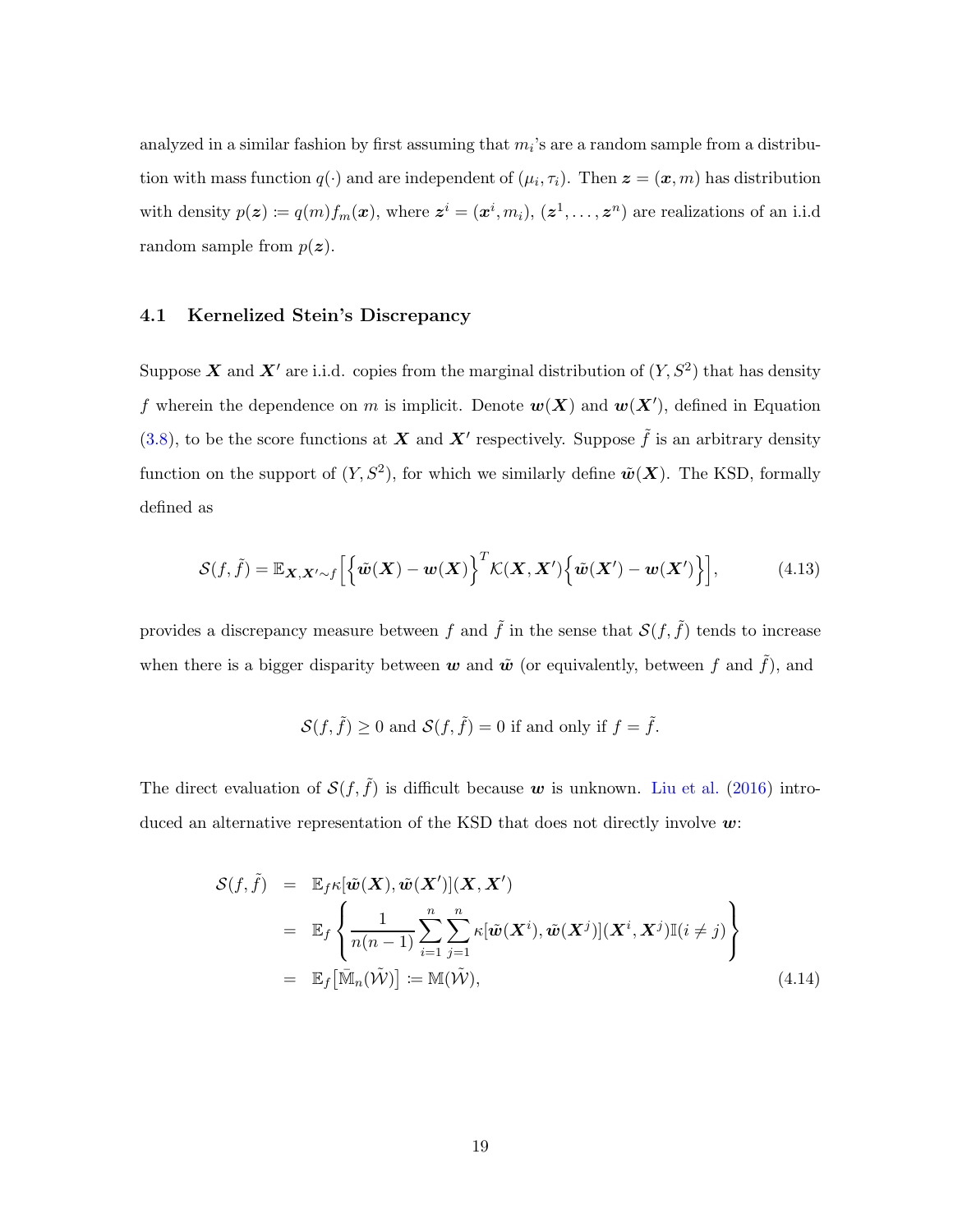where  $\{X^1, \ldots, X^n\}$  is a random sample from  $f$ ,  $\mathbb{E}_f$  denotes expectation under  $f$  and

$$
\kappa[\tilde{\boldsymbol{w}}(\boldsymbol{x}), \tilde{\boldsymbol{w}}(\boldsymbol{x}')] (\boldsymbol{x}, \boldsymbol{x}') = \tilde{\boldsymbol{w}}(\boldsymbol{x})^T \tilde{\boldsymbol{w}}(\boldsymbol{x}') \mathcal{K}(\boldsymbol{x}, \boldsymbol{x}') + \tilde{\boldsymbol{w}}(\boldsymbol{x})^T \nabla_{\boldsymbol{x}'} \mathcal{K}(\boldsymbol{x}, \boldsymbol{x}') + \nabla_{\boldsymbol{x}} \mathcal{K}(\boldsymbol{x}, \boldsymbol{x}')^T \tilde{\boldsymbol{w}}(\boldsymbol{x})
$$
  
+ trace( $\nabla_{\boldsymbol{x}, \boldsymbol{x}'} \mathcal{K}(\boldsymbol{x}, \boldsymbol{x}')$ ) (4.15)

is a smooth and symmetric positive definite kernel function associated with the U-statistic  $\mathbb{\bar{M}}_n(\tilde{\mathcal{W}})$ . The implementation of the NEST estimator in Definition [3](#page-14-0) boils down to the estimation of  $W_0$  via the convex program  $(3.10)$ , which corresponds to minimizing

$$
\widehat{\mathbb{M}}_{\lambda(n),n}(\tilde{\mathcal{W}}) = \frac{1}{n^2} \sum_{i=1}^n \sum_{j=1}^n \kappa[\tilde{\boldsymbol{w}}(\boldsymbol{X}^i), \tilde{\boldsymbol{w}}(\boldsymbol{X}^j)](\boldsymbol{X}^i, \boldsymbol{X}^j) + \frac{\lambda(n)}{n^2} ||\tilde{\mathcal{W}}||_F^2
$$
(4.16)

w.r.t.  $\tilde{W}$ . A key observation is that if the empirical criterion  $\mathbb{M}_{\lambda(n),n}(\tilde{W})$  is asymptotically equal to the population KSD criterion  $\mathbb{M}(\tilde{\mathcal{W}})$ , then minimizing  $\hat{\mathbb{M}}_{\lambda(n),n}(\tilde{\mathcal{W}})$  with respect to  $\tilde{W}$  is effectively the process of finding an  $\tilde{W}$  that is as close as possible to  $W_0$  in Equation [\(3.9\)](#page-14-3). This intuitively justifies the NEST estimator in Definition [3.](#page-14-0) In what follows, we denote  $\lambda(n)$  by  $\lambda$  and keep its dependence on n implicit. Next we show that the NEST estimator in Definition [3](#page-14-0) is asymptotically close to its oracle counterpart.

#### <span id="page-19-0"></span>4.2 Asymptotic Properties of NEST

This section studies the asymptotic properties of the NEST estimator. We begin by recalling the oracle NEST estimator  $\boldsymbol{\delta}^* = (\delta_1^*, \ldots, \delta_n^*)$  for  $\boldsymbol{\mu}$ , where

<span id="page-19-1"></span>
$$
\delta_i^* := \delta^*(y_i, s_i^2, m) = \frac{\hat{\zeta}^{\pi}(y_i, s_i^2, m)}{\hat{\tau}^{\pi}(y_i, s_i^2, m)} = y_i + \frac{s_i^2}{m}\gamma(y_i, s_i^2; m_i)w_1(y_i, s_i^2, m),\tag{4.17}
$$

and  $\hat{\zeta}^{\pi}$  and  $\hat{\tau}^{\pi}$  are respectively the Bayes estimators of  $\tau\mu$  and  $\tau$  as defined in Equation [\(2.5\)](#page-9-3). Viewing the proposed NEST estimator  $\delta_i^{\text{ds}}$  $\int_{i}^{ds}$ ( $\lambda$ ) as a data-driven approximation to  $\delta_i^*$ , we study the quality of this approximation for large  $n$  and fixed  $m$ .

We impose the following regularity conditions where  $f$  denotes the density function of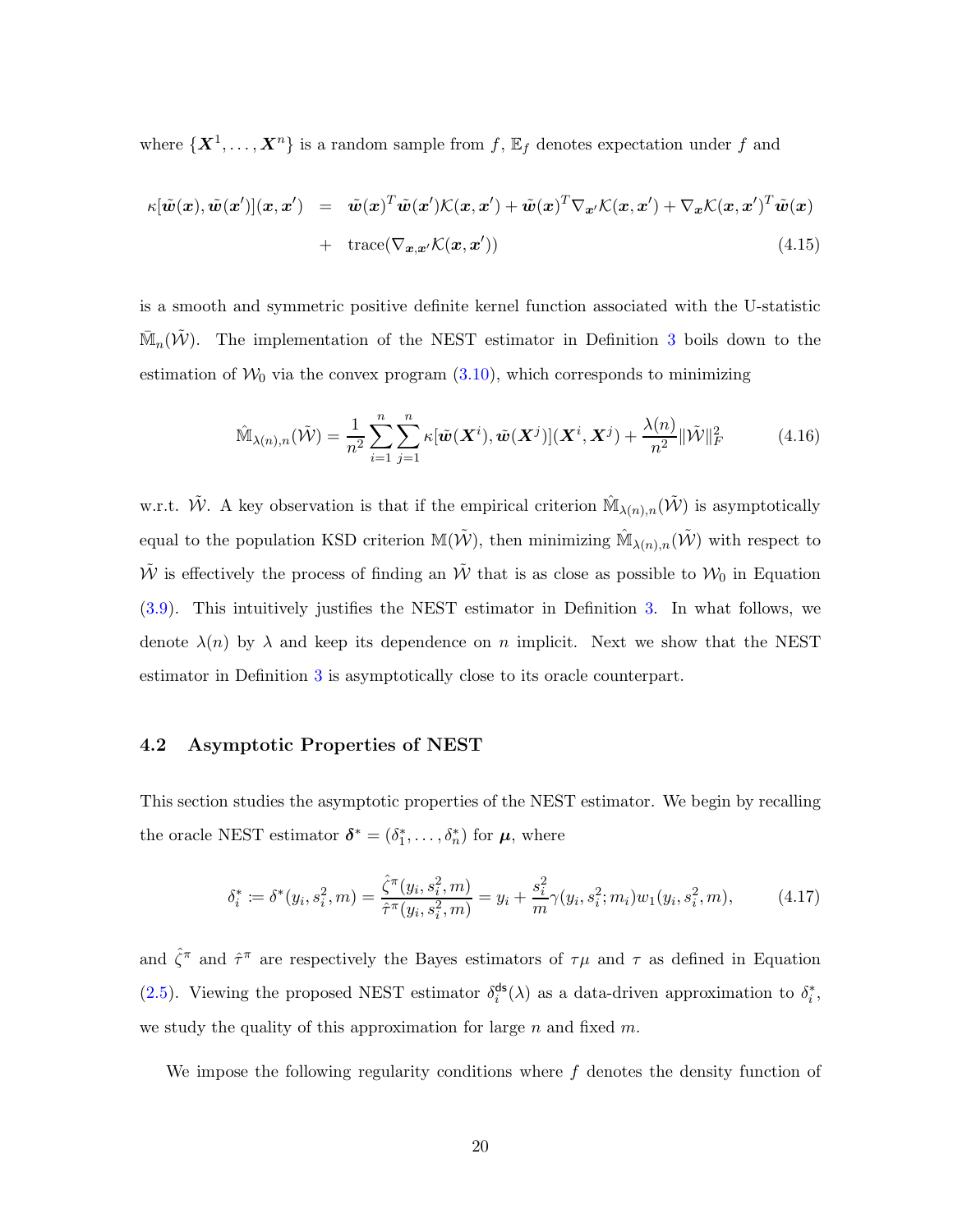<span id="page-20-0"></span>the joint marginal distribution of  $(Y, S^2)$  and  $\mathbb{E}_f$  denotes expectation under f.

<span id="page-20-1"></span>Assumption 3  $\mathbb{E}_f | \kappa[\tilde{\boldsymbol{w}}(\boldsymbol{X}^i), \tilde{\boldsymbol{w}}(\boldsymbol{X}^j)](\boldsymbol{X}^i, \boldsymbol{X}^j)|^2 < \infty$  for any  $(i, j) \in \{1, \ldots, n\}$ .

<span id="page-20-2"></span>Assumption 4  $\int_{\mathcal{X}} g(x)^T \mathcal{K}(x, x') g(x') dx dx' > 0$  for any  $g: \mathcal{X} \to \mathbb{R}^2$  s.t.  $0 < ||g||_2^2 < \infty$ .

Assumption 5 For some  $\epsilon_i \in (0,1), i = 1,2,3$ ,  $\mathbb{E}_G\{\exp(\epsilon_1|\mu|)\} < \infty$ ,  $\mathbb{E}_H\{\exp(\epsilon_2/\tau)\} < \infty$ and  $\mathbb{E}_H\{\exp(\epsilon_3\tau)\}<\infty$ .

Assumption [3](#page-20-0) is a standard moment condition on  $\kappa[\tilde{\bm{w}}(\bm{X}^i), \tilde{\bm{w}}(\bm{X}^j)](\bm{X}^i, \bm{X}^j)$  [see, for example, Section 5.5 in [Serfling](#page-35-12) [\(2009](#page-35-12))] , which is needed for establishing the Central Limit Theorem for the U-statistic  $\overline{\mathbb{M}}_n(\tilde{\mathcal{W}})$  in Equation [\(4.14\)](#page-18-0). Assumption [4](#page-20-1) is a condition from [Liu et al.](#page-35-9) [\(2016](#page-33-11)), [Chwialkowski et al.](#page-33-11) (2016) for ensuring that  $\mathcal{K}(x, x')$  is integrally strictly positive definite. This guarantees that the KSD  $\mathcal{S}(f, \tilde{f})$  is a valid discrepancy measure in the sense that  $\mathcal{S}(f, \tilde{f}) \geq 0$  and  $\mathcal{S}(f, \tilde{f}) = 0$  if and only if  $f = \tilde{f}$ . Assumption [5](#page-20-2) represents moment conditions on the prior distributions. Together, they ensure that with high probability  $|\mu| \leq \log n$  and  $1/\log n \leq \tau \leq \log n$  as  $n \to \infty$ . This is formalized in Lemma [3](#page-48-0) in Section [A.6](#page-48-1) of the supplementary material. These conditions allow a cleaner statement of our theoretical results. It is likely that Assumption [5,](#page-20-2) which is mild, can be further relaxed but we do not seek the full generality here.

Theorem [1](#page-20-3) below establishes the asymptotic consistency of the sample criterion  $\hat{M}_{\lambda,n}(\tilde{W})$ around the population criterion  $\mathbb{M}(\tilde{\mathcal{W}})$ .

**Theorem 1** If  $\lambda(n)/\sqrt{n} \to 0$  as  $n \to \infty$  then, under Assumption [3,](#page-20-0) we have

<span id="page-20-4"></span><span id="page-20-3"></span>
$$
\left|\widehat{\mathbb{M}}_{\lambda,n}(\widetilde{\mathcal{W}})-\mathbb{M}(\widetilde{\mathcal{W}})\right|=O_p\big(n^{-1/2}\big).
$$

Moreover, along with the fact that  $\mathbb{M}(\mathcal{W}_0) = 0$ , Theorem [1](#page-20-3) justifies  $\hat{\mathbb{M}}_{\lambda,n}(\tilde{\mathcal{W}})$  as an appropriate optimization criterion.

Theorem [2](#page-20-4) establishes the consistency of the estimated score functions.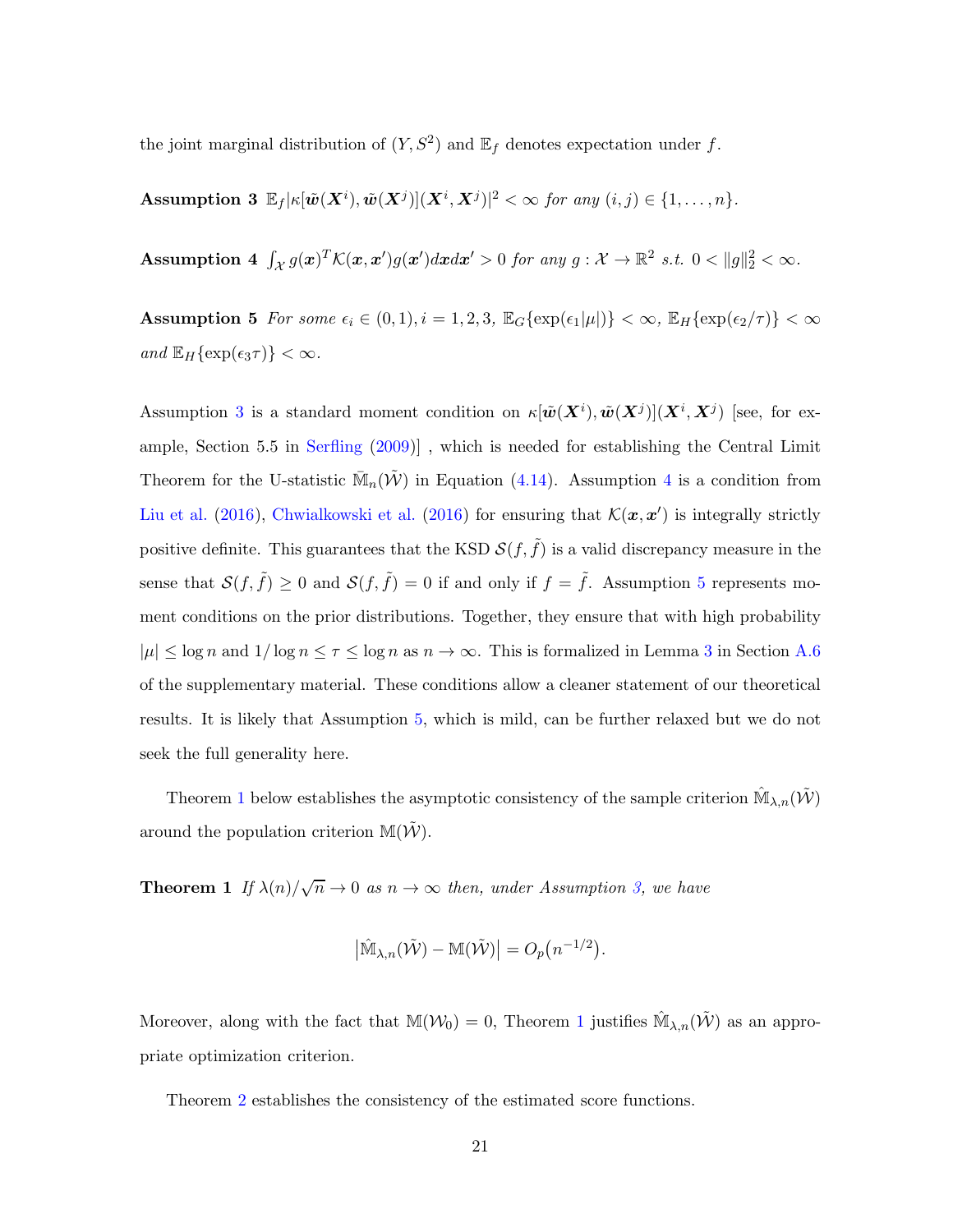**Theorem 2** If  $\lim_{n\to\infty} c_n n^{-1/2} = 0$  $\lim_{n\to\infty} c_n n^{-1/2} = 0$  $\lim_{n\to\infty} c_n n^{-1/2} = 0$  then under the conditions of Theorem 1 and Assumption [4,](#page-20-1) we have

<span id="page-21-0"></span>
$$
\lim_{n \to \infty} \mathbb{P}\Big\{\frac{1}{n} \big\|\hat{\mathcal{W}}_n(\lambda) - \mathcal{W}_0\big\|_F^2 \ge c_n^{-1}\epsilon\Big\} = 0, \text{ for any } \epsilon > 0.
$$

Theorem [3](#page-21-0) establishes the optimality theory of  $\delta^{ds}$  by showing that (a) the average squared error between  $\delta^{ds}(\lambda)$  and  $\delta^*$  is asymptotically small, and (b) the estimation loss of NEST converges in probability to that of its oracle counterpart as  $n \to \infty$ .

**Theorem [3](#page-20-0)** Suppose  $\lambda(n)/\sqrt{n} \to 0$  as  $n \to \infty$  and Assumptions 3 – [5](#page-20-2) hold. If  $\lim_{n \to \infty} c_n n^{-1/2} \log^6 n =$ 0, then  $\frac{c_n}{n}$  $\left\Vert \boldsymbol{\delta}^{\mathrm{ds}}(\lambda)-\boldsymbol{\delta}^{\ast}\right\Vert$ 2  $\sum_{n=2}^{\infty}$  =  $o_p(1)$ . Furthermore, if additionally  $\lim_{n\to\infty} c_n n^{-1/4} \log^6 n = 0$ , then  $c_n |l_n(\delta^{ds}(\lambda), \mu) - l_n(\delta^*, \mu)| = o_p(1)$ .

As mentioned earlier,  $\delta_i^*$  in Equation [\(4.17\)](#page-19-1) is not, in general, the Bayes estimator  $\delta_i^{\pi}$  of  $\mu_i$ . This follows since, dropping subscript i,

$$
\delta^*(y, s^2) = \frac{\mathbb{E}(\tau \mu |y, s^2)}{\mathbb{E}(\tau |y, s^2)} = \frac{\mathbb{E}[\tau \mathbb{E}(\mu |y, s^2, \tau) |y, s^2]}{\mathbb{E}(\tau |y, s^2)} \neq \mathbb{E}(\mu |y, s^2) = \delta^{\pi}(y, s^2)
$$

unless  $\mu$  and  $\tau$  are conditionally independent given y and  $s^2$ , in which case  $\delta^*(y, s^2)$  =  $\delta^{\pi}(y, s^2)$ . A natural setting where  $\mathbb{E}(\mu|y, s^2, \tau)$  is indeed independent of  $\tau$  is the popular scenario of conjugate priors under which the posterior expectation of  $\mu$  is a linear combination of the prior expectation of  $\mu$  and the maximum likelihood estimate y [\(Diaconis and Ylvisaker](#page-33-13) [1979](#page-33-13)).

<span id="page-21-1"></span>**Corollary 2** Consider hierarchical Model [\(2.1\)](#page-6-1) where  $G_{\mu}(\cdot|\tau)$  and  $H_{\tau}(\cdot)$  are, respectively, conjugate prior distributions of  $\mu|\tau$  and  $\tau$ . Under the conditions of Theorem [3,](#page-21-0) if  $\lim_{n\to\infty} c_n n^{-1/2} \log^6 n =$ 0, then

$$
\frac{c_n}{n} \left\| \boldsymbol{\delta}^{\mathrm{ds}}(\lambda) - \boldsymbol{\delta}^{\pi} \right\|_2^2 = o_p(1).
$$

Furthermore, under the same conditions, if  $\lim_{n\to\infty} c_n n^{-1/4} \log^6 n = 0$ , then

$$
c_n\big|l_n(\boldsymbol{\delta}^{\text{ds}}(\lambda),\boldsymbol{\mu})-l_n(\boldsymbol{\delta}^\pi,\boldsymbol{\mu})\big|=o_p(1).
$$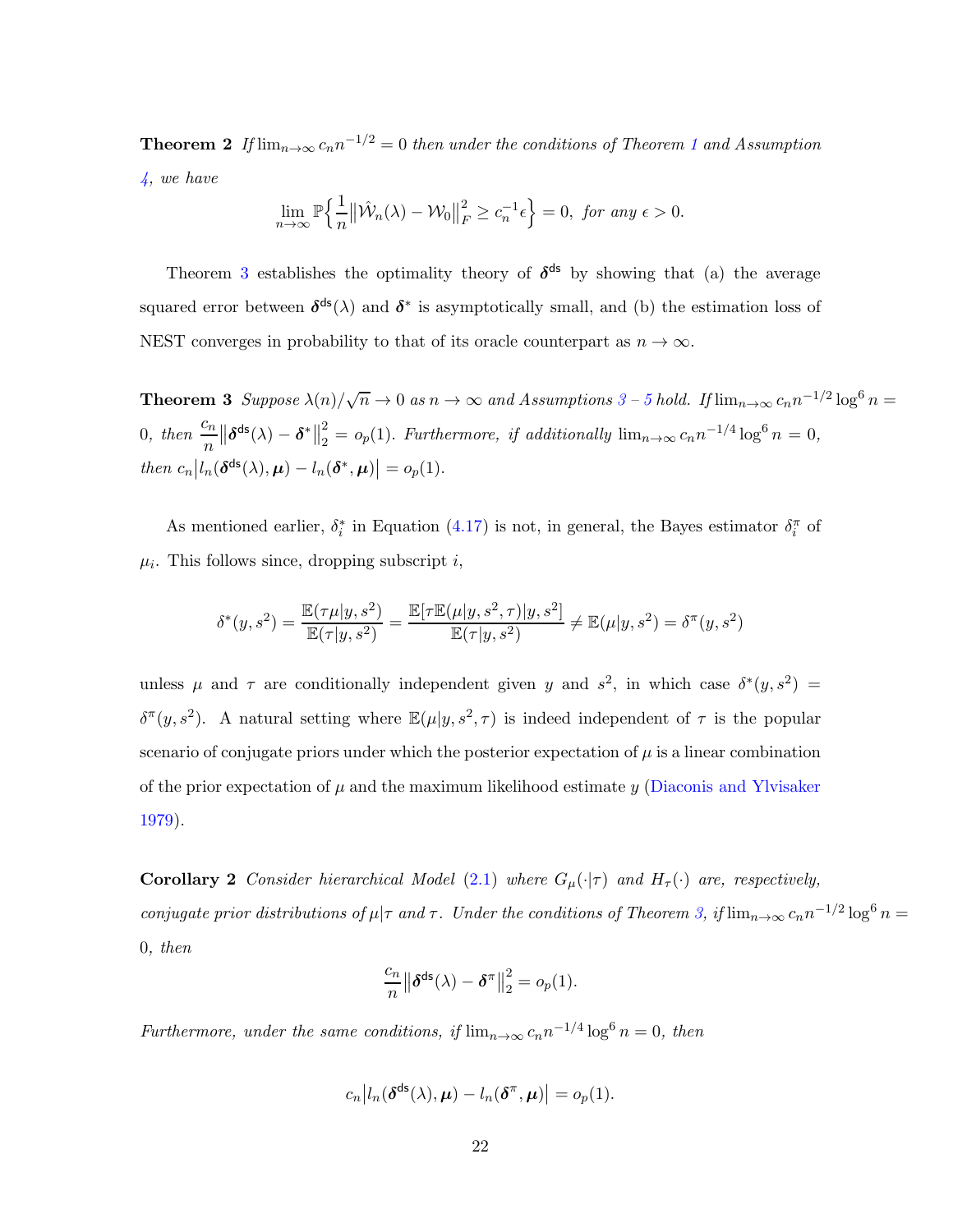<span id="page-22-0"></span>Corollary [2](#page-21-1) is a straightforward consequence of Theorem [3](#page-21-0) and the fact that under the hierarchical model of Equation [\(2.1\)](#page-6-1) with conjugate priors,  $\delta^* = \delta^{\pi}$ .

## 5 Numerical Experiments

In this section we assess the performance of the NEST estimation framework for the following two compound estimation problems: estimation of Normal means with unknown variances (Section [5.1\)](#page-22-1) and estimation of Sharpe ratios  $\theta_i = m_i \mu_i \sqrt{\tau_i}$  for  $i = 1, ..., n$  (Section [5.2\)](#page-27-0).

#### <span id="page-22-1"></span>5.1 Compound Estimation of Normal Means - unknown variances

We focus on the hierarchical Model of Equation  $(2.1)$  and compare seven approaches for estimating  $\mu$  when the variances  $\sigma_i = 1/\tau_i$  are assumed to be unknown. These approaches can be categorized into three types: the first consists of the NEST oracle method (NEST orc), which estimates  $\lambda$  by minimizing the true loss, the proposed NEST method and Tweedie's formula (TF) that uses sample variances. For both NEST and TF,  $\lambda$  is chosen using modified crossvalidation. The second are linear shrinkage methods: the group linear estimator (Grp linear) of [Weinstein et al.](#page-36-2) [\(2018](#page-36-2)); the semi-parametric monotonically constrained SURE estimator that shrinks towards the grand mean (XKB.SG) from [Xie et al.](#page-36-4) [\(2012](#page-36-4)); and from the same paper, the parametric SURE estimator that shrinks towards a general data driven location (XKB.M). Finally, the third type is the g-modelling approach of [Gu and Koenker](#page-34-9) [\(2017a](#page-34-9)[,b](#page-34-12)). This method is the nearest competitor to NEST as it estimates the joint prior distribution of the mean and variance using nonparametric maximum likelihood estimation (NPMLE) techniques [\(Kiefer and Wolfowitz 1956](#page-35-6), [Laird 1978](#page-35-7)). For the linear shrinkage methods, we use code provided by [Weinstein et al.](#page-36-2) [\(2018](#page-36-2)) while for NPMLE we rely on the R package REBayes [\(Koenker and Gu 2017](#page-35-13)).

The aforementioned seven approaches are evaluated on six different simulation settings, with the goal of assessing the relative performance of the competing estimators as the het-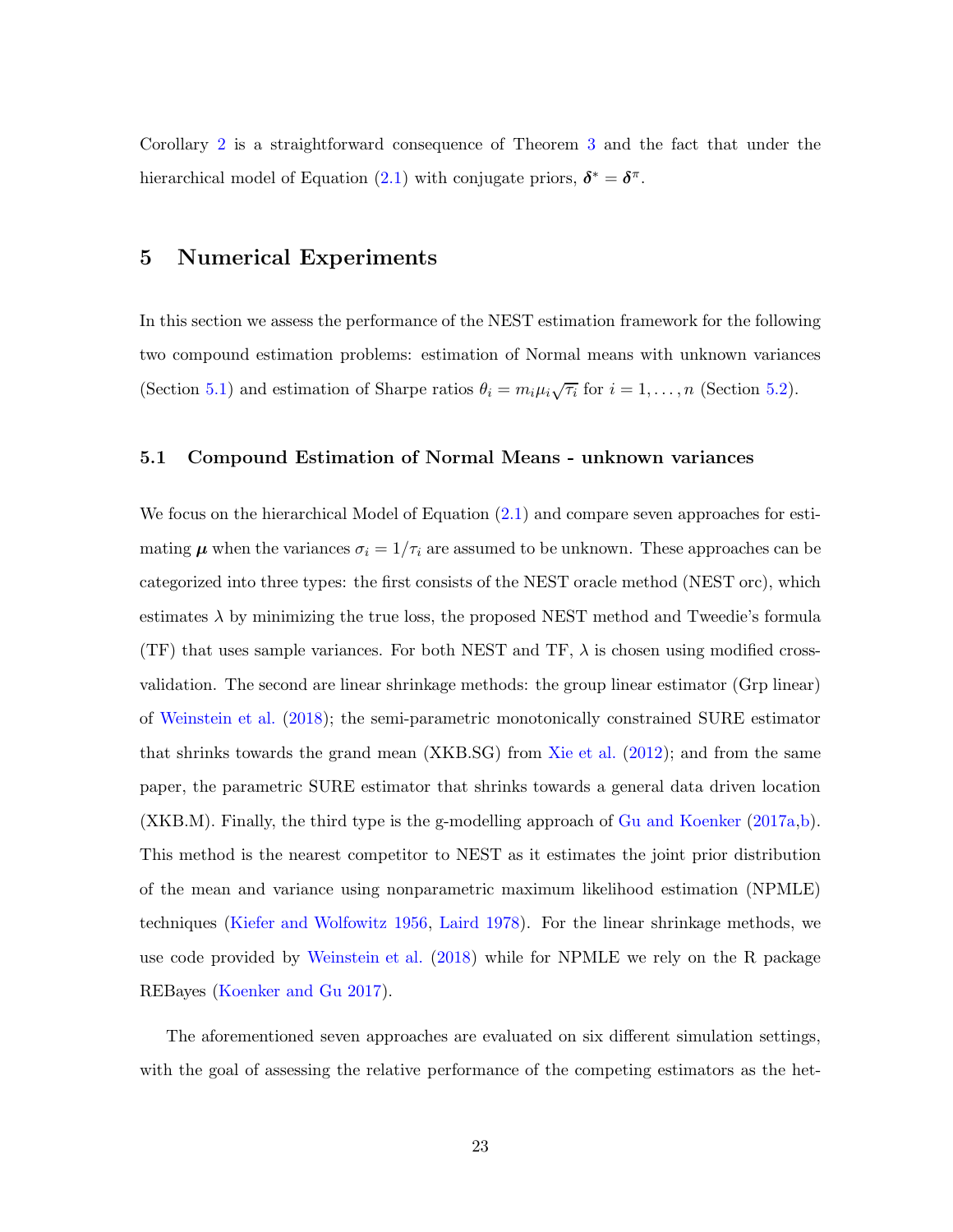erogeneity in the variances  $\sigma_i^2$  is varied while keeping the sample sizes  $m_i$  fixed at m. The six simulation settings can be categorized into four types: a setting where mean and variances are independent; two settings where mean and variance are correlated; a sparse setting; and two settings that represent departures from the Normal data-generating model. For each setting we set  $n = 1,000$  and compute the average squared error risk for each competing estimator of  $\mu$  across 50 Monte Carlo repetitions. Figures [1](#page-24-0) to [6](#page-27-1) plot the relative risk which is the ratio of the average squared error risk for any competing estimator to that of NEST orc so that a ratio bigger than 1 represents a poorer risk performance of the competing estimator relative to the NEST oracle method.

The first setting, Figure [1,](#page-24-0) corresponds to the independent case. Here, for each  $i =$  $1, \ldots, n, \mu_i \stackrel{i.i.d}{\sim} 0.7 \ N(0, 1) + 0.3 \ N(\pm 1, 3)$  and  $\sigma_i^2 \stackrel{i.i.d}{\sim} U(0.5, u)$  where we let u vary across six levels,  $\{0.5, 1, 1.5, 2, 2.5, 3\}$  $\{0.5, 1, 1.5, 2, 2.5, 3\}$  $\{0.5, 1, 1.5, 2, 2.5, 3\}$ . The three plots in Figure 1 show the relative risks as u varies for  $m = 10, 15$  and 20 (left to right). We see that for  $m = 10$ , the competing methods split into two levels of performance. The group with the lowest relative risks consists of NPMLE, TF and NEST while the three linear shrinkage methods exhibit substantially higher relative risks. Moreover, we also see that as heterogeneity increases with increasing  $u$ , the gap between the two groups' relative risks increases, indicating that NPMLE, TF and the proposed NEST method are particularly useful for compound estimation of normal means when the variances are unknown and heterogeneous, and the sample size for estimating those variances are themselves small. As  $m$  increases, the performance of the three linear shrinkage methods and TF improve which is expected as there are now more replicates per unit of study to construct a relatively reliable estimate of the unknown variances. However, the performance of NEST improves too and particularly at  $m = 20$  (Figure [1](#page-24-0) right), NPMLE exhibits a slightly higher relative risk than NEST and TF.

The second setting, Figure [2,](#page-24-1) corresponds to the correlated case. The precisions  $\tau_i =$  $1/\sigma_i^2$  are generated independently from a gamma mixture, with an even chance of drawing  $\Gamma(20, rate = 20)$  or  $\Gamma(20, rate = u)$  and given  $\tau_i$ , the means  $\mu_i$  are independently  $N(\pm 0.5/\tau_i, 0.5^2)$ . In this setting, the magnitude of the variances increase with u and the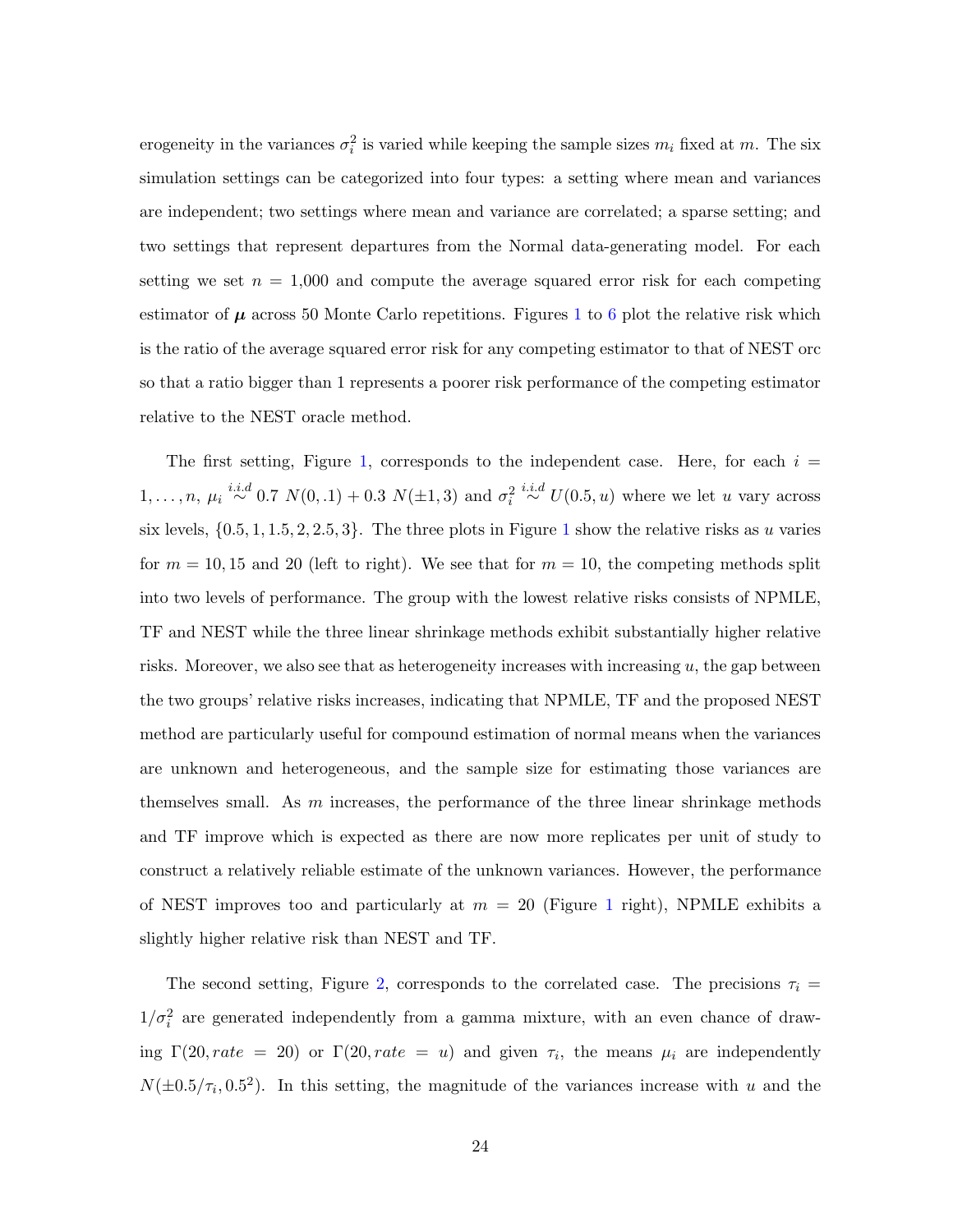<span id="page-24-0"></span>

Figure 1: Comparison of relative risks when  $(\mu_i, \sigma_i^2)$  are independent. Here  $\mu_i$ Here  $\mu_i \stackrel{i.i.d}{\sim}$ 0.7  $N(0, 1) + 0.3 N(\pm 1, 3)$  and  $\sigma_i^2 \stackrel{i.i.d}{\sim} U(0.5, u)$ . Plots show  $m = 10, 15, 20$  left to right.

means grow with the variances. Again, for the left plot  $m = 10$ , the same groups as in Figure [1](#page-24-0) perform well although Grp Linear has a lower relative risk in comparison to the other two linear shrinkage methods considered here while the relative risk of TF is slightly higher than that of NPMLE and NEST. However, the pattern as  $m$  grows is more pronounced than before, wherein NEST and TF maintain the lowest risk across  $m = 15, 20$ .

<span id="page-24-1"></span>

Figure 2: Comparison of relative risks for correlated  $(\mu_i, \tau_i)$ . Here  $\tau_i \stackrel{i.i.d}{\sim} 0.5\Gamma(20, \texttt{rate} =$ 20) + 0.5 $\Gamma(20, \texttt{rate} = u)$  and  $\mu_i | \tau_i \stackrel{ind.}{\sim} N(\pm 0.5/\tau_i, 0.5^2)$ . Plots show  $m = 10, 15, 20$  left to right.

In the third setting, Figure [3,](#page-25-0)  $(\mu_i, \tau_i)$  continue to be correlated and have a conjugate prior distribution. The precisions  $\tau_i$  are drawn from  $\Gamma(20, rate = u)$  and conditional on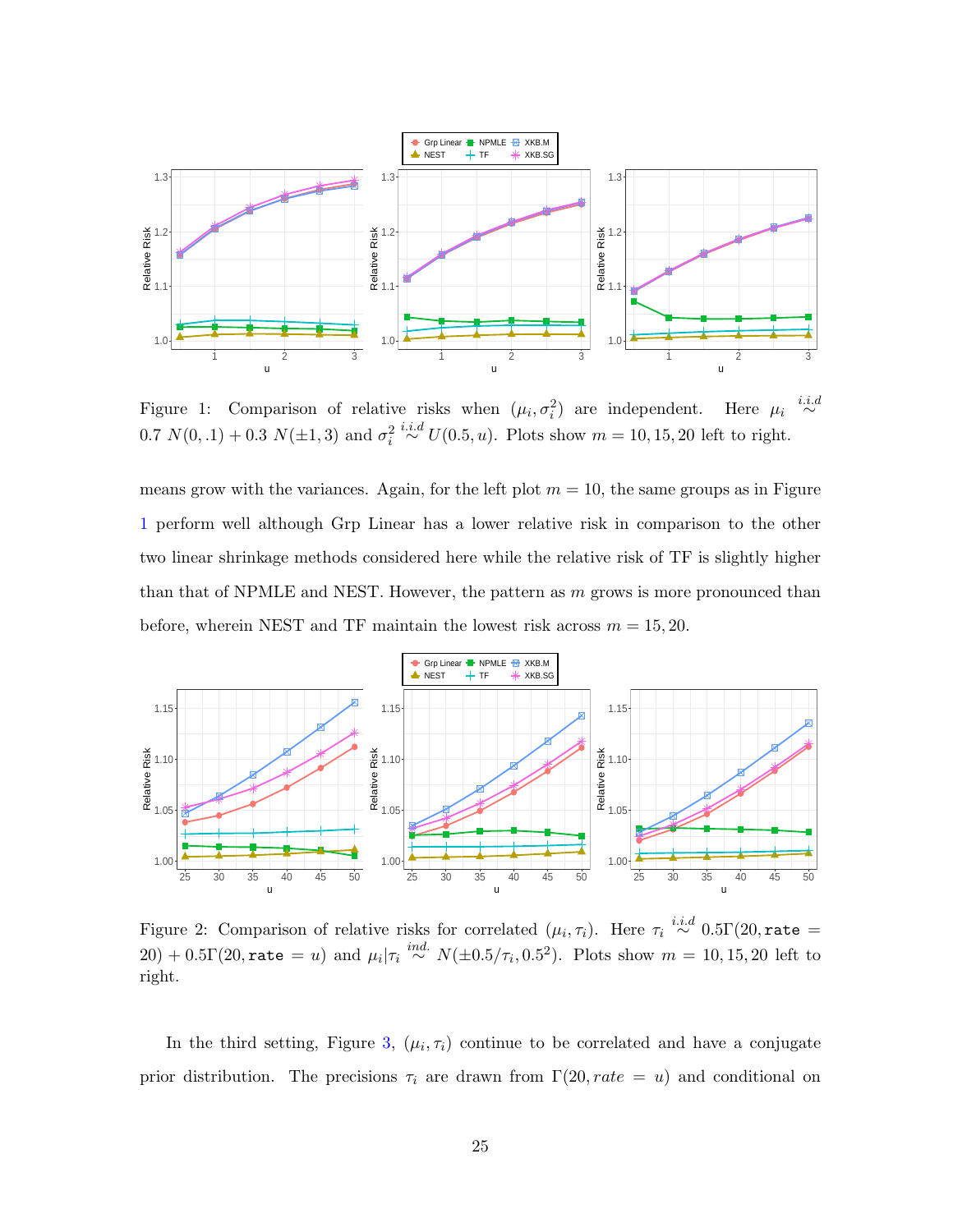$\tau_i$ ,  $\mu_i$  are independently  $N(0, 0.5/\tau_i)$ . Under this data generating scheme, the posterior mean of  $\mu_i$  is  $my_i/(m+2)$  which is independent of u. This is the reason that the relative risks of the competing estimators in Figure [3](#page-25-0) do not vary with the heterogeneity in the variances. Compared to the first two settings, we see that the linear shrinkage estimators have a relatively better performance. This is expected because in this setting the posterior mean of  $\mu_i$  is indeed a linear function of the sample mean  $y_i$ . For  $m = 10$  and 15, we notice that the relative risk of NEST is marginally better than the competing estimators while at  $m = 20$  Grp Linear and NEST have similar risk performance.

<span id="page-25-0"></span>

Figure 3: Comparison of relative risks when  $(\mu_i, \tau_i)$  have conjugate priors. Here  $\mu_i | \tau_i \stackrel{ind.}{\sim}$  $N(0, 0.5/\tau_i)$  and  $\tau_i \stackrel{i.i.d}{\sim} \Gamma(20, \texttt{rate} = u)$ . Plots show  $m = 10, 15, 20$  left to right.

The fourth setting, Figure [4,](#page-26-0) corresponds to the sparse case. The precisions  $\tau_i$  are drawn from a gamma mixture, with an even chance of drawing  $\Gamma(20, rate = 20)$  or  $\Gamma(20, rate = u)$ , but  $\mu_i$  are only 30% likely to come from  $N(\pm 0.5/\tau_i, 1)$  and 70% likely from a point mass at 0. We see similar patterns to those in Figures [1](#page-24-0) and [2](#page-24-1) at  $m = 10$ . For  $m = 15$  and 20, we notice that the relative risks of the linear shrinkage methods are now higher than their levels at  $m = 10$ . This is not surprising for in this setting, while the risk performance of all methods have improved with larger sample sizes, NPMLE, TF and NEST exhibit a bigger improvement in risk than those of Grp Linear, XKB.M and XKB.SG. Moreover in this setting, NPMLE has a marginally better risk performance than NEST across  $m = 10, 15, 20$ .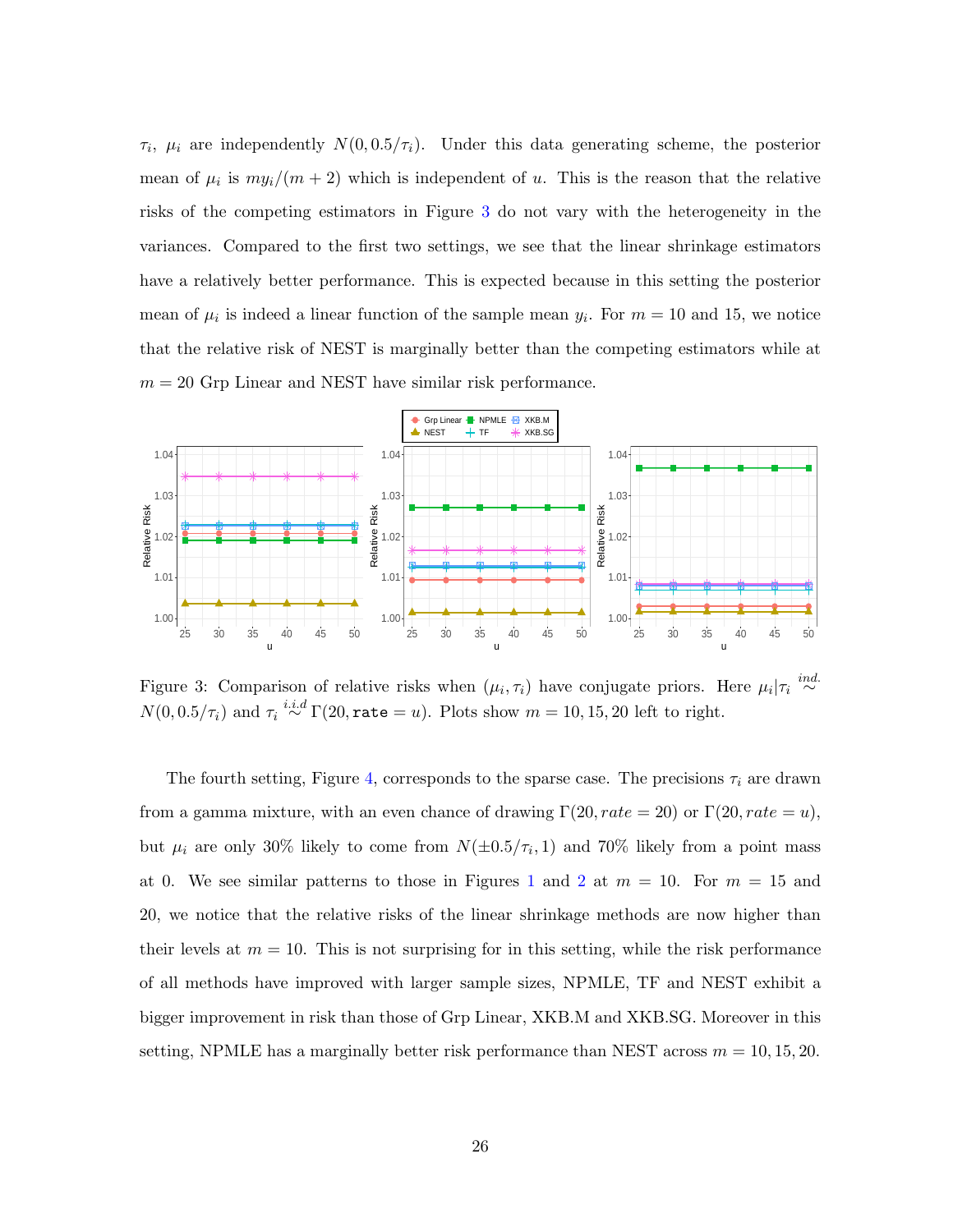<span id="page-26-0"></span>

Figure 4: Comparison of relative risks when  $\mu$  is sparse. Here  $\tau_i \stackrel{i.i.d}{\sim} 0.5 \Gamma(20, \text{rate} =$  $(20) + 0.5 \Gamma(20, \texttt{rate} = u)$  and  $\mu_i | \tau_i \stackrel{ind.}{\sim} 0.7\delta_{(0)} + 0.3 \ N(\pm 0.5/\tau_i, 1)$ . Plots show  $m = 10, 15, 20$ left to right.

The fifth and sixth settings, Figures  $5$  and  $6$ , correspond to the setting where the data  $Y_{ij}|(\mu_i, \sigma_i^2)$  are not normally distributed. In Figure [5,](#page-26-1)  $Y_{ij}|(\mu_i, \sigma_i^2)$  are generated independently from a uniform distribution between  $\mu_i \pm \sqrt{3}\sigma_i$ ,  $\sigma_i^2$  are sampled independently from  $N(u, 1)$ which is truncated below at 0.1, and  $\mu_i|\sigma_i \stackrel{ind.}{\sim} 0.8N(\sigma_i^2/4, 0.25) + 0.2N(\sigma_i^2, 1)$ . For Figure

<span id="page-26-1"></span>

Figure 5: Comparison of relative risk for non-normal data. Here  $Y_{ij}|\mu_i, \sigma_i \stackrel{i.i.d}{\sim} U(\mu_i - \sqrt{3}\sigma_i, \mu_i + \sqrt{3}\sigma_i)$ ,  $\sigma_i^2$  are sampled independently from  $N(u, 1)$  truncated below at 0.1 and  $\mu_i|\sigma_i^2 \stackrel{ind.}{\sim} 0.8 \ N(0.25\sigma_i^2, 0.25) + 0.2 \ N(\sigma_i^2, 1)$ . Plots show  $m = 10, 15, 20$  left to right.

[6,](#page-27-1)  $Y_{ij} | (\mu_i, \sigma_i^2)$  are generated with additional non-normal noise  $N(\mu_i, \sigma_i^2) + Lap(0, 1)$  and  $\sigma_i^2 \stackrel{i.i.d}{\sim} U(0.1, u)$  with  $\mu_i | \sigma_i \stackrel{ind.}{\sim} 0.8N(\sigma_i^2/2, 0.5) + 0.2N(2\sigma_i^2, 2)$ . Across both these settings the proposed NEST method demonstrates robustness to departures from the Normal model.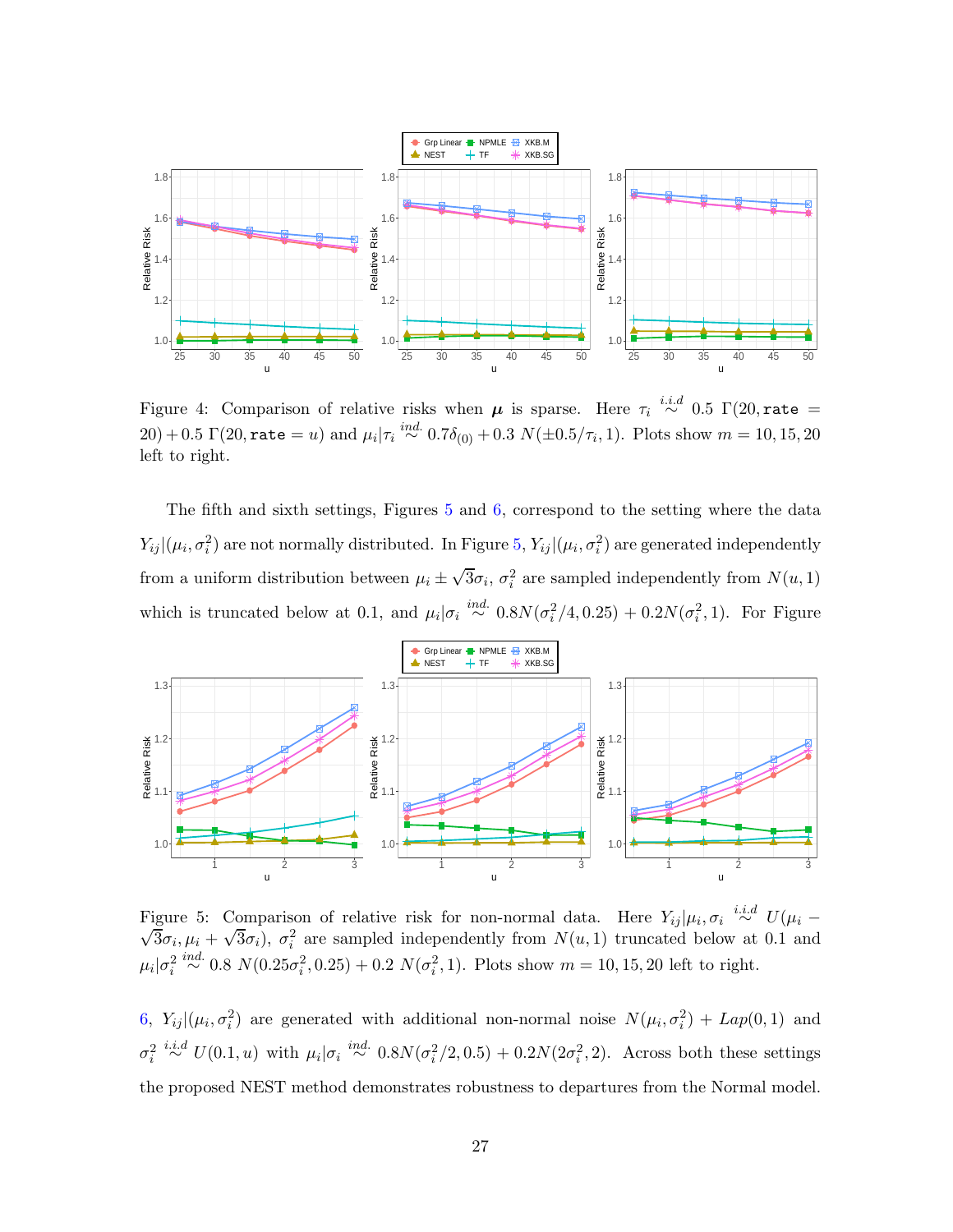Proposition 7 in [Barp et al.](#page-32-6) [\(2019](#page-32-6)) guarantees that, in general, the influence function of minimum KSD estimators, such as the NEST estimator, is bounded under data corruption and the behavior of the NEST estimator in Settings 5 and 6 is potentially an example of such a robustness property.

<span id="page-27-1"></span>

Figure 6: Comparison of relative risk for non-normal data. Here  $Y_{ij} | \mu_i, \sigma_i \stackrel{i.i.d}{\sim} N(\mu_i, \sigma_i^2)$  + Lap(0, 1),  $\sigma_i^2 \stackrel{i.i.d}{\sim} U(0.1, u)$  and  $\mu_i | \sigma_i^2 \stackrel{ind.}{\sim} 0.8 \ N(0.5\sigma_i^2, 0.5) + 0.2 \ N(2\sigma_i^2, 2)$ . Plots show  $m = 10, 15, 20$  left to right.

Overall, the results of the preceding six simulation settings reveal that when the variances are unknown, the NEST estimation framework enjoys a relatively better risk performance than the linear shrinkage methods and Tweedie's formula that rely on sample variances. For larger sample sizes, we observe that NEST is marginally better than NPMLE. In Section [C](#page-57-0) of the supplementary material we consider additional simulation experiments wherein we evaluate the risk performance of these competing estimators for (i) unequal sample sizes  $m_i$ (Section [C.1\)](#page-57-1), (ii) compound estimation for location mixture of Gaussians (Section [C.2\)](#page-58-0) and, (iii) compound estimation in other two-parameter exponential families when the nuisance parameter is known (Section [C.3\)](#page-62-0).

#### <span id="page-27-0"></span>5.2 Compound Estimation of Ratios

In this section we demonstrate the use of the NEST estimation framework for compound estimation of the *n* ratios  $\theta_i = \sqrt{m_i} \mu_i / \sigma_i$  which represent a popular financial metric for as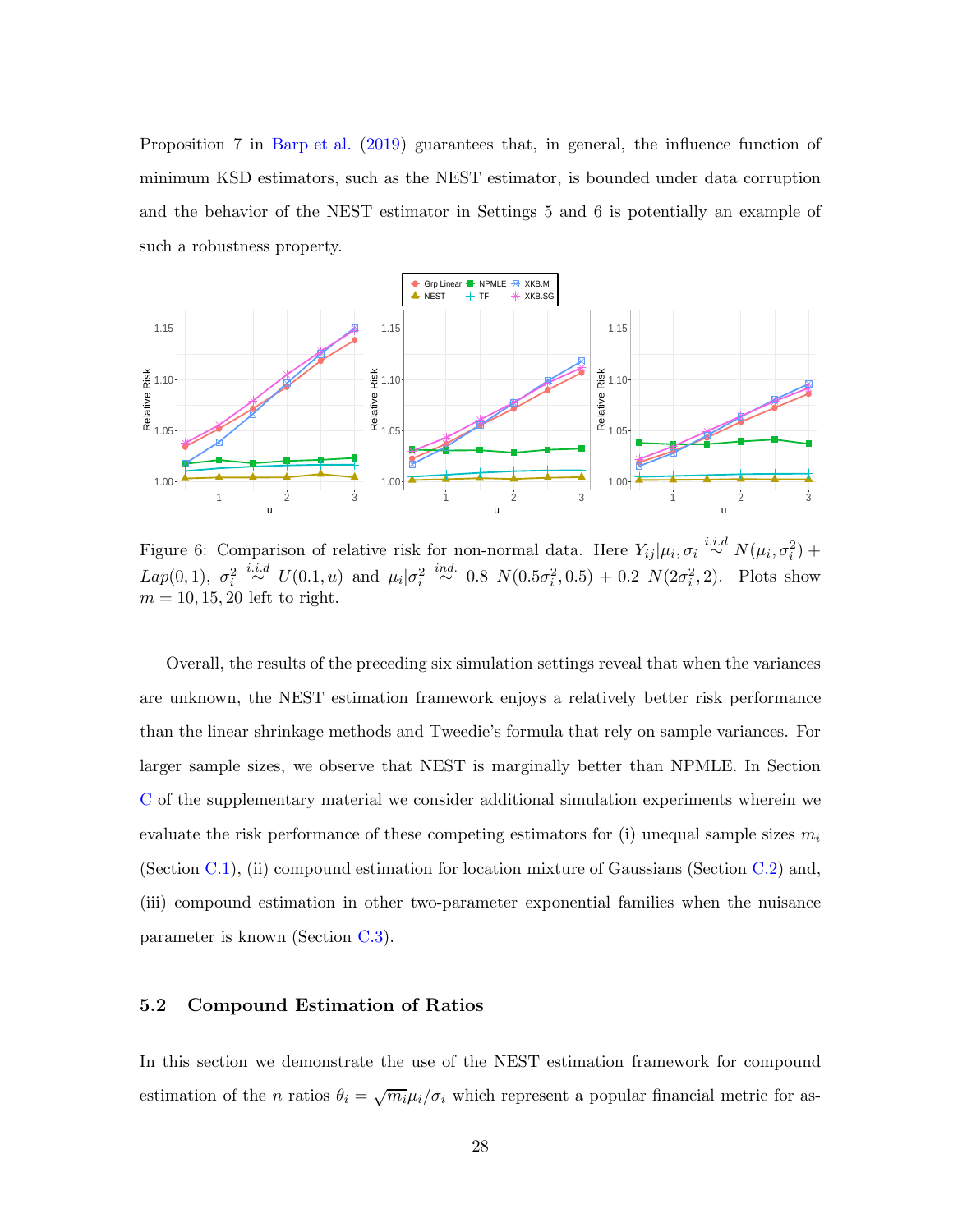sessing mutual fund performance (see Section [6.2](#page-31-0) for a related real data application involving compound estimation of mutual fund Sharpe ratios.).

<span id="page-28-0"></span>

Figure 7: Comparison of relative risk for estimating  $\theta$ . Here  $\sigma_i^2 \stackrel{i.i.d}{\sim} U(0.1, u)$  and  $\mu_i | \sigma_i \stackrel{ind}{\sim}$  $N(\pm 0.5\sigma_i^2, 0.5^2)$ . Plots show  $m = 10, 15, 20$  left to right. 1396 x 498

We evaluate the performance of the same seven methods with n fixed at 1,000 and  $m_i = m$ for  $i = 1, ..., n$ . The data  $Y_{ij}$  are generated independently from  $N(\mu_i, \sigma_i^2)$  and the variances  $\sigma_i^2$  are simulated as in Figure [6](#page-27-1) while the means are independently drawn from a mixture model with half chance  $N(-\sigma_i^2/2, 0.5^2)$  and the other half  $N(\sigma_i^2/2, 0.5^2)$ . Figure [7](#page-28-0) shows the relative risk performance of the competing estimators of  $\boldsymbol{\theta} = (\theta_1, \dots, \theta_n)$ . We continue to see that NEST has a lower relative risk than the linear shrinkage methods and TF that use sample variances, while NPMLE dominates NEST for small values of  $u$ . As  $u$  increases the heterogeneity in the data grows and we see that the relative risks of the linear shrinkage methods and Tweedie's Formula across all  $m$  first decrease and then increase. The shift in the behavior of these estimators is related to the observation that as  $u$  increases, the centers of the mixture model that generates  $\mu_i$ , are on average, further away from one another. This makes estimating the numerator of the ratio easier for all methods up until a point. As heterogeneity increases further, the risks of these methods that use the sample standard deviation in the denominator of  $\theta_i$  are relatively worse than the risk of NEST and NPMLE.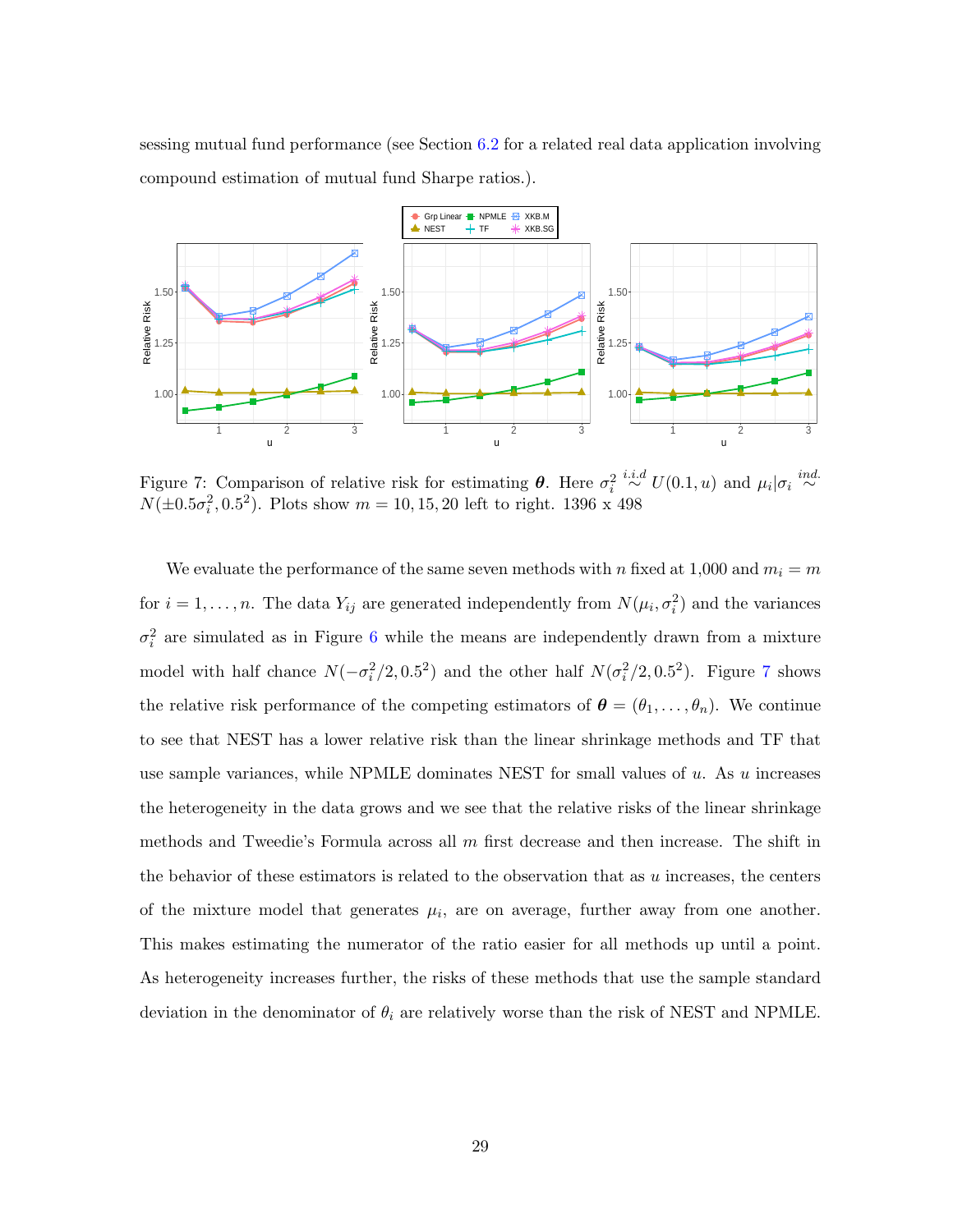## <span id="page-29-1"></span><span id="page-29-0"></span>6 Real Data Analyses

#### 6.1 Baseball Data

We analyze the monthly data on the number of "at bats" and "hits" for all U.S Major League baseball players over the regular seasons from 2002 until 2011. In this analysis we focus on both pitchers and non-pitchers using an approach similar to that of [Gu and Koenker](#page-34-9) [\(2017a](#page-34-9)). The data are available from the R package REBayes and have been aggregated into half seasons to produce an unbalanced panel. It includes observations on 932 players who have at least ten at bats in any half season and appear in no fewer than five half-seasons (note that there are a total of 20 half-seasons that a player can appear in).

Following [Brown](#page-33-14) [\(2008](#page-33-14)), let the transformed batting average  $Y_{ij}$  for player  $i(= 1, \ldots, n)$ at time  $j(=1,\ldots,m_i)$  be denoted by  $Y_{ij} = \arcsin\left(\sqrt{\frac{H_{ij} + 0.25}{N_{ij}}} \right)$  $N_{ij} + 0.5$  $\setminus$ where  $H_{ij}$  denotes the number of "hits" and  $N_{ij}$  denotes the number of  $\lambda_{\text{at}}^{\text{N}}$  bats" at time j for player i. We assume that  $Y_{ij} \sim N(\mu_i, v_{ij}^2/\tau_i)$  where  $\mu_i = \arcsin(\sqrt{p_i})$ ,  $p_i$  being player *i*'s batting success probability, and  $v_{ij}^2 = 1/(4N_{ij})$ . Here  $1/\tau_i$  are player specific scale parameters as described in [Gu and Koenker](#page-34-9) [\(2017a\)](#page-34-9). Under this setup, the sufficient statistics are

$$
\hat{\mu}_i = \left(\sum_{j=1}^{m_i} 1/v_{ij}^2\right)^{-1} \sum_{j=1}^{m_i} Y_{ij}/v_{ij}^2 \sim N(\mu_i, v_i^2/\tau_i) \text{ with } v_i^2 = \left(4\sum_{j=1}^{m_i} N_{ij}\right)^{-1},
$$
  

$$
S_i^2 = \frac{1}{m_i - 1} \sum_{j=1}^{m_i} (Y_{ij} - \hat{\mu}_i)^2/v_{ij}^2 \text{ with } (m_i - 1)S_i^2 \tau_i \sim \mathcal{X}_{m_i - 1}^2.
$$

In this analysis, the goal is to use the 2002-2011 data to predict the batting averages of the players in 2012. Players are divided into three categories: all, non-pitchers, and pitchers. We consider the following seven estimators of  $\mu_i$ : two non-parametric maximum likelihood based estimators, denoted NPMLE-Indep and NPMLE-Dep which assume, respectively, independent and dependent priors on  $(\mu_i, 1/\tau_i)$ , the sufficient statistics  $\hat{\boldsymbol{\mu}} = (\hat{\mu}_1, \dots, \hat{\mu}_n)$  of  $\mu$ , the grand mean across all players in the 2011 season  $\bar{Y}^{2011} = n^{-1} \sum_{i=1}^{n} Y_{i,2011}$ , the proposed NEST estimator and its oracle counterpart (NEST orc), and the naive estimator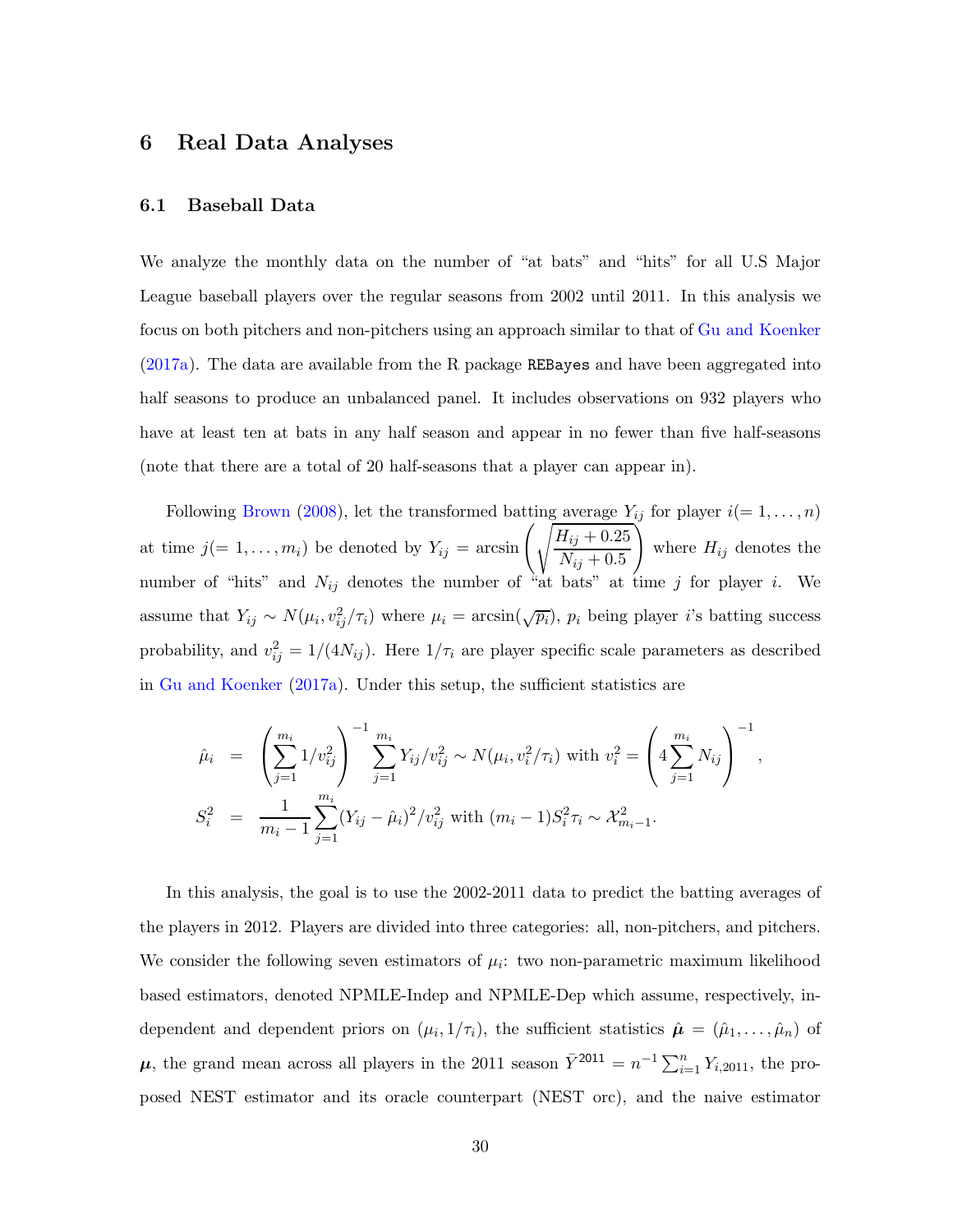<span id="page-30-0"></span>Table 1: Performance of the competing estimators relative to the performance of the naive estimator  $Y_{2011}$ . Here R-TSE( $\delta$ ) = TSE( $\delta$ )/TSE( $Y_{2011}$ ) with similar definitions for R-NSE and R-TSEp. The smallest two relative errors are bolded

|                              |              | NPMLE-Indep | NPMLE-Dep | $\hat{\boldsymbol{\mu}}$ | $\bar{Y}^{2011}$ | <b>NEST</b> | NEST ord |
|------------------------------|--------------|-------------|-----------|--------------------------|------------------|-------------|----------|
| All                          |              |             |           |                          |                  |             |          |
| $n$ for estimation: 932      | <b>R-TSE</b> | 0.463       | 0.469     | 0.352                    | 1.958            | 0.349       | 0.348    |
| $n$ for prediction: 370      | R-NSE        | 0.668       | 0.674     | 0.676                    | 1.495            | 0.670       | 0.669    |
|                              | $R-TSED$     | 0.582       | 0.591     | 0.501                    | 1.783            | 0.496       | 0.495    |
| Nonpitchers                  |              |             |           |                          |                  |             |          |
| <i>n</i> for estimation: 792 | <b>R-TSE</b> | 0.535       | 0.546     | 0.503                    | 0.551            | 0.528       | 0.528    |
| $n$ for prediction: 325      | R-NSE        | 0.656       | 0.661     | 0.679                    | 0.973            | 0.672       | 0.672    |
|                              | $R-TSED$     | 0.651       | 0.663     | 0.619                    | 0.682            | 0.644       | 0.644    |
| Pitchers                     |              |             |           |                          |                  |             |          |
| $n$ for estimation: 140      | <b>R-TSE</b> | 0.659       | 0.655     | 0.629                    | 0.804            | 0.628       | 0.624    |
| $n$ for prediction: 45       | R-NSE        | 0.659       | 0.659     | 0.649                    | 0.769            | 0.652       | 0.642    |
|                              | $R-TSED$     | 0.124       | 0.117     | 0.133                    | 0.337            | 0.144       | 0.128    |

that uses 2011 batting averages  $Y_{2011} = (Y_{1,2011}, \ldots, Y_{n,2011})$ . To assess how well these methods predict 2012 batting averages  $Y_{2012} = (Y_{1,2012}, \ldots, Y_{n,2012})$ , we consider three criteria for evaluating any estimate  $\delta_i$  of  $\mu_i$ : total squared error from [Brown](#page-33-14) [\(2008](#page-33-14)) and defined as  $TSE(\delta) = \sum_{i=1}^{n} \Big\{ (Y_{i,2012} - \delta_i)^2 - (4N_{i,2012})^{-1} \Big\}$ , normalized squared error from [Gu and Koenker](#page-34-9) [\(2017a\)](#page-34-9) and defined as  $NSE(\delta) = \sum_{i=1}^{n} \left\{ 4N_{i,2012}(Y_{i,2012} - \delta_i)^2 \right\}$ , and total squared error on a probability scale from [Jiang et al.](#page-34-13) [\(2010](#page-34-13)) which is defined as  $TSEp(\hat{p}) =$  $\sum_{i=1}^{n} \Big\{ (p_{i,2012} - \hat{p}_i)^2 - p_{i,2012} (1 - p_{i,2012}) (4N_{i,2012})^{-1} \Big\}.$  Here  $\hat{p}_i = \sin^2(\delta_i)$  and  $p_{i,2012} =$  $\sin^2(Y_{i,2012})$ .

In Table [1,](#page-30-0) we report the performance of the competing estimators relative to the performance of the naive estimator  $Y_{2011}$  wherein R-TSE( $\delta$ ) = TSE( $\delta$ )/TSE( $Y_{2011}$ ) with similar definitions for R-NSE and R-TSE<sub>p</sub>. Thus, a smaller value of R-TSE, R-NSE or R-TSE<sub>p</sub> indicates a relatively better prediction error. Across "All" and "Nonpitchers", NEST exhibits the best relative risk for two of the three performance metrics. It is interesting to note that the sufficient statistics  $\hat{\mu}$  are quite competitive in this example while NPMLE with independent priors dominate the one with dependent priors across "All" and "Nonpitchers". The compound estimation problem for "Pitchers" is an example of a setting where  $n$  is relatively small and NEST demonstrates a better risk performance than NPMLE for total squared error and normalized squared error losses.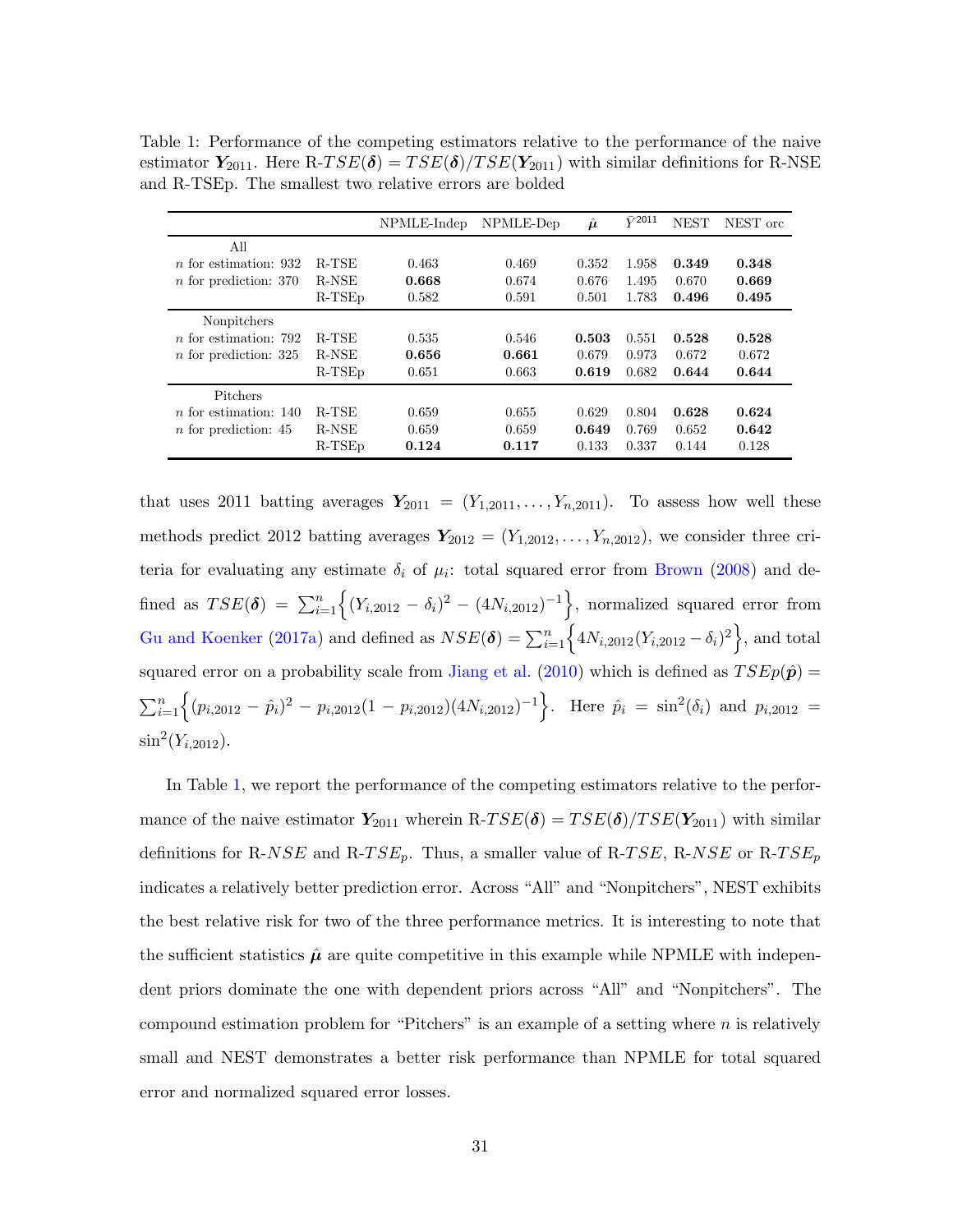#### <span id="page-31-0"></span>6.2 Mutual Fund Sharpe Ratios

In this section we analyze a dataset on  $n_1 = 5,000$  monthly mutual fund returns spanning 12 months from January 2014 to December 2014. This data are sourced from the Wharton research data services [\(Wharton School 1993\)](#page-36-9). The goal in this analysis is to use Sharpe ratios constructed using the data on the first  $m_1 = 6$  months, January 2014 - June 2014, to predict the corresponding Sharpe ratios for the next 6 months. Formally, let  $Y_{ij}$  denote the excess return of fund  $i(= 1, \ldots, n_1)$  in month  $j(= 1, \ldots, m_1)$  over the return on the 3 month treasury yield. Denote  $\bar{Y}_i = m_1^{-1} \sum_{j=1}^{m_1} Y_{ij}$ ,  $S_i^2 = (m_1 - 1)^{-1} \sum_{j=1}^{m_1} (Y_{ij} - \bar{Y}_i)^2$  and  $\delta_i^{\text{naive}} = \bar{Y}_i / \sqrt{S_i^2}$  to be, respectively, the sample mean, the sample variance and the observed Sharpe ratio of the monthly excess returns. Of the 5,000 funds available during these first 6 months, there are  $n_2 = 4.958$  funds that appear in the next 6 months, July 2014 - December 2014, and have at least 3 months of returns available during this period. For our prediction, we consider these  $n_2$  funds to assess the performance of various estimators for predicting  $\theta_i = \mu_i/\sigma_i$  where  $\mu_i$  and  $\sigma_i$  are the sample mean and sample standard deviation of the excess returns of the  $n_2$  funds during the next 6 months.

We consider the following estimators of  $\boldsymbol{\theta} = (\theta_1, \dots, \theta_n)$ : NEST, NEST orc, Tweedie's formula (TF), Grp Linear and XKB.SG from Section [5.1,](#page-22-1) as well as NPMLE-Indep, NPMLE-Dep from Section [6.1.](#page-29-1) Additionally, we consider the SURE estimator XKB.G from [Xie et al.](#page-36-4) [\(2012\)](#page-36-4) that, unlike XKB.SG, imposes a Normal prior on  $\mu$  and shrinks towards the grand mean. Note that for predicting  $\theta_i$ , TF, Grp Linear, XKB.SG and XKB.G rely on the sample variances  $S_i^2$ . To evaluate the performance of these estimators for predicting  $\theta$ , we consider the following three criteria with  $m_{i,2} \in [3, 6]$ : Total Squared Error :  $TSE(\boldsymbol{\delta}) = \sum_{i=1}^{n_2} (\theta_i - \delta_i)^2$ ; weighted Squared Error :  $WSE(\delta) = \sum_{i=1}^{n_2} m_{i,2}(\theta_i - \delta_i)^2$ ; and weighted Absolute Error :  $WAE(\delta) = \sum_{i=1}^{n_2} m_{i,2} |1 - \delta_i/\theta_i|$ . In Table [2,](#page-32-7) we present the performance of the competing estimators relative to the performance of the naive estimator  $\delta^{\text{naive}} = (\delta_i^{\text{naive}})$  $i^{naive}: 1 \leq i \leq n$ ) so that a smaller value of R-TSE, R-WSE or R-WAE indicates a relatively better prediction error. NPMLE-Indep and NPMLE-Dep revealed convergence issues on this data and so we do not include them in Table [2.](#page-32-7) Along all performance measures, NEST has the smallest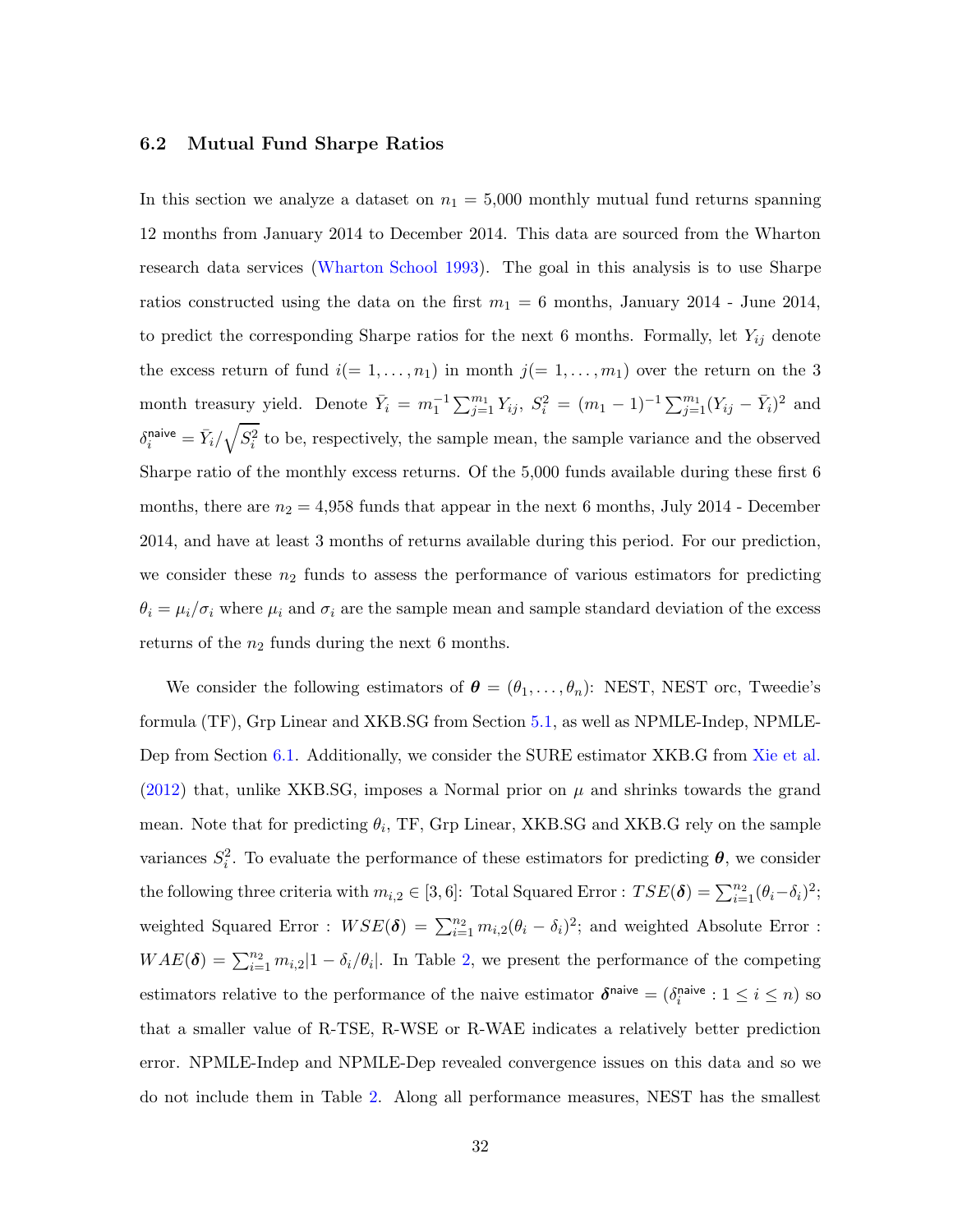<span id="page-32-7"></span>Table 2: Performance of the competing estimators relative to the performance of the naive estimator  $\delta^{\text{naive}}$ . Here R-TSE( $\delta$ ) = TSE( $\delta$ )/TSE( $\delta^{\text{naive}}$ ) with similar definitions for R-WSE and R-WAE. The smallest two relative errors are bolded

|              | $n_{1}$ | n <sub>2</sub> | Grp Linear XKB.G XKB.SG |       |       | TF |               | NEST NEST orc |
|--------------|---------|----------------|-------------------------|-------|-------|----|---------------|---------------|
| R - TSE      | 5000    | - 4958         | 0.896                   | 0.931 | 0.922 |    | $0.997$ 0.687 | 0.687         |
| R - WSE 5000 |         | - 4958         | 0.893                   | 0.930 | 0.920 |    | $0.997$ 0.685 | 0.685         |
| R - WAE 5000 |         | -4958          | 1.067                   | 0.974 | 0.983 |    | $1.002$ 0.785 | 0.783         |

relative risk among all competing estimators considered in this example. With respect to the weighted Absolute Error, Grp Linear appears to be doing relatively worse in predicting the small Sharpe ratios and exhibits an R-WAE bigger than 1. When compared against the three linear shrinkage methods considered here and Tweedie's formula, NEST demonstrates an overall value in joint shrinkage estimation of the means  $\mu_i$  and the variances  $\sigma_i^2$  for predicting  $\theta$ .

## References

- <span id="page-32-4"></span>Abramovich, F., Y. Benjamini, D. L. Donoho, and I. M. Johnstone (2006). Adapting to unknown sparsity by controlling the false discovery rate. Ann. Statist. 34, 584–653.
- <span id="page-32-5"></span>Banerjee, T., Q. Liu, G. Mukherjee, and W. Sun (2020). A general framework for empirical bayes estimation in discrete linear exponential family.  $arXiv$  preprint  $arXiv:1910.08997$  (accepted in Journal of Machine Learning Research).
- <span id="page-32-6"></span>Barp, A., F.-X. Briol, A. Duncan, M. Girolami, and L. Mackey (2019). Minimum stein discrepancy estimators. In Advances in Neural Information Processing Systems, pp. 12964–12976.
- <span id="page-32-2"></span>Basu, P., T. T. Cai, K. Das, and W. Sun (2017). Weighted false discovery rate control in large-scale multiple testing. Journal of the American Statistical Association  $\theta$ (ja), 0–0.
- <span id="page-32-1"></span>Benjamini, Y. and Y. Hochberg (1997). Multiple hypotheses testing with weights. Scandinavian Journal of Statistics 24, 407–418.
- <span id="page-32-0"></span>Benjamini, Y. and D. Yekutieli (2011). False discovery rate–adjusted multiple confidence intervals for selected parameters. Journal of the American Statistical Association 100(469), 71–81.
- <span id="page-32-3"></span>Berger, J. O. (1976, January). Admissible minimax estimation of a multivariate normal mean with arbitrary quadratic loss. Ann. Statist.  $\lambda(1)$ , 223–226.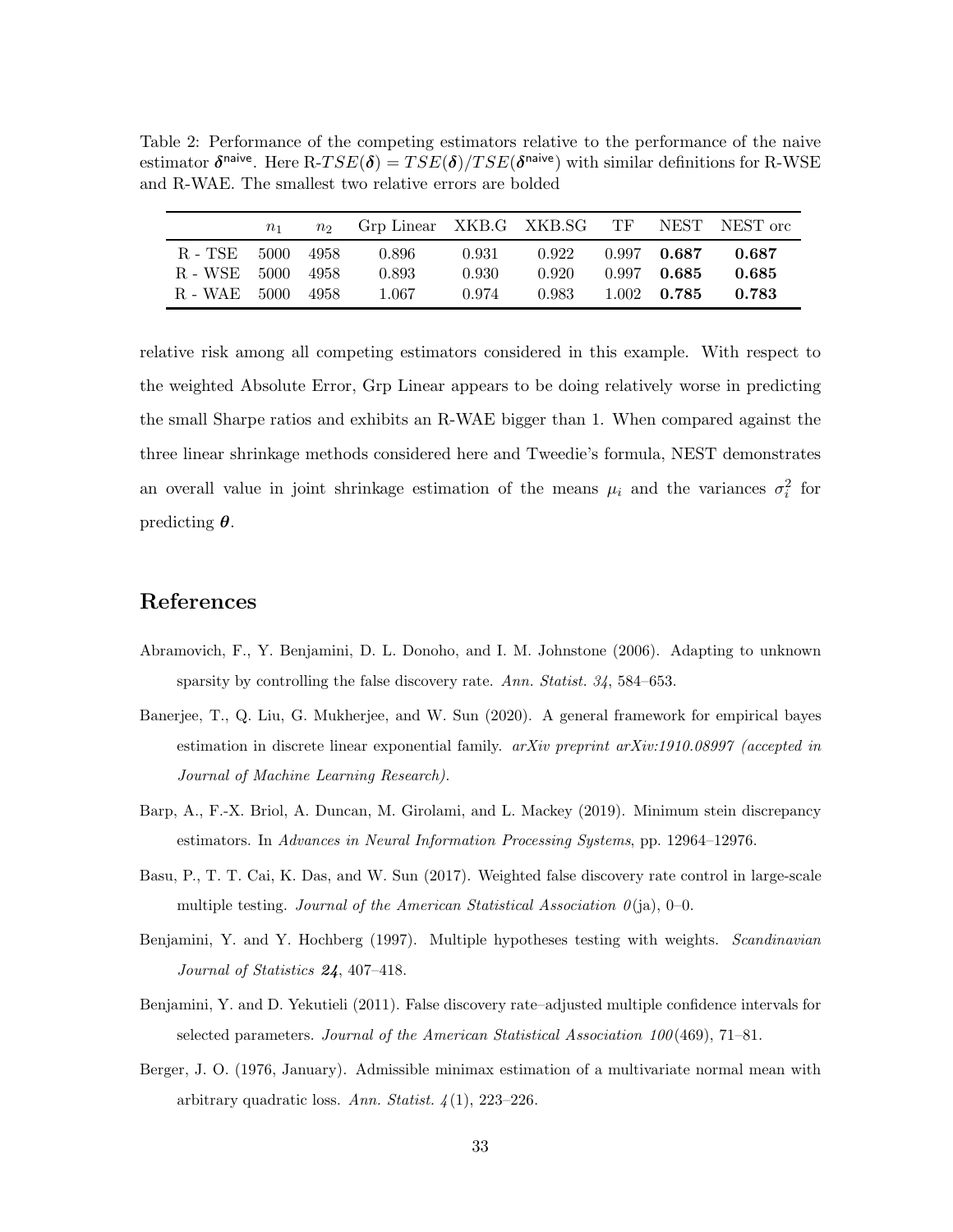- <span id="page-33-0"></span>Berk, R., L. Brown, A. Buja, K. Zhang, and L. Zhao (2013, 04). Valid post-selection inference. Ann. Statist. 41(2), 802–837.
- <span id="page-33-14"></span>Brown, L. D. (2008). In-season prediction of batting averages: A field test of empirical bayes and bayes methodologies. The Annals of Applied Statistics, 113–152.
- <span id="page-33-2"></span>Brown, L. D. and E. Greenshtein (2009). Nonparametric empirical Bayes and compound decision approaches to estimation of a high-dimensional vector of normal means. The Annals of Statistics 37, 1685–1704.
- <span id="page-33-12"></span>Brown, L. D., E. Greenshtein, and Y. Ritov (2013). The poisson compound decision problem revisited. Journal of the American Statistical Association 108(502), 741–749.
- <span id="page-33-7"></span>Brown, S. J., W. Goetzmann, R. G. Ibbotson, and S. A. Ross (1992). Survivorship bias in performance studies. The Review of Financial Studies 5(4), 553–580.
- <span id="page-33-10"></span>Cai, J., X. Han, Y. Ritov, and L. Zhao (2021). Nonparametric empirical bayes estimation and testing for sparse and heteroscedastic signals. arXiv preprint arXiv:2106.08881.
- <span id="page-33-9"></span>Cai, T. T. and W. Sun (2009). Simultaneous testing of grouped hypotheses: Finding needles in multiple haystacks. J. Amer. Statist. Assoc. 104, 1467–1481.
- <span id="page-33-3"></span>Castillo, I. and A. van der Vaart (2012, 08). Needles and straw in a haystack: Posterior concentration for possibly sparse sequences. Ann. Statist.  $40(4)$ , 2069–2101.
- <span id="page-33-6"></span>Chiaretti, S., X. Li, R. Gentleman, A. Vitale, M. Vignetti, F. Mandelli, J. Ritz, and R. Foa (2004, 4). Gene expression profile of adult t-cell acute lymphocytic leukemia identifies distinct subsets of patients with different response to therapy and survival. *Blood 103(7)*,  $2771-2778$ .
- <span id="page-33-11"></span>Chwialkowski, K., H. Strathmann, and A. Gretton (2016). A kernel test of goodness of fit. JMLR: Workshop and Conference Proceedings.
- <span id="page-33-13"></span>Diaconis, P. and D. Ylvisaker (1979). Conjugate priors for exponential families. The Annals of statistics, 269–281.
- <span id="page-33-1"></span>Donoho, D. L. and J. M. Jonhstone (1994). Ideal spatial adaptation by wavelet shrinkage. Biometrika 81(3), 425.
- <span id="page-33-4"></span>Dyson, F. (1926, 07). A Method for Correcting Series of Parallax Observations. Monthly Notices of the Royal Astronomical Society 86(9), 686–706.
- <span id="page-33-5"></span>Eddington, A. S. (1940, 03). The Correction of Statistics for Accidental Error. *Monthly Notices of* the Royal Astronomical Society 100(5), 354–361.
- <span id="page-33-8"></span>Efron, B. (2008). Microarrays, empirical Bayes and the two-groups model. *Statist. Sci.* 23, 1–22.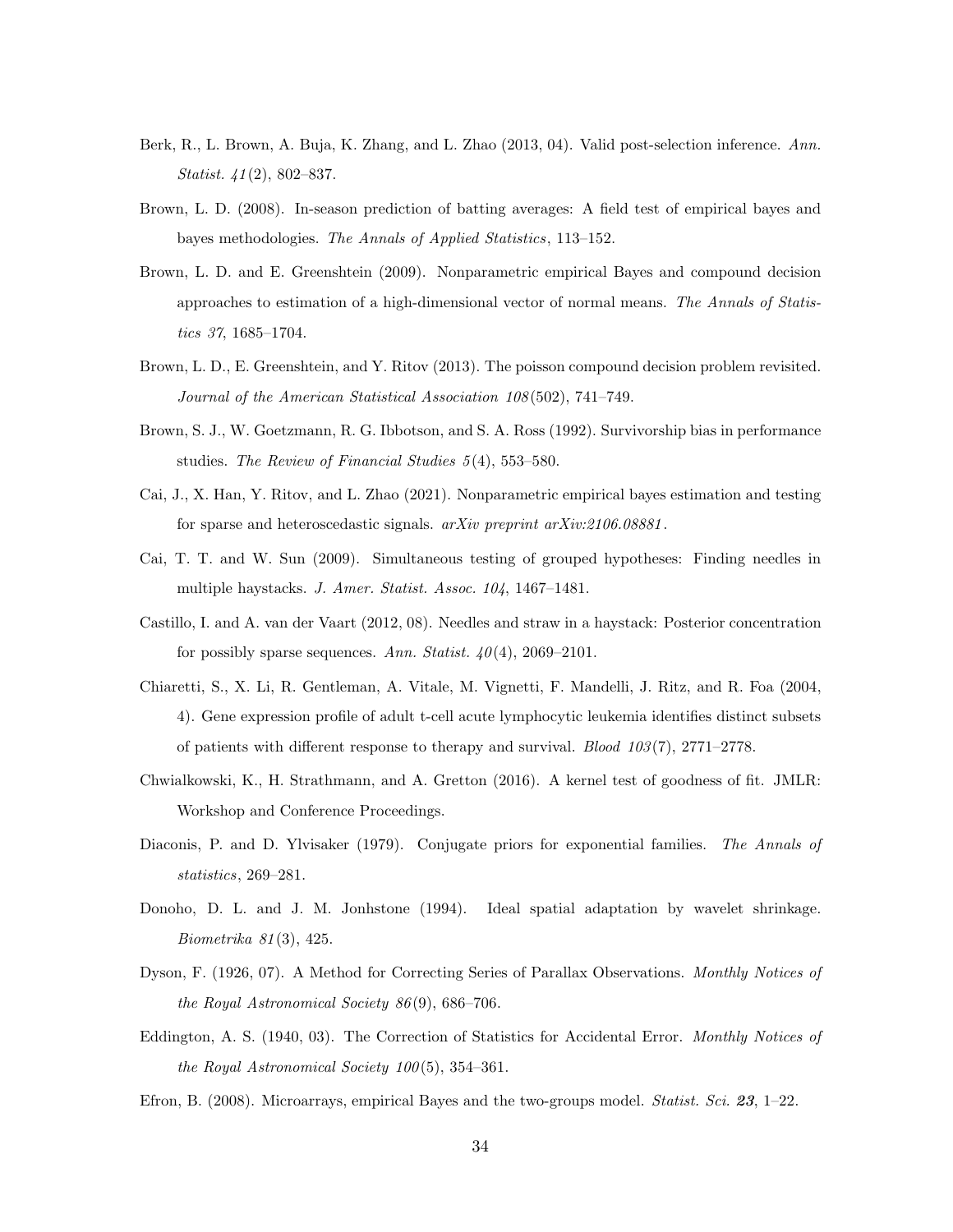- <span id="page-34-2"></span>Efron, B. (2011). Tweedie's formula and selection bias. Journal of the American Statistical Association 106(496), 1602-1614.
- <span id="page-34-8"></span>Efron, B. (2014). Two modeling strategies for empirical bayes estimation. Statistical science  $29(2)$ , 285–301.
- <span id="page-34-4"></span>Efron, B. and C. N. Morris (1975). Data analysis using stein's estimator and its generalizations. Journal of the American Statistical Association 70(350), 311–319.
- <span id="page-34-6"></span>Erickson, S. and C. Sabatti (2005). Empirical Bayes estimation of a sparse vector of gene expression change. Statistical applications in genetics and molecular biology  $\frac{1}{4}(1)$ , 1132.
- <span id="page-34-9"></span>Gu, J. and R. Koenker (2017a). Empirical bayesball remixed: Empirical bayes methods for longitudinal data. Journal of Applied Econometrics 32(3), 575–599.
- <span id="page-34-12"></span>Gu, J. and R. Koenker (2017b). Unobserved heterogeneity in income dynamics: An empirical bayes perspective. Journal of Business & Economic Statistics  $35(1)$ , 1-16.
- <span id="page-34-0"></span>He, L., S. K. Sarkar, and Z. Zhao (2015). Capturing the severity of type ii errors in high-dimensional multiple testing. Journal of Multivariate Analysis  $142$ ,  $106 - 116$ .
- <span id="page-34-1"></span>Henderson, N. C. and M. A. Newton (2016). Making the cut: improved ranking and selection for largescale inference. Journal of the Royal Statistical Society: Series B (Statistical Methodology) 78, 1467–9868.
- <span id="page-34-11"></span>Ignatiadis, N. and S. Wager (2019). Covariate-powered empirical bayes estimation. In Advances in Neural Information Processing Systems, pp. 9620–9632.
- <span id="page-34-10"></span>James, G. M., P. Radchenko, and B. Rava (2020). Irrational exuberance: Correcting bias in probability estimates. Journal of the American Statistical Association, 1–14.
- <span id="page-34-3"></span>James, W. and C. Stein (1961). Estimation with quadratic loss. In Proceedings of the Fourth Berkeley Symposium on Mathematical Statistics and Probability, Volume 1: Contributions to the Theory of Statistics, Berkeley, Calif., pp. 361–379. University of California Press.
- <span id="page-34-5"></span>Jiang, W. and C.-H. Zhang (2009, 08). General maximum likelihood empirical bayes estimation of normal means. Ann. Statist. 37(4), 1647–1684.
- <span id="page-34-13"></span>Jiang, W., C.-H. Zhang, et al. (2010). Empirical bayes in-season prediction of baseball batting averages. In Borrowing Strength: Theory Powering Applications–A Festschrift for Lawrence D. Brown, pp. 263–273. Institute of Mathematical Statistics.
- <span id="page-34-7"></span>Jing, B.-Y., Z. Li, G. Pan, and W. Zhou (2016). On sure-type double shrinkage estimation. *Journal* of the American Statistical Association 111(516), 1696–1704.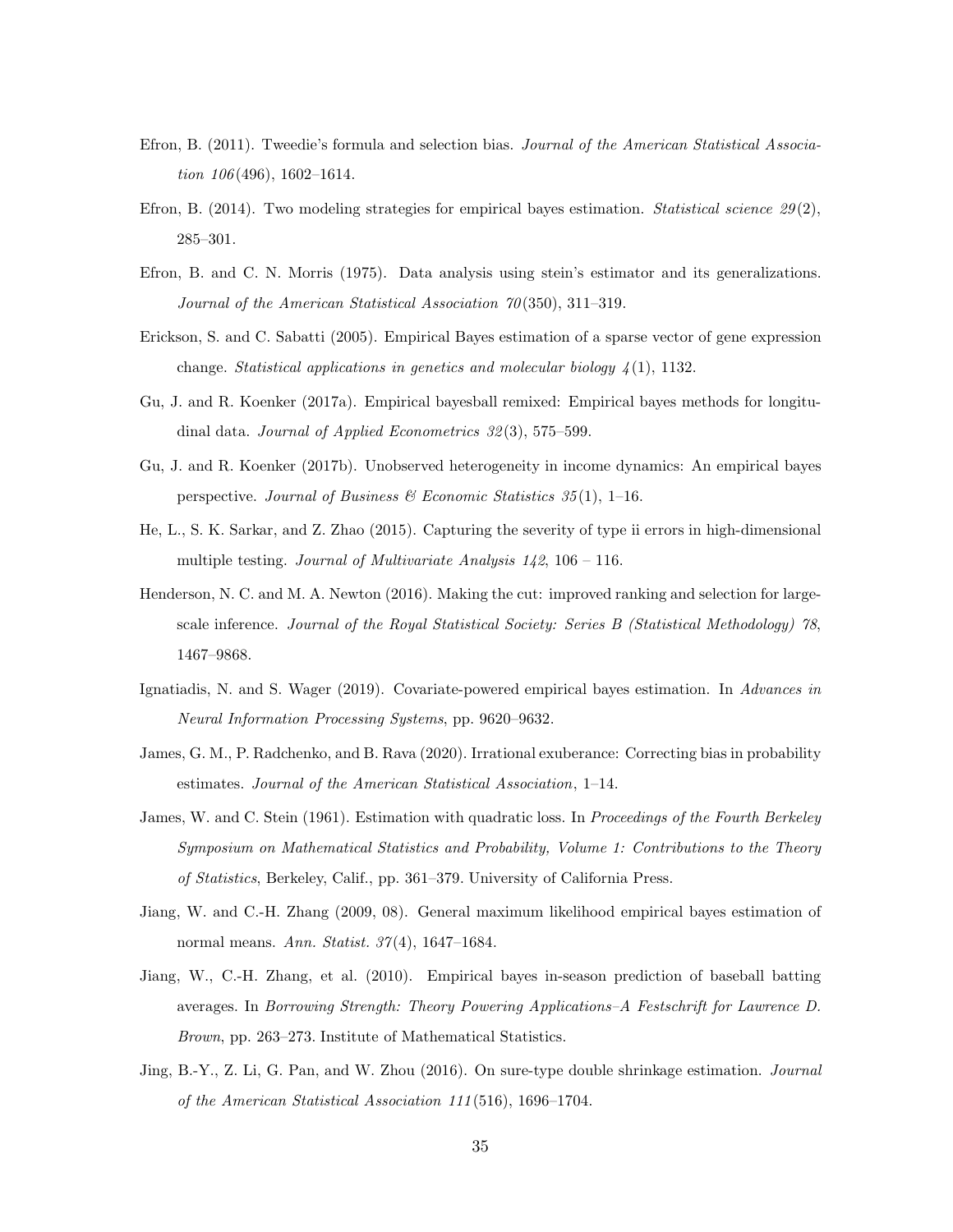- <span id="page-35-1"></span>Johnstone, I. M. and B. W. Silverman (2004). Needles and straw in haystacks: empirical Bayes estimates to possibly sparse sequences. Annals of Statistics  $32(4)$ , 1594–1649.
- <span id="page-35-6"></span>Kiefer, J. and J. Wolfowitz (1956). Consistency of the maximum likelihood estimator in the presence of infinitely many incidental parameters. The Annals of Mathematical Statistics, 887–906.
- <span id="page-35-13"></span>Koenker, R. and J. Gu (2017). Rebayes: Empirical bayes mixture methods in r. Journal of Statistical Software 82(8), 1–26.
- <span id="page-35-3"></span>Koenker, R. and I. Mizera (2014). Convex optimization, shape constraints, compound decisions, and empirical Bayes rules. Journal of the American Statistical Association 109(506), 674–685.
- <span id="page-35-4"></span>Kou, S. C. and J. J. Yang (2017). Optimal Shrinkage Estimation in Heteroscedastic Hierarchical Linear Models, Chapter 25, pp. 249–284. Cham: Springer International Publishing.
- <span id="page-35-5"></span>Kwon, Y. and Z. Zhao (2018). On f-modelling based empirical bayes estimation of variances.  $arXiv$ preprint arXiv:1806.06377.
- <span id="page-35-7"></span>Laird, N. (1978). Nonparametric maximum likelihood estimation of a mixing distribution. Journal of the American Statistical Association 73(364), 805–811.
- <span id="page-35-14"></span>Laurent, B. and P. Massart (2000). Adaptive estimation of a quadratic functional by model selection. Annals of Statistics, 1302–1338.
- <span id="page-35-0"></span>Lee, J. D., D. L. Sun, Y. Sun, and J. E. Taylor (2016, 06). Exact post-selection inference, with application to the lasso. Ann. Statist.  $44(3)$ , 907–927.
- <span id="page-35-9"></span>Liu, Q., J. D. Lee, and M. I. Jordan (2016). A kernelized stein discrepancy for goodness-of-fit tests. In Proceedings of the International Conference on Machine Learning (ICML).
- <span id="page-35-10"></span>Liu, Q. and D. Wang (2016). Stein variational gradient descent: A general purpose bayesian inference algorithm. In Advances In Neural Information Processing Systems, pp. 2378–2386.
- <span id="page-35-11"></span>Oates, C. J., M. Girolami, and N. Chopin (2017). Control functionals for monte carlo integration. Journal of the Royal Statistical Society: Series B (Statistical Methodology) 79(3), 695–718.
- <span id="page-35-2"></span>Robbins, H. (1956). An empirical Bayes approach to statistics. Proc. Third Berkeley Symp. on Math. Statistic. and Prob. 1, 157–163.
- <span id="page-35-8"></span>Saha, S. and A. Guntuboyina (2020). On the nonparametric maximum likelihood estimator for gaussian location mixture densities with application to gaussian denoising. The Annals of Statistics  $48(2)$ , 738–762.
- <span id="page-35-12"></span>Serfling, R. J. (2009). Approximation theorems of mathematical statistics, Volume 162. John Wiley & Sons.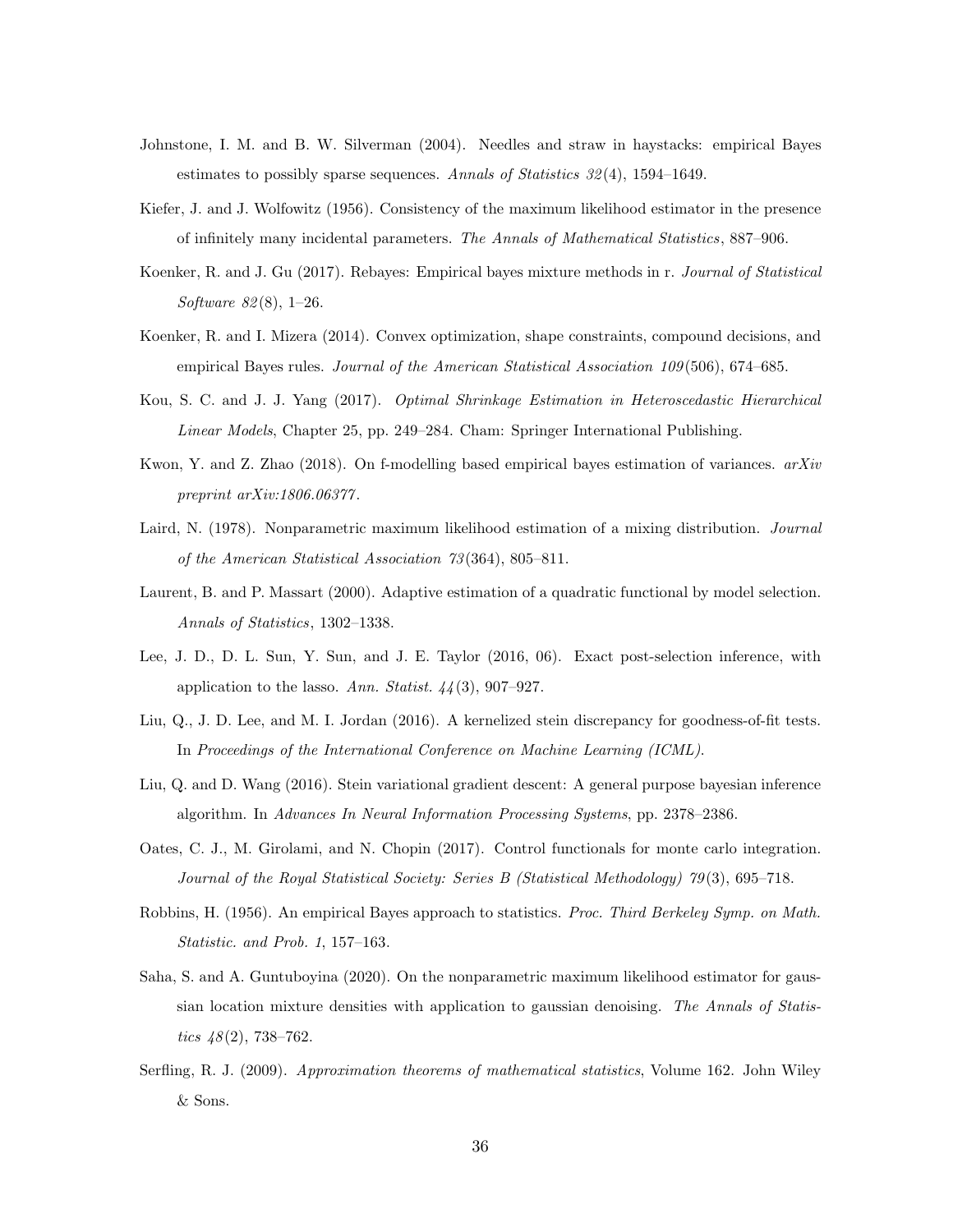- <span id="page-36-7"></span>Soloff, J. A., A. Guntuboyina, and B. Sen (2021). Multivariate, heteroscedastic empirical bayes via nonparametric maximum likelihood. arXiv preprint arXiv:2109.03466.
- <span id="page-36-1"></span>Sun, W. and A. C. McLain (2012). Multiple testing of composite null hypotheses in heteroscedastic models. Journal of the American Statistical Association 107(498), 673–687.
- <span id="page-36-5"></span>Tan, Z. (2015). Improved minimax estimation of a multivariate normal mean under heteroscedasticity. Bernoulli 21, 574–603.
- <span id="page-36-3"></span>Tusher, V. G., R. Tibshirani, and G. Chu (2001). Significance analysis of microarrays applied to the ionizing radiation response. Proceedings of the National Academy of Sciences  $98(9)$ , 5116–5121.
- <span id="page-36-0"></span>Weinstein, A., W. Fithian, and Y. Benjamini (2013). Selection adjusted confidence intervals with more power to determine the sign. Journal of the American Statistical Association 108(501), 165–176.
- <span id="page-36-2"></span>Weinstein, A., Z. Ma, L. D. Brown, and C.-H. Zhang (2018). Group-linear empirical bayes estimates for a heteroscedastic normal mean. Journal of the American Statistical Association  $0(0)$ , 1–13.
- <span id="page-36-9"></span>Wharton School (1993). Wharton research data services. https://wrds-web.wharton.upenn.edu/wrds/.
- <span id="page-36-4"></span>Xie, X., S. Kou, and L. D. Brown (2012). Sure estimates for a heteroscedastic hierarchical model. Journal of the American Statistical Association 107(500), 1465–1479.
- <span id="page-36-8"></span>Yang, J., Q. Liu, V. Rao, and J. Neville (2018). Goodness-of-fit testing for discrete distributions via stein discrepancy. In International Conference on Machine Learning, pp. 5561–5570.
- <span id="page-36-6"></span>Zhang, X. and A. Bhattacharya (2017). Empirical Bayes, sure, and sparse normal mean models. Preprint.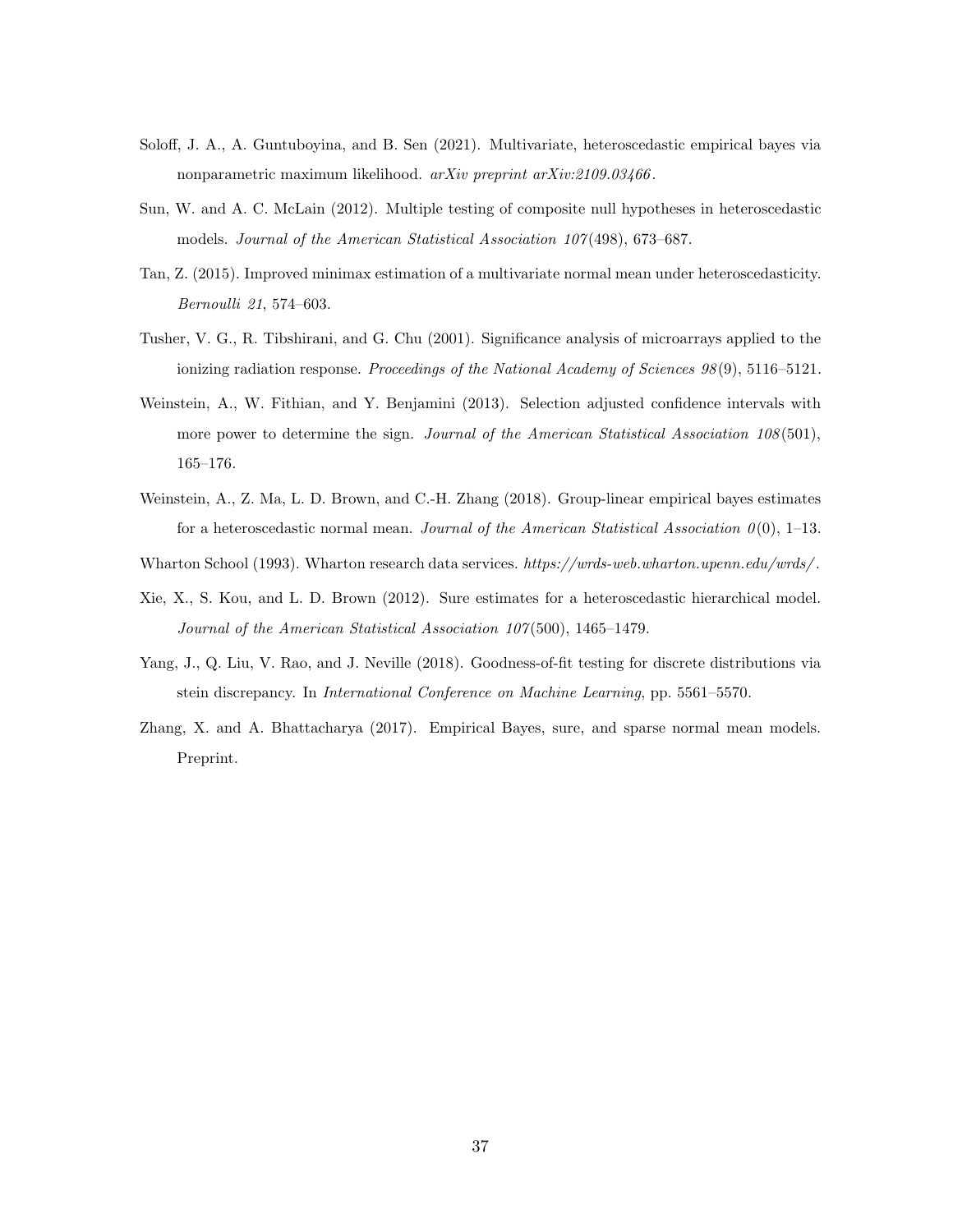# Supplementary Material for "Nonparametric Empirical Bayes Estimation On Heterogeneous Data"

In Section [A](#page-37-0) we collect the proofs of the theoretical results in the paper. In Section [B](#page-55-0) we discuss extensions of our methodology to several well known members in the twoparameter exponential family when the nuisance parameter is known. In Section [C,](#page-57-0) we provide additional numerical experiments for the following cases: unequal sample sizes  $m_i$ (Section [C.1\)](#page-57-1), compound estimation of Normal means with known variances (Section [C.2\)](#page-58-0) and compound estimation for Gamma and Weibull mixtures (Section [C.3\)](#page-62-0).

## <span id="page-37-0"></span>A Proofs

#### A.1 Proof of Proposition [1](#page-8-1)

Recall from Definition [1](#page-8-0) that

$$
\delta_i^{\mathsf{TF}} \coloneqq \delta^{\mathsf{TF}}(y_i, s_i^2, m_i) = y_i + \frac{s_i^2}{m_i} w_1(y_i, s_i^2; m_i),
$$

where  $w_1(y, s^2; m) \coloneqq \frac{\partial}{\partial y} \log f_m(y, s^2)$ . Since the *n* study units are independent, we will focus on unit i.

We first note that under the squared error loss,  $\delta_i^{\pi}$  is the Bayes estimate of  $\mu_i$  in Model  $(2.1)$  and  $\delta_i^{\text{TF}}$ <sup>TF</sup> is an approximation to  $\delta_i^{\pi}$ . So, the Bayes risk of  $\delta_i^{\pi}$  is strictly less than the Bayes risk of  $\delta_i^{\mathsf{TF}}$  $i<sup>1</sup>$ . This establishes the inequality in the left hand side of Proposition [1.](#page-8-1) To prove the inequality in the right hand side of Proposition [1,](#page-8-1) we proceed as follows.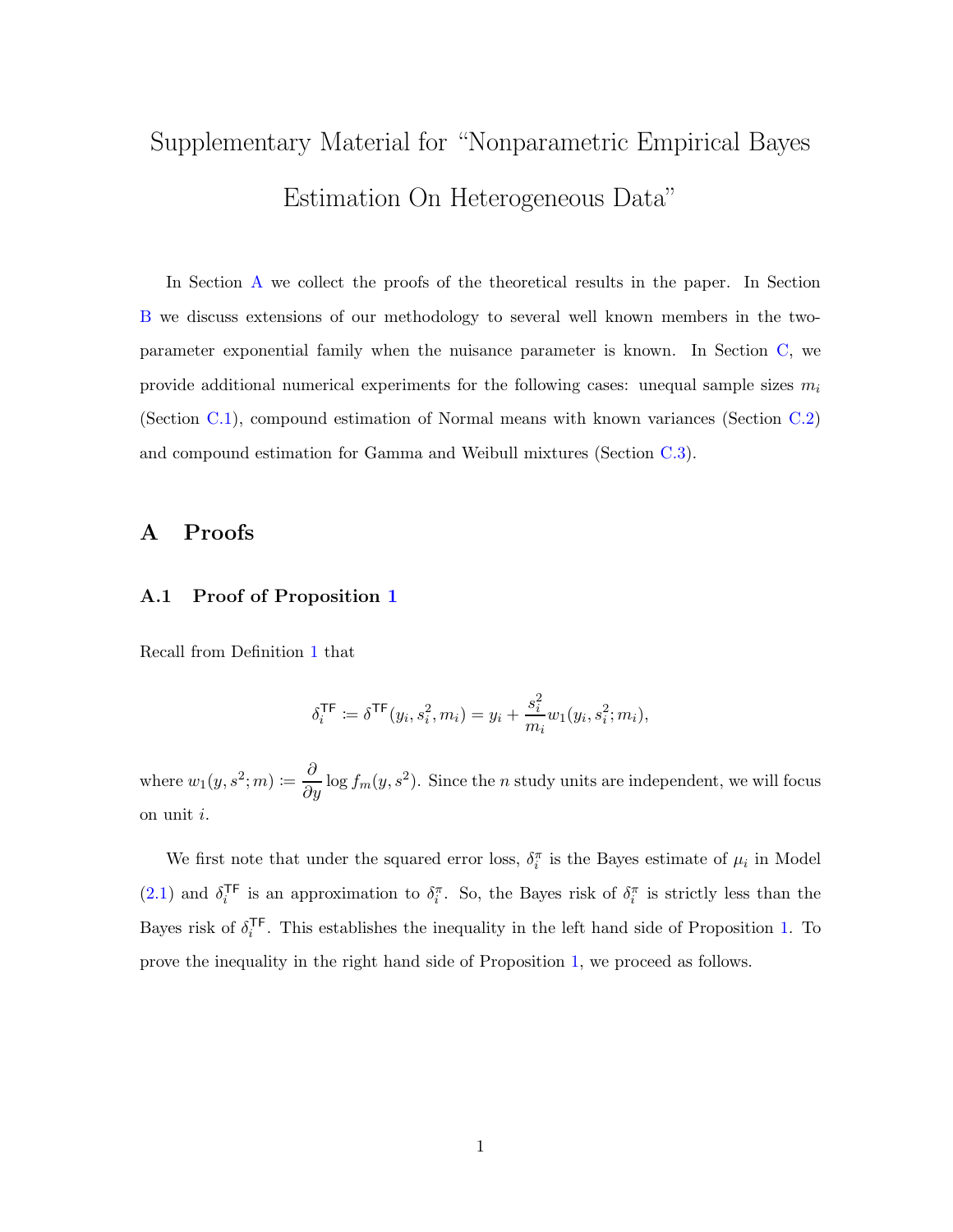Denote  $w_{1i} \coloneqq w_1(y_i, s_i^2; m_i)$ . We have,

<span id="page-38-0"></span>
$$
\mathbb{E}(\mu_i - \delta_i^{\mathsf{TF}})^2 = \frac{1}{m_i} \mathbb{E}(\frac{1}{\tau_i}) + \frac{1}{m_i^2} \mathbb{E}(S_i^2 w_{1i})^2 + \frac{2}{m_i} \mathbb{E}(Y_i - \mu_i) S_i^2 w_{1i}
$$
  

$$
= \mathbb{E}(\mu_i - Y_i)^2 + \frac{1}{m_i^2} \mathbb{E}(S_i^2 w_{1i})^2 + \frac{2}{m_i^2} \mathbb{E} \frac{S_i^2}{\tau_i} w'_{1i}, \tag{A.1}
$$

where  $w_1'$  $y'_{1i} := w'_1$  $y'_{1}(y_{i}, s_{i}^{2}; m_{i})$  and  $w'_{1}$  $\mathcal{L}_1(y, s^2; m) = \frac{\partial}{\partial y} w_1(y, s^2; m)$ . The equality in Equation [\(A.1\)](#page-38-0) follows from integration by parts and the fact that  $Y_i|\mu_i, \tau_i \sim N(\mu_i, 1/(m_i \tau_i))$ . Consider the term  $T_1 \coloneqq \frac{1}{\sqrt{2}}$  $m_i^2$  $\mathbb{E} (S_i^2 w_{1i})^2 + \frac{2}{m}$  $m_i^2$  $\mathbb{E}\big(\frac{S_i^2}{\cdot}$  $\frac{S_i^z}{\tau_i} w_1'$  $\binom{1}{1i}$  and note that

<span id="page-38-1"></span>
$$
T_1 = \frac{1}{m_i^2} \mathbb{E} \left( S_i^2 w_{1i} \right)^2 + \frac{1}{m_i^2} \mathbb{E} \left[ (S_i^2)^2 w'_{1i} \right] + \frac{2}{m_i^2} \mathbb{E} \left( \frac{S_i^2}{\tau_i} w'_{1i} \right) - \frac{1}{m_i^2} \mathbb{E} \left[ (S_i^2)^2 w'_{1i} \right]
$$
  
= 
$$
\frac{1}{m_i^2} \mathbb{E} \left[ \frac{2S_i^2}{\tau_i} - (S_i^2)^2 \right] w'_{1i}.
$$
 (A.2)

The equality in Equation  $(A.2)$  follows because, dropping subscript i,

$$
\mathbb{E}\Big[(S^2)^2(w_1^2+w_1')\Big]=\mathbb{E}\Big[(S^2)^2\frac{f_{m,(1)}^{''}(Y,S^2)}{f_m(Y,S^2)}\Big]=0,
$$

where  $f''_{m,(1)}(y,s^2)$  is the second order partial derivative of  $f_m(y,s^2)$  with respect to y. Now, we can re-write Equation  $(A.2)$  as

<span id="page-38-2"></span>
$$
T_1 = \frac{1}{m_i^2} \mathbb{E}_{\mu_i, \tau_i} \mathbb{E}_{Y_i, S_i^2 | \mu_i, \tau_i} \left\{ \left[ \frac{2S_i^2}{\tau_i} - (S_i^2)^2 \right] w'_{1i} \right\} = \frac{1}{m_i^2} \mathbb{E}_{\mu_i, \tau_i} \left( T_2 \right) + \frac{1}{m_i^2} \mathbb{E}_{\mu_i, \tau_i} \left( T_3 \right), \tag{A.3}
$$

where  $\mathbb{E}_{\mu,\tau}$  is the expectation with respect to the joint distribution of  $(\mu,\tau)$ ,  $\mathbb{E}_{Y,S^2|\mu,\tau}$  is the expectation with respect to the joint distribution of  $(Y, S^2)$  conditional on  $(\mu, \tau)$  and

$$
T_2 = \mathbb{E}_{Y_i, S_i^2 | \mu_i, \tau_i} \Big\{ \Big[ \frac{2S_i^2}{\tau_i} - (S_i^2)^2 \Big] w'_{1i} \Big| S_i^2 < \frac{2}{\tau_i} \Big\} \mathbb{P} \Big( S_i^2 < \frac{2}{\tau_i} \Big| \tau_i \Big),
$$
  
\n
$$
T_3 = \mathbb{E}_{Y_i, S_i^2 | \mu_i, \tau_i} \Big\{ \Big[ \frac{2S_i^2}{\tau_i} - (S_i^2)^2 \Big] w'_{1i} \Big| S_i^2 > \frac{2}{\tau_i} \Big\} \mathbb{P} \Big( S_i^2 > \frac{2}{\tau_i} \Big| \tau_i \Big).
$$

Denote  $p := \mathbb{P}(S_i^2 > 2/\tau_i \mid \tau_i)$  and let  $c_i$  be the partial derivative of  $w_1(y, s^2; m)$  with respect to y and evaluated at  $(y_i, 2/\tau_i, m_i)$ . Now, using equations  $(A.2)$  and  $(A.3)$  in Equation  $(A.1)$ ,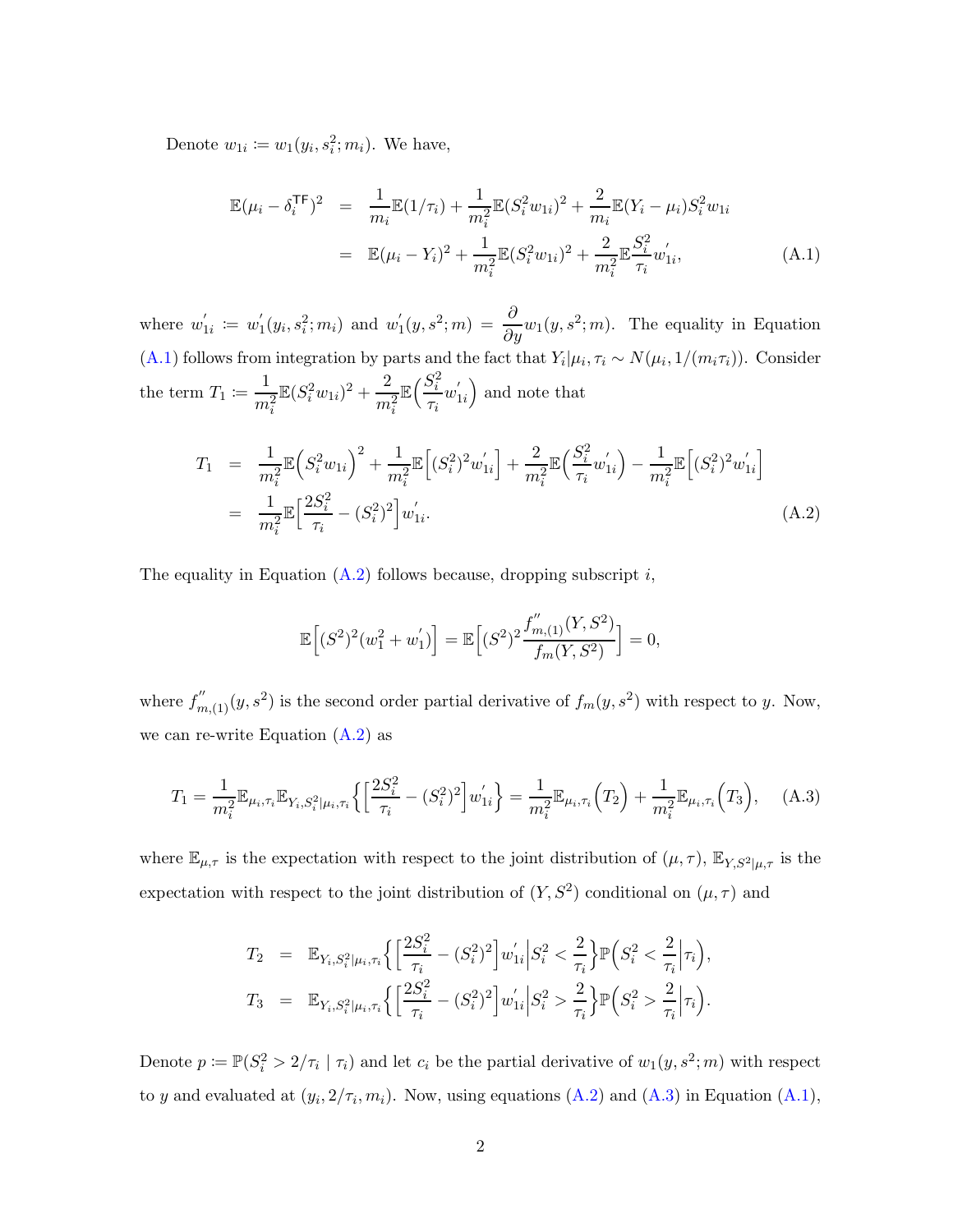we get

<span id="page-39-0"></span>
$$
\mathbb{E}(\mu_i - \delta_i^{\mathsf{TF}})^2 = \mathbb{E}(\mu_i - Y_i)^2 + \frac{1}{m_i^2} \mathbb{E}_{\mu_i, \tau_i}(T_2 + T_3).
$$
 (A.4)

We will show that  $T_2 + T_3 < 0$  which will be enough to prove the statement of Proposition [1](#page-8-1) using Equation [\(A.4\)](#page-39-0).

We first state a few results that are straightforward consequences of Model  $(2.1)$  and the assumptions of Proposition [1.](#page-8-1) We have,

- 1. Under Model [2.1,](#page-6-1)  $(m_i 1)S_i^2 \tau_i \sim \chi_{m_i-1}^2$ .
- 2. Additionally,

$$
\mathbb{E}_{Y_i, S_i^2 | \mu_i, \tau_i} \left[ \frac{2S_i^2}{\tau_i} - (S_i^2)^2 \right] = \frac{m_i - 3}{(m_i - 1)\tau_i^2} > 0,
$$

since  $m_i > 3$  in the statement of Proposition [1.](#page-8-1)

3. Since  $f_m(y, s^2)$  is a log-concave density,  $w'_{1i} \leq 0$  and so  $T_2 \leq 0$  while  $T_3 \geq 0$ .

Assume, without loss of generality,  $w'_{1i} < 0$ . Since  $\mathbb{E}_{Y_i, S_i^2 \mid \mu_i, \tau_i} [2S_i^2/\tau_i - (S_i^2)^2] > 0$ , we have

<span id="page-39-1"></span>
$$
(1-p)\mathbb{E}_{Y_i, S_i^2|\mu_i, \tau_i} \left[ \frac{2S_i^2}{\tau_i} - (S_i^2)^2 \middle| S_i^2 < \frac{2}{\tau_i} \right] > -p \mathbb{E}_{Y_i, S_i^2|\mu_i, \tau_i} \left[ \frac{2S_i^2}{\tau_i} - (S_i^2)^2 \middle| S_i^2 > \frac{2}{\tau_i} \right] > 0. \tag{A.5}
$$

Furthermore, as  $w'_{1i} < 0$  and  $w_{1i}$  is a non-decreasing function of  $s_i^2$ ,

<span id="page-39-2"></span>
$$
T_2 \le (1-p) \mathbb{E}_{Y_i, S_i^2 | \mu_i, \tau_i} \left\{ \left[ \frac{2S_i^2}{\tau_i} - (S_i^2)^2 \right] c_i \middle| S_i^2 < \frac{2}{\tau_i} \right\},\tag{A.6}
$$

Note that  $c_i \leq 0$ , and as defined earlier, it is the partial derivative of  $w_1(y, s^2; m)$  with respect to y and evaluated at  $(y_i, 2/\tau_i, m_i)$ . Therefore, using equations  $(A.5)$  and  $(A.6)$ ,

<span id="page-39-3"></span>
$$
T_2 \le (1-p) \mathbb{E}_{Y_i, S_i^2 | \mu_i, \tau_i} \left\{ \left[ \frac{2S_i^2}{\tau_i} - (S_i^2)^2 \right] c_i \middle| S_i^2 < \frac{2}{\tau_i} \right\} < -p \mathbb{E}_{Y_i, S_i^2 | \mu_i, \tau_i} \left\{ \left[ \frac{2S_i^2}{\tau_i} - (S_i^2)^2 \right] c_i \middle| S_i^2 > \frac{2}{\tau_i} \right\} < 0, \quad \text{(A.7)}
$$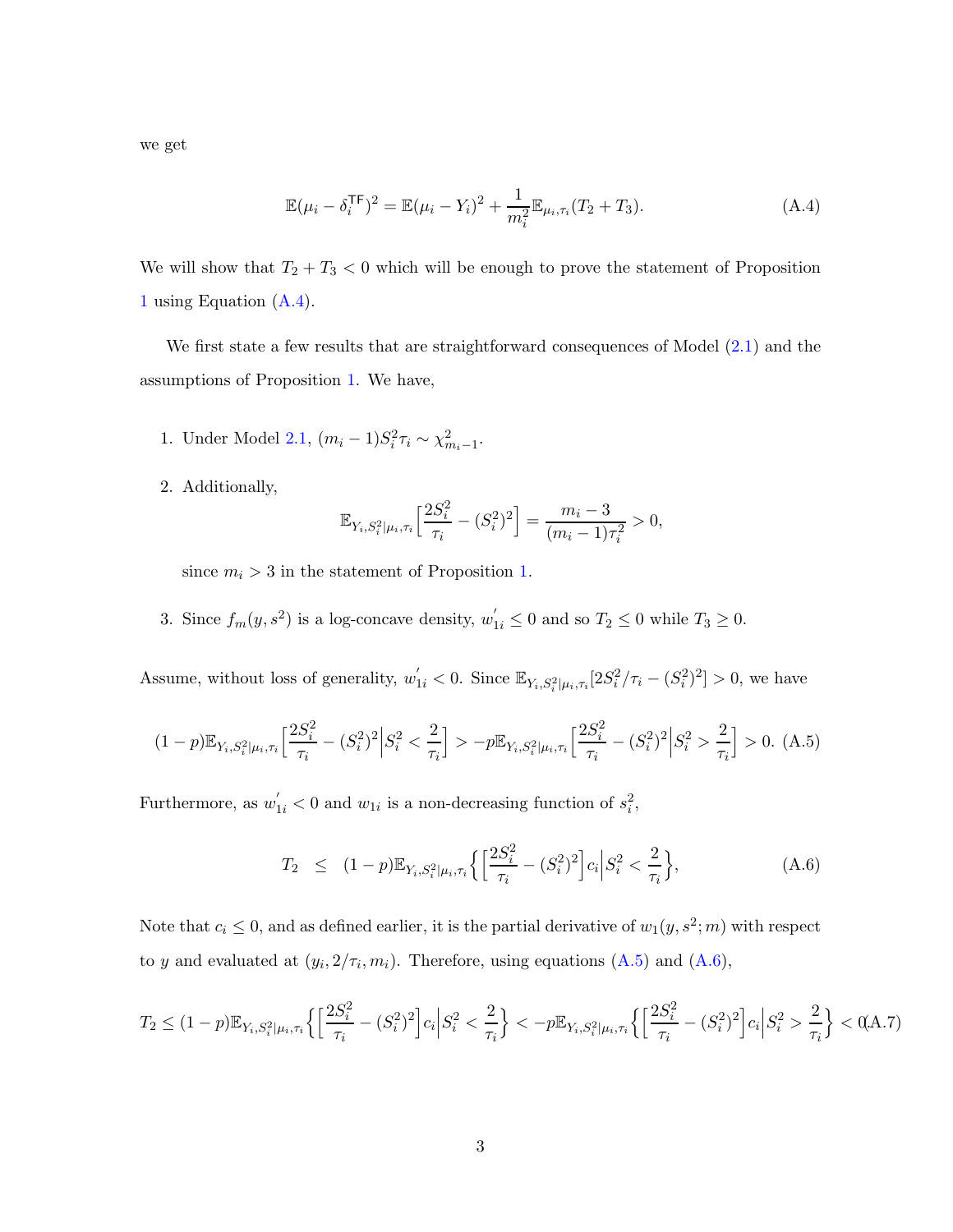Now, we consider the term  $T_3$ . Recall that

$$
T_3 = p \mathbb{E}_{Y_i, S_i^2 | \mu_i, \tau_i} \left\{ \left[ \frac{2S_i^2}{\tau_i} - (S_i^2)^2 \right] w'_{1i} \right| S_i^2 > \frac{2}{\tau_i} \right\} > 0.
$$

Since  $w_{1i} < 0$  and  $w_{1i}$  is a non-decreasing function of  $s_i^2$ ,

<span id="page-40-0"></span>
$$
0 < T_3 \le -p \mathbb{E}_{Y_i, S_i^2 | \mu_i, \tau_i} \left\{ \left[ \frac{2S_i^2}{\tau_i} - (S_i^2)^2 \right] |c_i| \right| S_i^2 > \frac{2}{\tau_i} \right\}.\tag{A.8}
$$

So, using equations  $(A.7)$  and  $(A.8)$ 

$$
T_2 + T_3 < -p \mathbb{E}_{Y_i, S_i^2 | \mu_i, \tau_i} \left\{ \left[ \frac{2S_i^2}{\tau_i} - (S_i^2)^2 \right] \left( c_i + |c_i| \right) \middle| S_i^2 > \frac{2}{\tau_i} \right\} = 0,
$$

Hence the desired result follows from the display above and Equation [\(A.4\)](#page-39-0).

### A.2 Proof of Proposition [2](#page-9-1)

Proposition [2](#page-9-1) follows by recalling that under the hierarchical model of equation  $(2.1)$ ,

$$
f_{m_i}(y_i, s_i^2 | \mu_i, \tau_i) \propto \exp\left\{-\frac{\tau_i}{2} \left[m_i y_i^2 + (m_i - 1)s_i^2\right] + m_i \tau_i \mu_i y_i - \frac{m_i}{2} \tau_i \mu_i^2 + \frac{m_i - 3}{2} \log s_i^2\right\}.
$$

Therefore from Bayes theorem,

$$
f_{m_i}(\mu_i, \tau_i | y_i, s_i^2) = \frac{f_{m_i}(y_i, s_i^2 | \mu_i, \tau_i)}{f_{m_i}(y_i, s_i^2)} g(\mu_i | \tau_i) h(\tau_i) \propto \exp\left\{ \eta_i^T \mathbf{T}(\mu_i, \tau_i) - A(\eta_i) \right\} g(\mu_i | \tau_i) h(\tau_i).
$$

Here  $\eta_i = (m_i y_i, -m_i y_i^2 - (m_i - 1)s_i^2) := (\eta_{1i}, \eta_{2i}), \, \mathbf{T}(\mu_i, \tau_i) = (\tau_i \mu_i, \tau_i/2)$  and

$$
A(\eta_i) = -0.5(m_i - 3) \log \gamma(\eta_{1i}, \eta_{2i}) + \log f_{m_i} \{ m_i^{-1} \eta_{1i}, \gamma(\eta_{1i}, \eta_{2i}) \},
$$
  

$$
\gamma(\eta_{1i}, \eta_{2i}) = \frac{-\eta_{2i} - m_i^{-1} \eta_{1i}^2}{m_i - 1},
$$

with  $f_m(y, s^2) = \int \int f_m(y, s^2 | \mu, \tau) g_\mu(\mu | \tau) h_\tau(\tau) d\mu d\tau$  being the marginal density function of  $(Y, S^2)$ .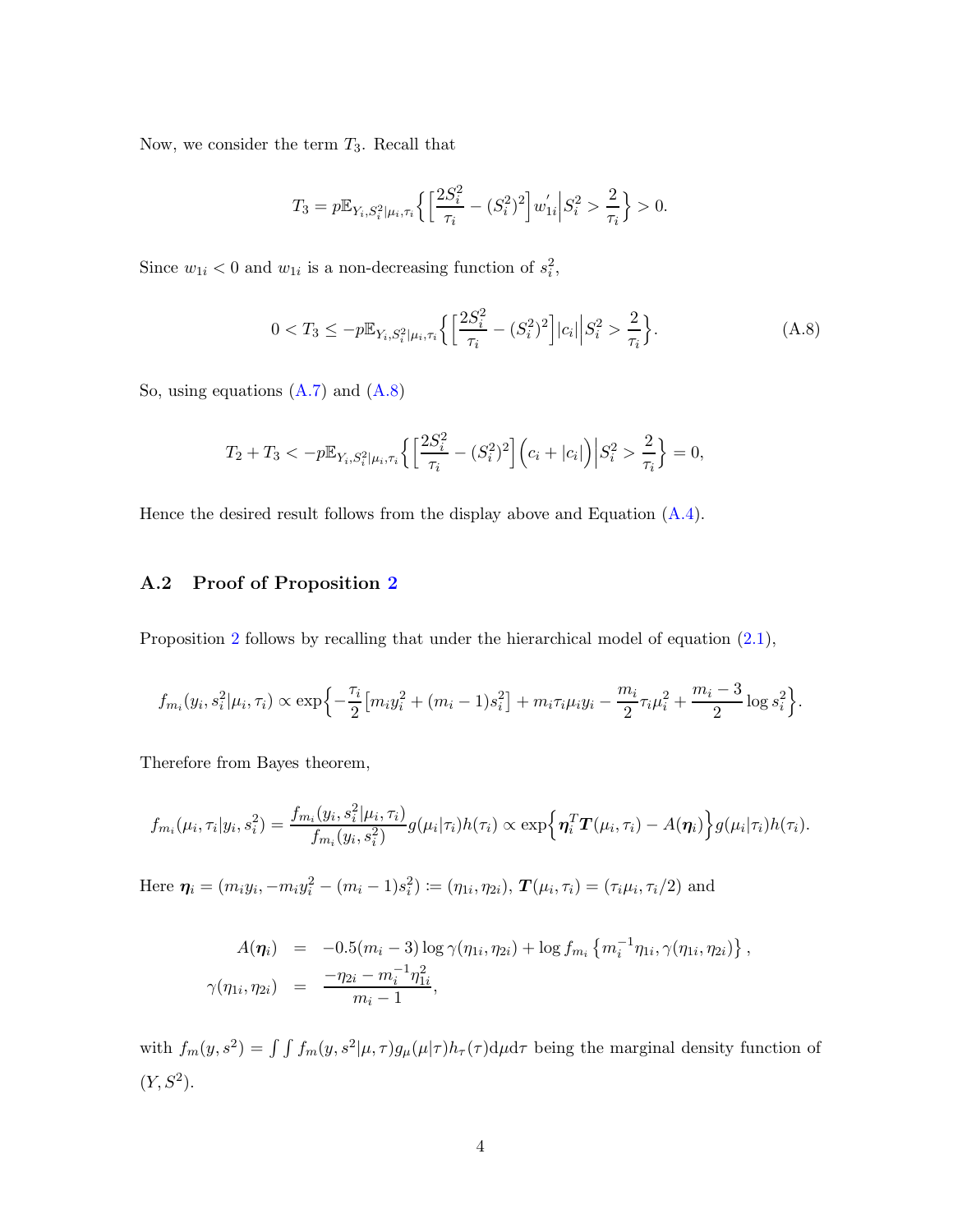Corollary [1](#page-9-2) is a consequence of the properties of exponential family of distributions and follows from proposition [2](#page-9-1) under the squared error loss. From proposition [2](#page-9-1) and dropping subscript  $i$ , we have,

$$
\hat{\tau}^{\pi} \coloneqq \hat{\tau}^{\pi}(y, s^2, m) = \mathbb{E}(\tau | y, s^2, m) = 2 \frac{\partial A(\eta)}{\partial \eta_2} = \frac{m-3}{(m-1)s^2} - \frac{2}{m-1} w_2(y, s^2; m).
$$

Furthermore, with  $\zeta = \tau \mu$ ,

$$
\hat{\zeta}^{\pi} := \hat{\zeta}^{\pi}(y, s^2, m) = \mathbb{E}(\zeta|y, s^2, m) = \frac{\partial A(\eta)}{\partial \eta_1} = \frac{(m-3)y}{(m-1)s^2} + m^{-1}w_1(y, s^2; m) - 2yw_2(y, s^2; m) \n= y\mathbb{E}(\tau|y, s^2, m) + m^{-1}w_1(y, s^2; m).
$$

#### A.3 Proof of Proposition [3](#page-11-0)

We will first collect a few notations that will be used throughout the proof. Denote  $w_{1i} \coloneqq$  $w_1(y_i, s_i^2; m_i), w_{2i} \coloneqq w_2(y_i, s_i^2; m_i)$  and  $\gamma_i \coloneqq \gamma(y_i, s_i^2, m_i)$ . Let  $w_1'$  $y'_{1}(y, s^{2}; m) = \frac{\partial}{\partial y} w_{1}(y, s^{2}; m)$ and denote  $w_1'$  $y'_{1i} := w'_1$  $y'_1(y_i, s_i^2; m_i)$ . Similarly,  $\nu(y, s^2; m) = \frac{1}{f_1(w_i)}$  $f_m(y, s^2)$  $\partial^2$  $\frac{\partial}{\partial y^2} f_m(y, s^2)$  and denote  $\nu_i \coloneqq \nu(y_i, s_i^2; m_i)$ . Finally, let  $\gamma'(y, s^2, m) = \frac{\partial}{\partial y} \gamma(y, s^2, m)$  and denote  $\gamma'_i$  $y'_{i} := \gamma'(y_{i}, s_{i}^{2}, m_{i}).$ 

The proof of Proposition [3](#page-11-0) will use the following two lemmata.

**Lemma 1** Suppose  $f_m(y, s^2)$  is a log concave density and Assumption [1\(](#page-11-1)c) holds. Then under Model  $(2.1)$  and  $m_i > 7$ , we have,

<span id="page-41-0"></span>
$$
\mathbb{E}\Big\{\Big[\frac{2S_i^2}{\tau_i}\Big(1-\gamma_i\Big)-\Big(S_i^2\Big)^2\Big(1-\gamma_i^2\Big)\Big]w_{1i}'\Big\}>0.
$$

<span id="page-41-1"></span>**Lemma [2](#page-11-2)** Under Assumptions [1,](#page-11-1) 2 and Model  $(2.1)$ , we have,

$$
\frac{1}{m_i^2} \mathbb{E}\Big[S_i^2 \Big(S_i^2 \gamma_i^2 \nu_i + 2 \frac{w_{1i} \gamma_i^{'}}{\tau_i} \Big) \Big] \leq 0.
$$

Lemmata [1](#page-41-0) and [2](#page-41-1) are proved in Sections [A.3.1](#page-43-0) and [A.3.2](#page-45-0) respectively. We now prove Propo-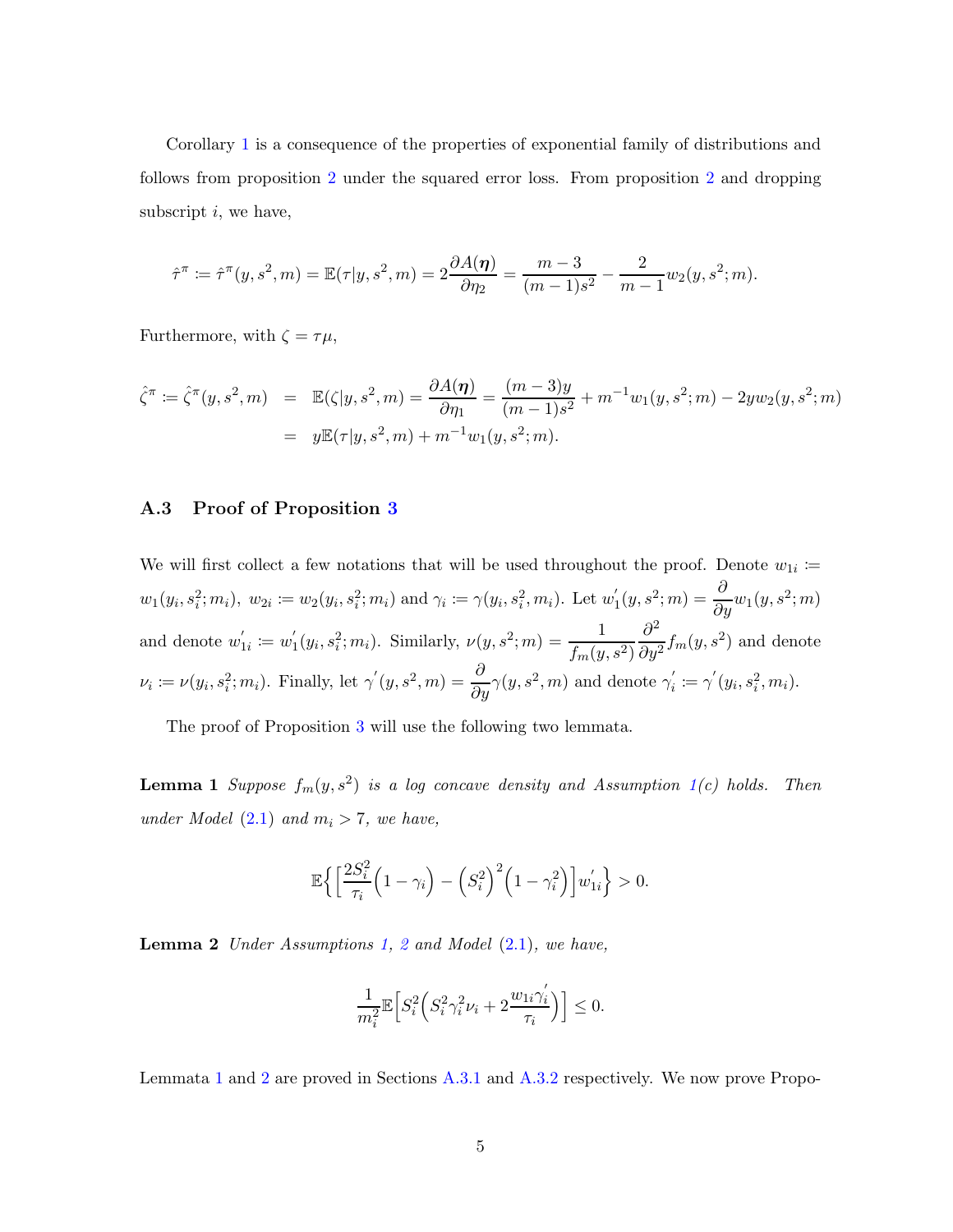sition [3.](#page-11-0) Recall from Definition [2](#page-10-1) that the oracle NEST estimator for  $\mu_i$  is

$$
\delta_i^* = y_i + \frac{s_i^2}{m_i} \gamma(y_i, s_i^2, m_i) w_1(y_i, s_i^2, m_i),
$$

where

$$
\gamma(y_i, s_i^2, m_i) = \frac{m_i - 1}{m_i - 3 - 2s_i^2 w_2(y_i, s_i^2; m_i)}
$$

.

Since the *n* study units are independent, we will focus on unit  $i$ .

Under the squared error loss,  $\delta_i^{\pi}$  is the Bayes estimate of  $\mu_i$  in Model [\(2.1\)](#page-6-1) and  $\delta_i^*$  is an approximation to  $\delta_i^{\pi}$ . So, the Bayes risk of  $\delta_i^{\pi}$  is strictly less than the Bayes risk of  $\delta_i^*$ . This establishes the strict inequality on the left hand side of Proposition [3.](#page-11-0) Together with Proposition [1,](#page-8-1) we only need to show  $r(\delta^*, \mathcal{G}) < r(\delta^{\mathsf{TF}}, \mathcal{G})$ . First note that

<span id="page-42-0"></span>
$$
r(\boldsymbol{\delta}^{\mathsf{TF}}, \mathcal{G}) - r(\boldsymbol{\delta}^*, \mathcal{G}) = \frac{1}{m_i^2} \mathbb{E}\Big[ (S_i^2)^2 \Big( 1 - \gamma_i^2 \Big) w_{1i}^2 \Big] + \frac{2}{m_i} \mathbb{E}\Big[ (Y_i - \mu_i) S_i^2 \Big( 1 - \gamma_i \Big) w_{1i} \Big]
$$
  
= 
$$
\frac{1}{m_i^2} \mathbb{E}\Big[ (S_i^2)^2 \Big( 1 - \gamma_i^2 \Big) w_{1i}^2 \Big] + \frac{2}{m_i^2} \mathbb{E}\Big\{ \frac{S_i^2}{\tau_i} \Big[ (1 - \gamma_i) w_{1i}^{'} - w_{1i} \gamma_i^{'} \Big] \Big\}. \tag{A.9}
$$

The equality in equation [\(A.9\)](#page-42-0) follows from integration by parts and the fact that  $Y_i \sim$  $N\left(\mu_i,\frac{1}{m_i}\right)$  $\frac{1}{m_i \tau_i}$ . We can re-write Equation [\(A.9\)](#page-42-0) as,

<span id="page-42-1"></span>
$$
\frac{1}{m_i^2} \mathbb{E}\Big[(S_i^2)^2 \Big(1 - \gamma_i^2\Big) w_{1i}^2\Big] + \frac{1}{m_i^2} \mathbb{E}\Big[(S_i^2)^2 \Big(1 - \gamma_i^2\Big) w_{1i}'\Big] - \frac{2}{m_i^2} \mathbb{E}\Big(\frac{S_i^2}{\tau_i} w_{1i} \gamma_i'\Big) + \frac{1}{m_i^2} \mathbb{E}\Big\{\Big[\frac{2S_i^2}{\tau_i} \Big(1 - \gamma_i\Big) - \Big(S_i^2\Big)^2 \Big(1 - \gamma_i^2\Big)\Big] w_{1i}'\Big\}.
$$
\n(A.10)

From Lemma [1,](#page-41-0) the last term in Equation  $(A.10)$  is positive. Let us consider the first three terms in Equation  $(A.10)$  and denote them by,

$$
T := \frac{1}{m_i^2} \mathbb{E}\Big[(S_i^2)^2 \Big(1 - \gamma_i^2\Big) w_{1i}^2\Big] + \frac{1}{m_i^2} \mathbb{E}\Big[(S_i^2)^2 \Big(1 - \gamma_i^2\Big) w_{1i}^{'}\Big] - \frac{2}{m_i^2} \mathbb{E}\Big(\frac{S_i^2}{\tau_i} w_{1i} \gamma_i^{'}\Big).
$$

As shown in the proof of Proposition [1,](#page-8-1)  $\mathbb{E}[(S^2)^2(w_1^2+w_1^2)$  $\binom{1}{1}$  = 0. The above display involving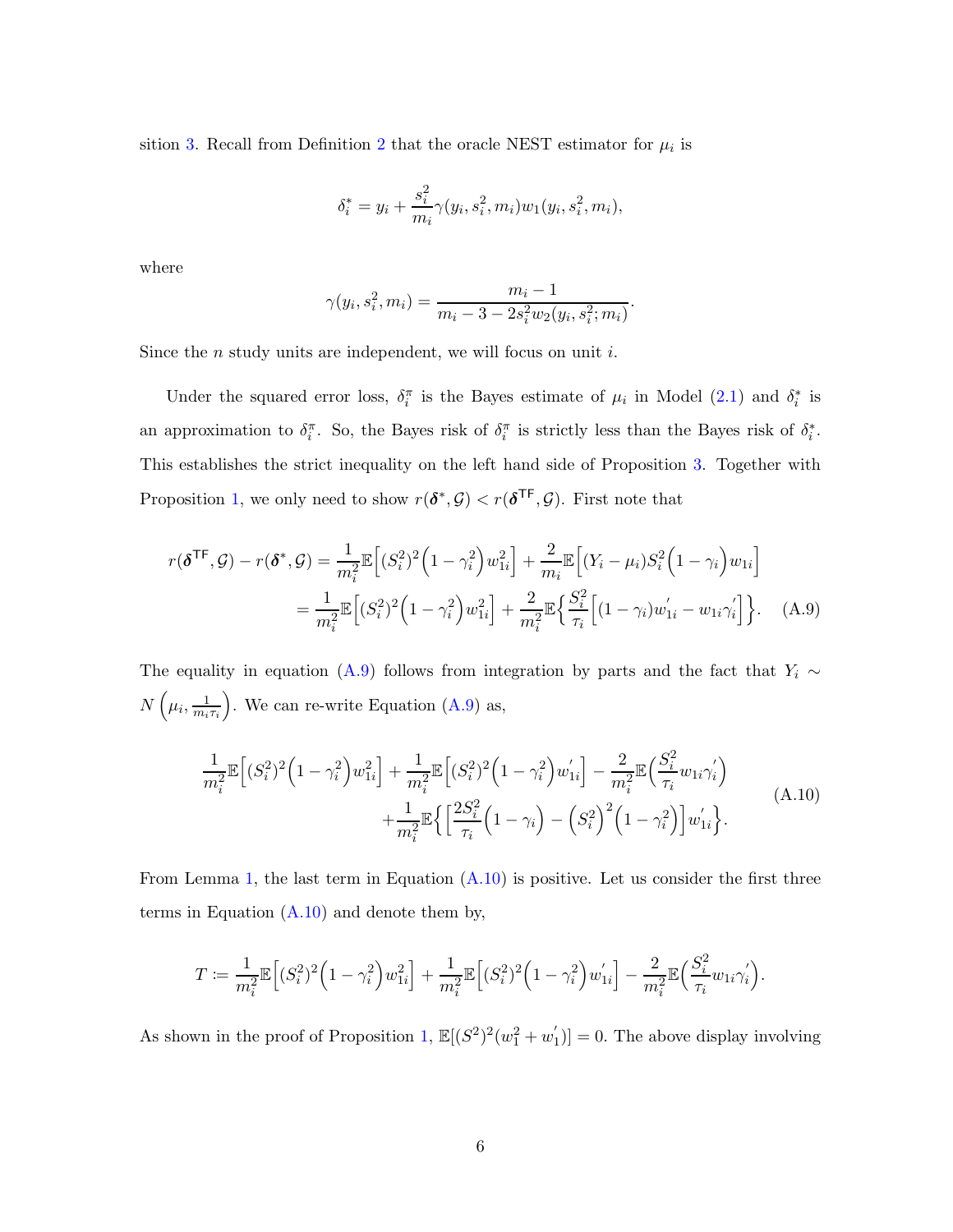the term  $T$  can be written as

<span id="page-43-1"></span>
$$
T = -\frac{1}{m_i^2} \mathbb{E}\left[ (S_i^2)^2 \gamma_i^2 \nu_i \right] - \frac{2}{m_i^2} \mathbb{E}\left( \frac{S_i^2}{\tau_i} w_{1i} \gamma_i' \right). \tag{A.11}
$$

<span id="page-43-0"></span>From Lemma [2,](#page-41-1) the term T in Equation  $(A.11)$  is non-negative. This establishes the inequality on the right hand side of  $r(\delta^*, \mathcal{G})$  in Proposition [3](#page-11-0) and completes the proof.

#### A.3.1 Proof of Lemma [1](#page-41-0)

Denote

$$
Z_i := \frac{2S_i^2}{\tau_i} (1 - \gamma_i) - (S_i^2)^2 (1 - \gamma_i^2) = \frac{Q_i}{\tau_i},
$$

where  $Q_i = 2S_i^2(1 - \gamma_i) - (S_i^2)^2(1 - \gamma_i^2)\tau_i$ . Since  $f_m(y, s^2)$  is a log-concave density,  $w'_{1i} \leq 0$ . Suppose, without loss of generality,  $w'_{1i} < 0$ . We will show that  $Q_i < 0$  which will be sufficient to prove  $Z_i w'_{1i} > 0$  and hence the statement of Lemma [1.](#page-41-0)

Dropping subscript  $i$ ,

$$
\mathbb{E}(Q) = \mathbb{E}_{Y,S^2} \Big[ 2S^2(1-\gamma) - (S^2)^2(1-\gamma^2)\hat{\tau}^{\pi} \Big] = \mathbb{E}_{Y,S^2} [R(Y,S^2)],
$$

where  $\hat{\tau}^{\pi} = \mathbb{E}(\tau | y, s^2, m)$  from Equation [\(2.6\)](#page-9-3) and  $\mathbb{E}_{Y,S^2}$  is expectation with respect to the joint marginal distribution of  $(Y, S^2)$ . Suppose, if possible,  $Q_i \geq 0$  for all  $(\tau_i, y_i, s_i^2) \in$  $\mathbb{R}^+ \times \mathbb{R} \times \mathbb{R}^+$ . We will show that  $\mathbb{E}(Q) < 0$  which will present a contradiction to  $Q \geq 0$  for all  $(\tau, y, s^2) \in \mathbb{R}^+ \times \mathbb{R} \times \mathbb{R}^+$ . Fix a  $y \in \mathbb{R}$  and consider the following cases.

**Case 1** – Suppose  $0 < \gamma(y, s^2, m) \leq 1/(2c)$  where  $c \geq 1$  is a constant. Then, we have  $s^2 \hat{\tau}^{\pi} \geq 2c$  and consequently  $s^2(1+\gamma)\hat{\tau}^{\pi} > 2$ . So  $R(y, s^2) < 0$ . Now, from Assumption [1\(](#page-11-1)c),  $\gamma$  is a continuous and non-increasing function of  $s^2$ . Therefore, there exists  $c_1(y) \in \mathbb{R}^+$ , depending on y, such that  $s^2 > c_1(y)$  whenever  $0 < \gamma(y, s^2, m) \le 1/(2c)$ . Thus,  $R(y, s^2) < 0$ for  $s^2 > c_1(y)$ .

**Case 2** – Next, suppose  $1/2 < \gamma(y, s^2, m) \le (m-1)/(2m-6)$ . Then  $(2m-6)/(m-1) \le$  $s^2 \hat{\tau}^{\pi} < 2$  and  $s^2(1+\gamma)\hat{\tau}^{\pi} \geq 3(m-3)/(m-1)$ . Since  $m > 7$ ,  $3(m-3)/(m-1) > 2$  and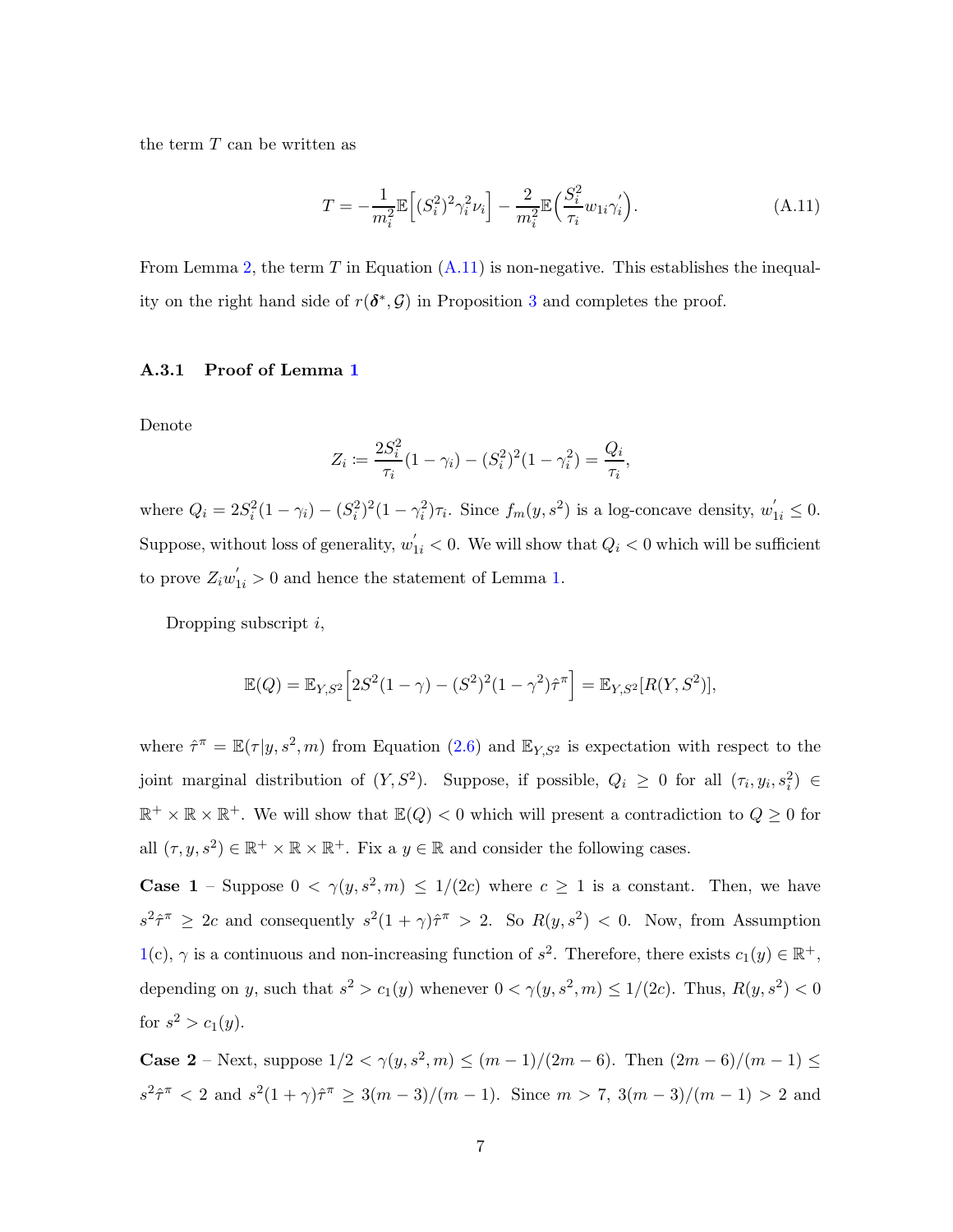so  $s^2(1+\gamma)\hat{\tau}^{\pi} > 2$ . Thus  $R(y, s^2) < 0$  and using Assumption [1\(](#page-11-1)c),  $R(y, s^2) < 0$  for  $c_2(y) <$  $s^2 \le c_1(y)$ , where  $c_2(y)$  is such that  $s^2 > c_2(y)$  whenever  $\gamma(y, s^2, m) \le (m-1)/(2m-6)$ .

The remaining four cases proceed in a similar manner as follows:

**Case 3** – Suppose  $(m-1)/(2m-6) < \gamma(y, s^2, m) \leq (2m-6)/(3m-11)$ . Then  $(3m-1)$  $11)/(2m-6) \leq s^2\hat{\tau}^{\pi} < (2m-6)/(m-1)$ . Since  $(2m-6)/(3m-11) < 1$  from  $m > 7$ , we have  $s^2(1+\gamma)\hat{\tau}^{\pi} > 2$  and so  $R(y, s^2) < 0$  for  $c_3(y) < s^2 \le c_2(y)$ . Similarly, we can show that  $R(y, s^2) < 0$  for  $c_4(y) < s^2 \le c_3(y)$  where  $s^2 \in (c_4(y), c_3(y)]$  whenever  $(2m - 6)/(3m - 11) <$  $\gamma(y, s^2, m) \leq 1.$ 

**Case 4** – Now suppose,  $1 < \gamma(y, s^2, m) \leq (2m - 5)/(2m - 6)$ . Then  $(2m - 6)/(2m - 5) \leq$  $s^2 \hat{\tau}^{\pi} < 1$  and  $s^2(1+\gamma)\hat{\tau}^{\pi} \in [(4m-12)/(2m-5), (4m-11)/(2m-6))$ . Note that here  $\gamma > 1$ as opposed to  $\gamma \leq 1$  in the earlier cases. Therefore, if  $s^2(1+\gamma)\hat{\tau}^{\pi} < 2$  then  $R(y, s^2) < 0$  for  $c_5(y) < s^2 \le c_4(y)$ . The upper limit of the interval for  $s^2(1+\gamma)\hat{\tau}^{\pi}$  is  $(4m-11)/(2m-6)$ which, for  $m > 7$ , is approximately 2 and converges to 2 for a moderately large m.

**Case 5** – Similarly, if  $\gamma$  is in the intervals  $((2m-5)/(2m-6), (m-2)/(m-3))$ ,  $((m-5)/2)(m-3)$ 2)/(m – 3),  $(m-1)/(m-3)$ ] and  $((m-1)/(m-3)$ ,  $(m+1)/(m-3)$ ] then we have  $\gamma \ge 1$ and  $s^2(1+\gamma)\hat{\tau}^{\pi} < 2$ . Thus, on each of the corresponding intervals for  $s^2$ ,  $R(y, s^2) < 0$ .

**Case 6** – Denote  $r_1 = 1$  and  $r_t = 2r_{t-1} + 3$  for  $t = 2, 3, \ldots$  Suppose  $(m + r_{t-1})/(m - 3)$  <  $\gamma(y, s^2, m) \le (m + r_t)/(m - 3)$ . Then for each of these intervals indexed by  $t \ge 2$ , we have  $\gamma \geq 1$ ,  $s^2(1+\gamma)\hat{\tau}^{\pi} < 2$  and so  $R(y, s^2) < 0$  on the corresponding intervals for  $s^2$ .

So from these six cases,  $R(y, s^2) < 0$  for all  $s^2 > 0$  and consequently  $\mathbb{E}_{Y, S^2}[R(Y, S^2)] <$ 0. Therefore,  $\mathbb{E}(Q) < 0$  which contradicts that  $Q \geq 0$  for all  $(\tau, y, s^2) \in \mathbb{R}^+ \times \mathbb{R} \times \mathbb{R}^+$ . Now suppose that for some  $\Omega \subset \mathbb{R}^+ \times \mathbb{R} \times \mathbb{R}^+$ ,  $Q \geq 0$  whenever  $(\tau, y, s^2) \in \Omega$ . However, Assumption [1\(](#page-11-1)c) and the aforementioned six cases imply that  $\mathbb{E}(Q|\Omega) < 0$ . Thus,  $Q < 0$  for all  $(\tau, y, s^2) \in \mathbb{R}^+ \times \mathbb{R} \times \mathbb{R}^+$ . So, we have  $Zw_1' > 0$  and this completes the proof of Lemma [1.](#page-41-0)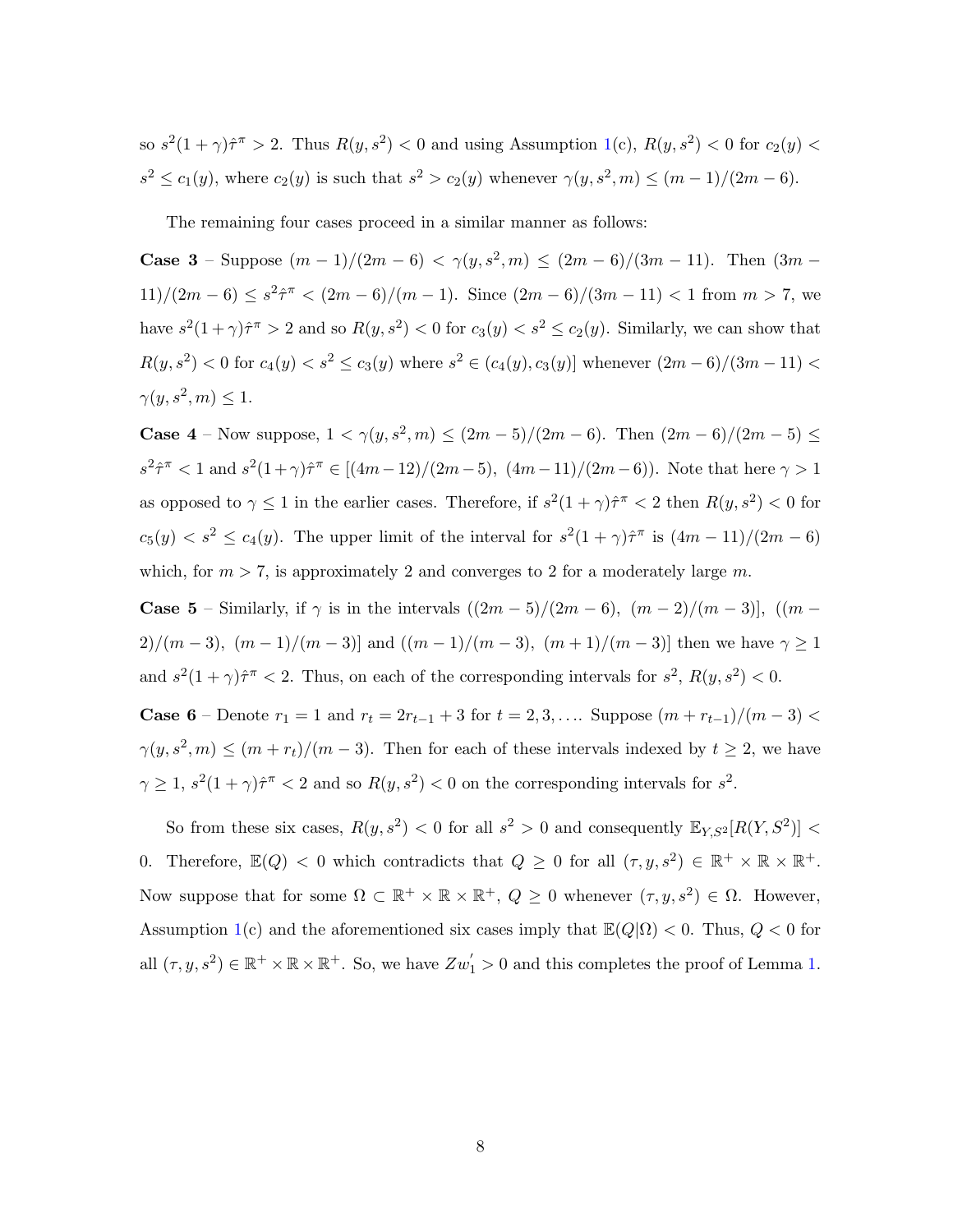#### <span id="page-45-0"></span>A.3.2 Proof of Lemma [2](#page-41-1)

Dropping subscript  $i$ , denote,

$$
T := -\frac{1}{m^2} \mathbb{E}\Big[ (S^2 \gamma(Y, S^2, m))^2 \nu(Y, S^2, m) \Big] - \frac{2}{m^2} \mathbb{E}\Big[ \frac{S^2}{\tau} w_1(Y, S^2, m) \gamma'(Y, S^2, m) \Big].
$$

We will show that  $T \geq 0$ .

Let  $\gamma := \gamma(y, s^2, m), \nu := \nu(y, s^2, m), w_1 := w_1(y, s^2, m)$  and  $\gamma' := \gamma'(y, s^2, m)$ . First note that using standard integration by parts, we have

$$
-\frac{1}{m^2}\mathbb{E}\Big[(S^2\gamma)^2\nu\Big] = \frac{2}{m^2}\mathbb{E}\Big[(S^2)^2\gamma w_1\gamma'\Big].
$$

So, we can write

$$
T = \frac{2}{m^2} \mathbb{E} \Big\{ S^2 w_1 \gamma^{'} \Big[ S^2 \gamma - \frac{1}{\tau} \Big] \Big\}.
$$

Furthermore, from Definition [2,](#page-10-1)

$$
\gamma^{'} = \frac{2}{m-1} \gamma^2 s^2 w_2^{'},
$$

where  $w_2'$  $\omega_2' \coloneqq \frac{\partial}{\partial y} w_2(y, s^2, m)$ . So, we have

$$
T = \frac{4}{m^2(m-1)} \mathbb{E}\left\{ (S^2 \gamma)^2 w_1 w_2' \left[ S^2 \gamma - \frac{1}{\tau} \right] \right\}.
$$

From Assumption [1\(](#page-11-1)b),  $s^2\gamma$  is a continuous and non-decreasing function of  $s^2$ . So, there exists a  $c_{\tau}$ , depending on  $\tau$ , such that  $s^2\gamma \leq 1/\tau$  whenever  $s^2 \leq c_{\tau}$  and  $s^2\gamma > 1/\tau$  whenever  $s^2 > c_{\tau}$ . Moreover, since  $\mathbb{E}_{Y,S^2|\mu,\tau}(S^2\gamma) \leq 1/\tau$  from Assumption [1\(](#page-11-1)a), we have

<span id="page-45-1"></span>
$$
\left[1 - \mathbb{P}\left(S^2 > c_\tau \mid \tau\right)\right] \mathbb{E}_{Y,S^2|\mu,\tau} \left[S^2 \gamma - \frac{1}{\tau} \middle| S^2 \le c_\tau\right]
$$
\n
$$
\le - \mathbb{P}\left(S^2 > c_\tau \mid \tau\right) \mathbb{E}_{Y,S^2|\mu,\tau} \left[S^2 \gamma - \frac{1}{\tau} \middle| S^2 > c_\tau\right] \le 0. \tag{A.12}
$$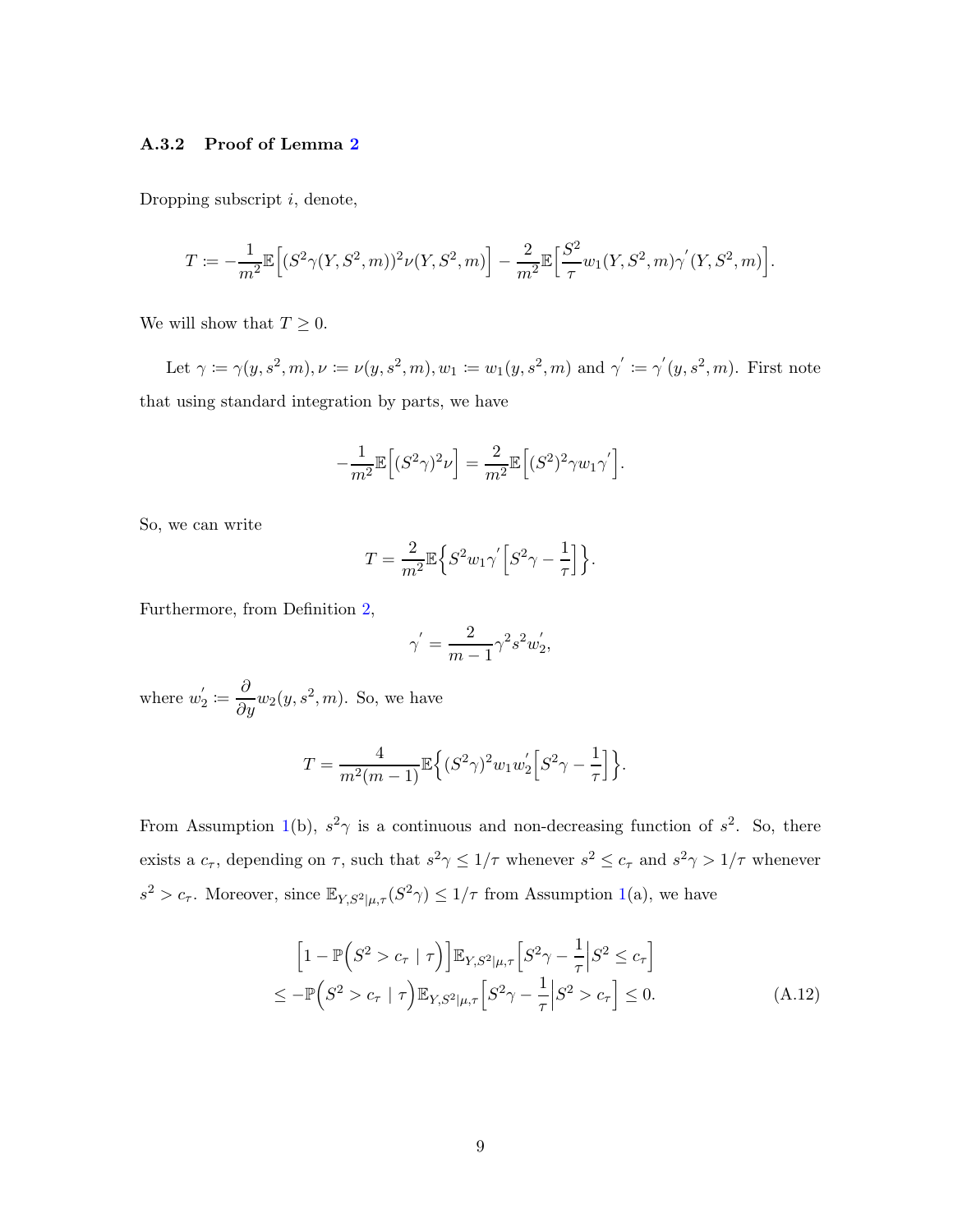Let  $p \coloneqq \mathbb{P}(S^2 > c_\tau \mid \tau)$  and denote,

$$
T_1 := (1-p) \mathbb{E}_{Y,S^2|\mu,\tau} \left\{ \left[ S^2 \gamma - \frac{1}{\tau} \right] (S^2 \gamma)^2 w_1 w_2' \Big| S^2 \le c_\tau \right\}, \text{ and}
$$
  
\n
$$
T_2 := p \mathbb{E}_{Y,S^2|\mu,\tau} \left\{ \left[ S^2 \gamma - \frac{1}{\tau} \right] (S^2 \gamma)^2 w_1 w_2' \Big| S^2 > c_\tau \right\}.
$$

Now, from Assumption [2\(](#page-11-2)a),  $w_1w_2' \le 0$  and so  $T_1 \ge 0$ ,  $T_2 \le 0$ . Moreover, from Assumption  $2(b) w_1 w_2'$  $2(b) w_1 w_2'$ <sup>'</sup><sub>2</sub> is continuous and non-decreasing in  $s^2$ . Therefore, from Equation [\(A.12\)](#page-45-1),  $T_1+T_2 \ge$ 0. This completes the proof of Lemma [2.](#page-41-1)

#### A.4 Proof of Theorem [1](#page-20-3)

Consider the sample criterion  $\hat{M}_{\lambda,n}(\tilde{W})$  and population criterion  $M(\tilde{W})$ . We have

$$
\left| \hat{\mathbb{M}}_{\lambda,n}(\tilde{\mathcal{W}}) - \mathbb{M}(\tilde{\mathcal{W}}) \right| \leq \left| \frac{1}{n^2} \sum_{i=1}^n \sum_{j=1}^n \kappa[\tilde{\boldsymbol{w}}(\boldsymbol{X}^i), \tilde{\boldsymbol{w}}(\boldsymbol{X}^j)](\boldsymbol{X}^i, \boldsymbol{X}^j) \mathbb{I}(i \neq j) - \mathbb{M}(\tilde{\mathcal{W}}) \right| +
$$
  

$$
\left| \frac{1}{n^2} \sum_{i=1}^n \kappa[\tilde{\boldsymbol{w}}(\boldsymbol{X}^i), \tilde{\boldsymbol{w}}(\boldsymbol{X}^i)](\boldsymbol{X}^i, \boldsymbol{X}^i) \right| + \frac{\lambda(n)}{n^2} ||\tilde{\mathcal{W}}||_F^2
$$
  

$$
:= I_1 + I_2 + I_3.
$$
 (A.13)

Define  $\overline{\mathbb{M}}_n(\tilde{\mathcal{W}}) = [n(n-1)]^{-1} \sum_{i=1}^n \sum_{j=1}^n \kappa[\tilde{\boldsymbol{w}}(\boldsymbol{X}^i), \tilde{\boldsymbol{w}}(\boldsymbol{X}^j)](\boldsymbol{X}^i, \boldsymbol{X}^j) \mathbb{I}(i \neq j)$ . Then

<span id="page-46-0"></span>
$$
I_1 \leq |\bar{\mathbb{M}}_n(\tilde{\mathcal{W}})-\mathbb{M}(\tilde{\mathcal{W}})|+n^{-1}|\bar{\mathbb{M}}_n(\tilde{\mathcal{W}})|.
$$

By assumption [3,](#page-20-0)  $n^{-1}|\bar{M}_n(\tilde{W})|$  is  $O_p(n^{-1})$ . Now, note that  $\bar{M}_n(\tilde{W})$  is an unbiased estimator of  $\mathbb{M}(\tilde{\mathcal{W}})$  and is a U-statistic with a symmetric kernel function  $\kappa[\tilde{\bm{w}}(\bm{X}^i), \tilde{\bm{w}}(\bm{X}^j)] (\bm{X}^i, \bm{X}^j)$ . From assumption [3,](#page-20-0)  $\kappa[\tilde{\bm{w}}(\bm{X}^i), \tilde{\bm{w}}(\bm{X}^j)](\bm{X}^i, \bm{X}^j)$  has finite second moments. Moreover, from theo-rem 4.1 of [Liu et al.](#page-35-9) [\(2016](#page-35-9)),  $\bar{M}_n(\tilde{W})$  is a non-degenerate U-statistic whenever  $f \neq \tilde{f}$ . Thus, from the CLT for U-statistics [\(Serfling](#page-35-12) [\(2009](#page-35-12)) section 5.5),  $|\bar{M}_n(\tilde{W}) - M(\tilde{W})|$  is  $O_p(n^{-1/2})$ .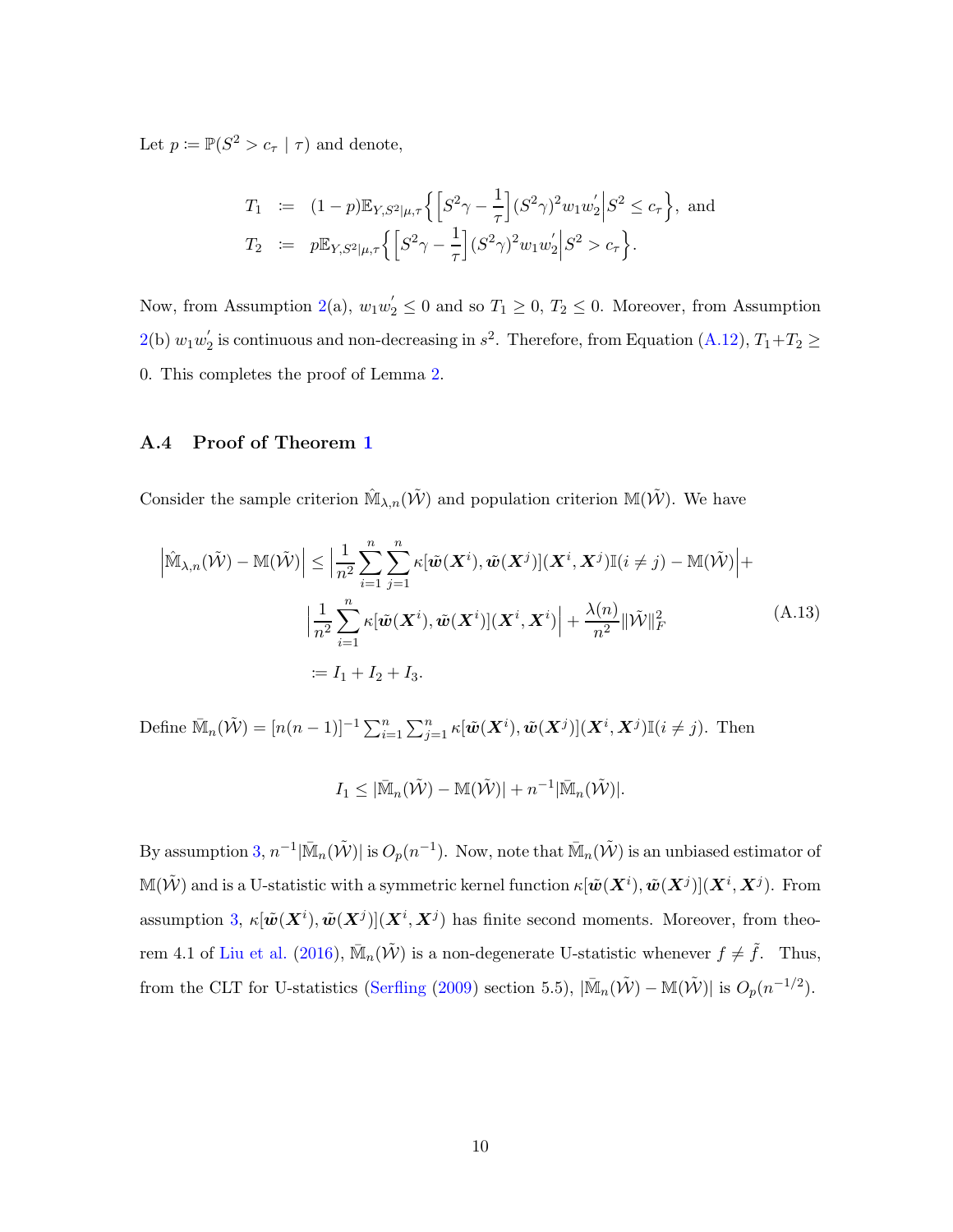For the terms  $I_2$  and  $I_3$  in equation [\(A.13\)](#page-46-0), we have

$$
I_2 + I_3 = \{1 + \lambda(n)\} \Big| \frac{1}{n^2} \sum_{i=1}^n \kappa[\tilde{\boldsymbol{w}}(\boldsymbol{X}^i), \tilde{\boldsymbol{w}}(\boldsymbol{X}^i)](\boldsymbol{X}^i, \boldsymbol{X}^i) \Big|.
$$

From Assumption [3,](#page-20-0)  $I_2 + I_3$  is  $O_p({1 + \lambda(n)}/n)$  $O_p({1 + \lambda(n)}/n)$  $O_p({1 + \lambda(n)}/n)$ . Theorem 1 is proved by combining these results and using the condition  $\lambda(n)n^{-1/2} \to 0$ .

#### A.5 Proof of Theorem [2](#page-20-4)

Denote  $\lambda(n)$  by  $\lambda$  and keep its dependence on n implicit for notational ease. According to Proposition 3.3 of [Liu et al.](#page-35-9) [\(2016](#page-35-9)), Assumption [4](#page-20-1) implies that  $\mathbb{M}(\tilde{\mathcal{W}})$  is a valid discrepancy measure in the sense that  $\mathbb{M}(\tilde{\mathcal{W}}) > 0$  if and only if  $f \neq \tilde{f}$ . It follows that given a fixed  $\epsilon > 0$ , there exists a  $\delta > 0$  such that

$$
\mathbb{P}\Big\{\frac{c_n}{n}\big\lVert \hat{\mathcal{W}}_n(\lambda) - \mathcal{W}_0 \big\lVert_F^2 \geq \epsilon_0 \Big\} \leq \mathbb{P}\big[c_n\Big\{\mathbb{M}(\hat{\mathcal{W}}_n(\lambda)) - \mathbb{M}(\mathcal{W}_0)\Big\} \geq \delta\big].
$$

But the right hand side in the display above is upper bounded by the sum of three terms:  $\mathbb{P}[c_n\{\mathbb{M}(\hat{\mathcal{W}}_n(\lambda)) - \hat{\mathbb{M}}_{\lambda,n}(\hat{\mathcal{W}}_n(\lambda))\} \ge \delta/3], \mathbb{P}[c_n\{\hat{\mathbb{M}}_{\lambda,n}(\hat{\mathcal{W}}_n(\lambda)) - \hat{\mathbb{M}}_{\lambda,n}(\mathcal{W}_0)\} \ge \delta/3]$  and  $\mathbb{P}[c_n\{\hat{\mathbb{M}}_{\lambda,n}(\mathcal{W}_0) - \hat{\mathbb{M}}_{\lambda,n}(\mathcal{W}_0)\}]$  $\mathbb{M}(\mathcal{W}_0)\}\geq \delta/3$ . From Theorem [1](#page-20-3) the first term goes to zero as  $n\to\infty$  while the second term is zero since  $\hat{\mathbb{M}}_{\lambda,n}(\hat{\mathcal{W}}_n(\lambda)) \leq \hat{\mathbb{M}}_{\lambda,n}(\mathcal{W}_0)$ .

Consider the third term  $\mathbb{P}[c_n\{\hat{\mathbb{M}}_{\lambda,n}(\mathcal{W}_0) - \mathbb{M}(\mathcal{W}_0)\}\geq \delta/3]$ . Here  $\mathbb{M}(\mathcal{W}_0) = 0$  and we can write

$$
\begin{aligned} \left| \hat{\mathbb{M}}_{\lambda,n}(\mathcal{W}_0) \right| &\leq \left| \hat{\mathbb{M}}_{\lambda,n}(\mathcal{W}_0) - \tilde{\mathbb{M}}_{\lambda,n}(\mathcal{W}_0) \right| + \left| \tilde{\mathbb{M}}_{\lambda,n}(\mathcal{W}_0) \right| \\ &\coloneqq T_1 + T_2, \end{aligned}
$$

where  $\widetilde{\mathbb{M}}_{\lambda,n}(\mathcal{W}_0) = \overline{\mathbb{M}}_n(\mathcal{W}_0) + \lambda n^{-2} \|\mathcal{W}_0\|_F^2$  and

$$
\bar{\mathbb{M}}_n(\mathcal{W}_0)=[n(n-1)]^{-1}\sum_{i=1}^n\sum_{j=1}^n\kappa[\boldsymbol{w}(\boldsymbol{X}^i),\boldsymbol{w}(\boldsymbol{X}^j)](\boldsymbol{X}^i,\boldsymbol{X}^j)\mathbb{I}(i\neq j).
$$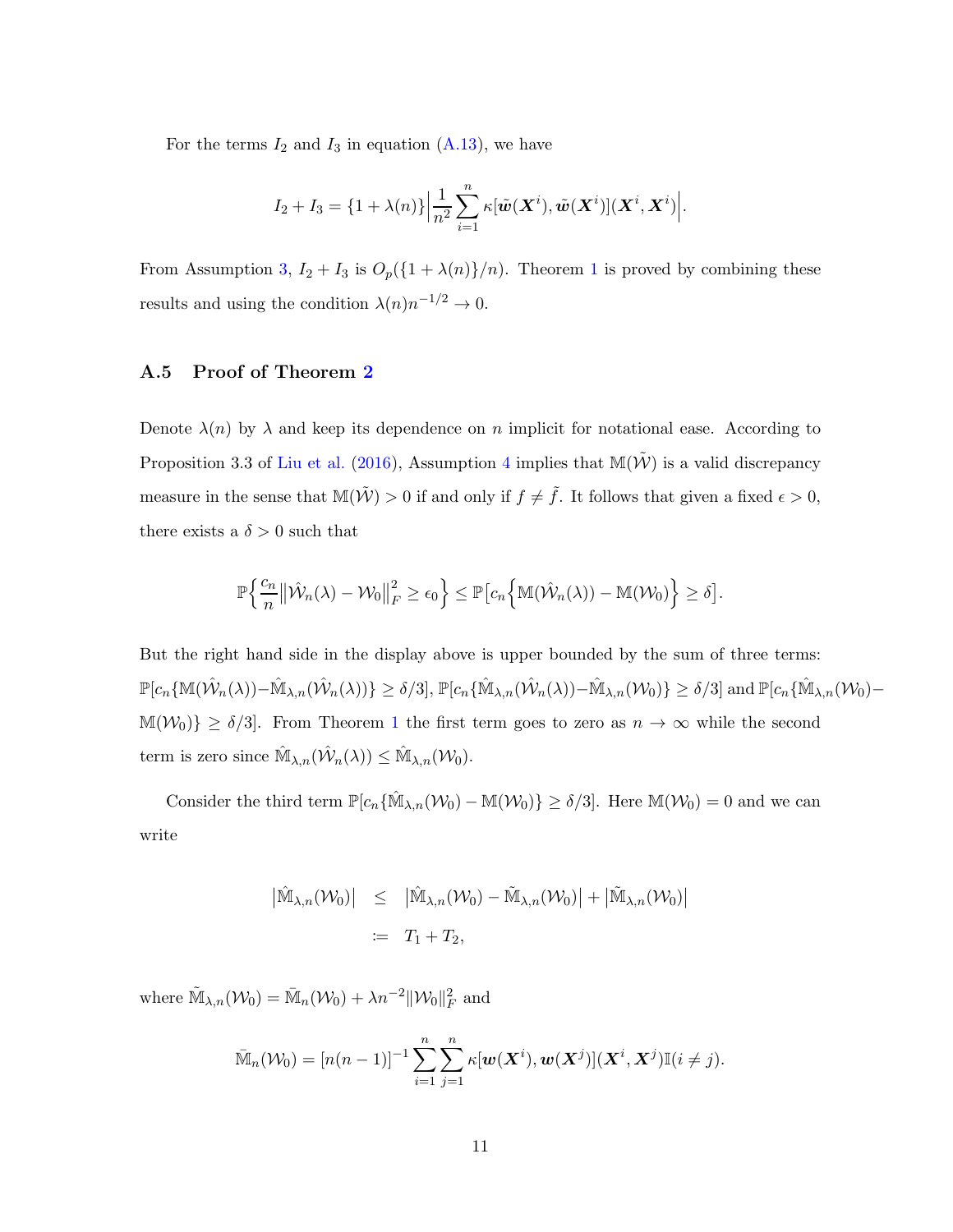So, we have  $T_1 \leq \frac{1}{n}$ n  $\left|\bar{\mathbb{M}}_n(\mathcal{W}_0)\right|+\frac{1}{n^2}$  $n<sup>2</sup>$   $\sum_{i=1}^n \kappa[\boldsymbol{w}(\boldsymbol{X}^i), \boldsymbol{w}(\boldsymbol{X}^i)](\boldsymbol{X}^i, \boldsymbol{X}^i)\Big|$ , and  $T_2 \leq |\bar{\mathbb{M}}_n(\mathcal{W}_0)| +$  $\lambda n^{-2} \|\mathcal{W}_0\|_F^2$ . Therefore,

<span id="page-48-2"></span>
$$
\left|\hat{\mathbb{M}}_{\lambda,n}(\mathcal{W}_0)\right| \leq T_1 + T_2 \leq (1+n^{-1})\left|\bar{\mathbb{M}}_n(\mathcal{W}_0)\right| + \frac{1+\lambda}{n^2} \left|\sum_{i=1}^n \kappa[\boldsymbol{w}(\boldsymbol{X}^i), \boldsymbol{w}(\boldsymbol{X}^i)](\boldsymbol{X}^i, \boldsymbol{X}^i)\right| 4)
$$

From Theorem 4.1 of [Liu et al.](#page-35-9) [\(2016](#page-35-9)),  $\overline{\mathbb{M}}_n(\tilde{\mathcal{W}})$  is a degenerate U-statistic when  $\tilde{\mathcal{W}} = \mathcal{W}_0$ . From Assumption [3](#page-20-0) and the CLT for U-statistics [cf. Section 5.5.2 of [Serfling](#page-35-12) [\(2009](#page-35-12))],  $\bar{M}_n(\mathcal{W}_0)$ is  $O_p(n^{-1})$ . Also, from Assumption [3,](#page-20-0) the second term in equation [\(A.14\)](#page-48-2) above is  $O_p((1 +$  $\lambda$ /n). Finally, using these results in equation [\(A.14\)](#page-48-2) along with the condition that  $\lambda n^{-1/2} \rightarrow$ 0 as  $n \to \infty$ , we conclude that the third term

$$
\mathbb{P}[c_n\{\hat{\mathbb{M}}_{\lambda,n}(\mathcal{W}_0)-\mathbb{M}(\mathcal{W}_0)\}\geq \delta/3]\to 0
$$

<span id="page-48-1"></span>as  $n \to \infty$ . The desired result thus follows.

#### A.6 Proof of Theorem [3](#page-21-0) and Corollary [2](#page-21-1)

<span id="page-48-0"></span>We first state two lemmata that are needed for proving Theorem [3.](#page-21-0) Denote  $c_0, c_1, \ldots$  some generic positive constants which may vary in different statements.

<span id="page-48-3"></span>**Lemma 3** If Assumption [5](#page-20-2) holds, then with probability tending to 1,  $|\mu| \leq C_1 \log n$  and  $C_2/\log n \leq \tau \leq C_3 \log n$  for some positive constants  $C_1$ ,  $C_2$  and  $C_3$ .

**Lemma 4** Consider Model  $(2.1)$ . Suppose Assumption [5](#page-20-2) holds. Then with probability tending to 1,

$$
|w_{1,i}| \le c_0 (\log n)^2
$$
 and  $\mathbb{E}(\tau_i|y_i, s_i^2) \ge \frac{c_1}{\log n}$ .

Lemmata [3](#page-48-0) and [4](#page-48-3) are proved in Sections [A.6.1](#page-51-0) and [A.6.2,](#page-51-1) respectively. We now prove Theorem [3.](#page-21-0)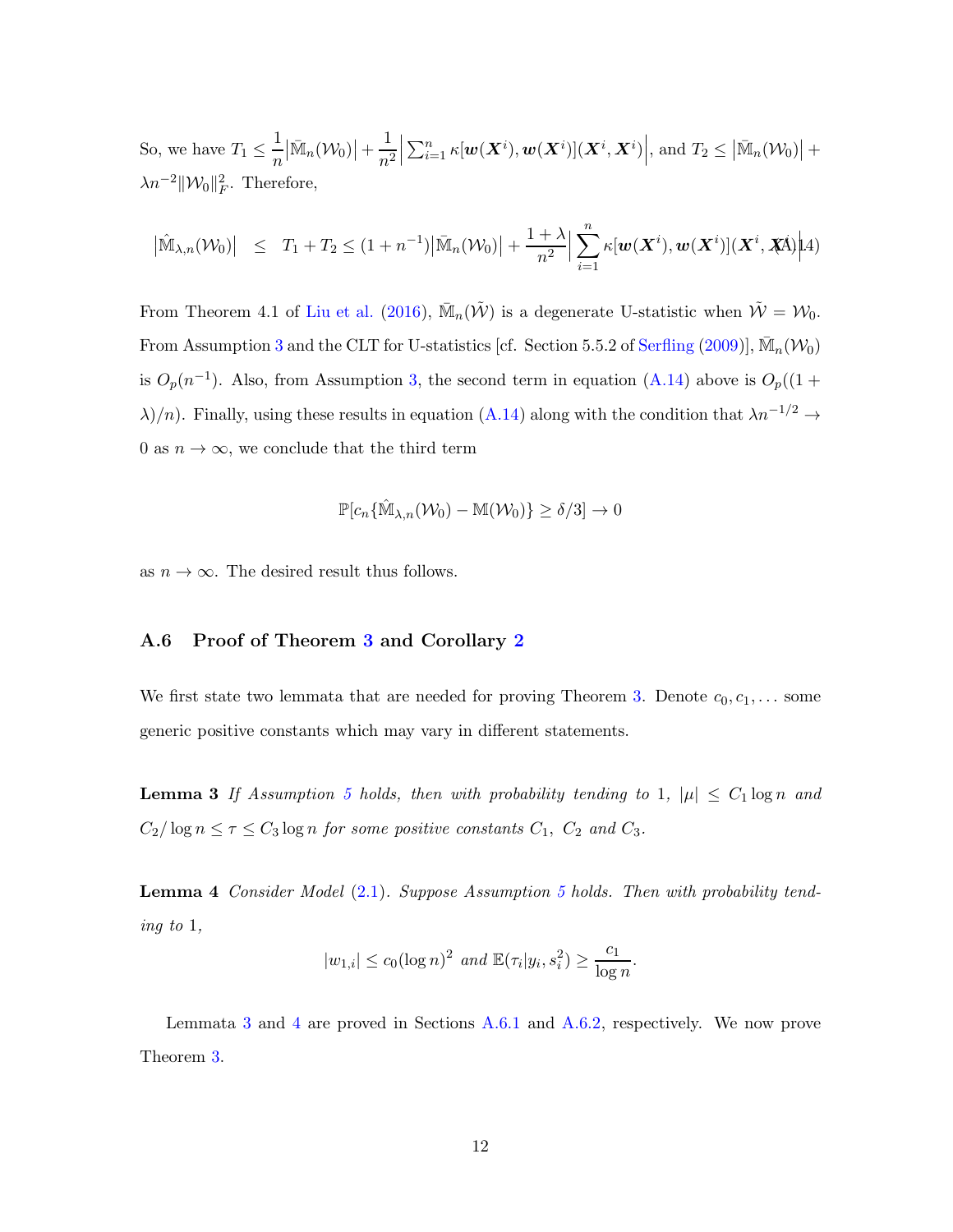To establish the first part of Theorem [3,](#page-21-0) note that

$$
\frac{1}{n} \|\delta^{\text{ds}}(\lambda) - \delta^*\|_2^2 = \frac{1}{nm^2} \sum_{i=1}^n \left| \frac{w_{1,i}}{\hat{\tau}_i^{\pi}} - \frac{\hat{w}_{1,\lambda}^i}{\tau_i^{\text{ds}}(\lambda)} \right|^2
$$
\n
$$
\leq \frac{2}{nm^2} \sum_{i=1}^n \frac{1}{[\tau_i^{\text{ds}}(\lambda)]^2} \left| w_{1,i} - \hat{w}_{1,\lambda}^i \right|^2 + \frac{2}{nm^2} \sum_{i=1}^n \left| w_{1,i} \right|^2 \left| \frac{1}{\tau_i^{\text{ds}}(\lambda)} - \frac{1}{\hat{\tau}_i^{\pi}} \right|^2
$$
\n
$$
:= T_1 + T_2.
$$

Consider the first term  $T_1$ . From the discussion in Section [3.2,](#page-16-0) there is a positive constant  $c_0$  such that  $\tau_i^{\text{ds}}$  $\mathcal{L}_i^{\text{ds}}(\lambda) > c_0 > 0$  for all  $i = 1, \ldots, n$ . It follows that for some constant  $c_1 > 0$ depending on the fixed  $m$ ,

<span id="page-49-0"></span>
$$
T_1 \leq \frac{c_1}{n} \left\| \boldsymbol{w}_1 - \hat{\boldsymbol{w}}_{1,\lambda} \right\|_2^2 \leq \frac{c_1}{n} \left\| \mathcal{W}_0 - \hat{\mathcal{W}}_n(\lambda) \right\|_F^2, \tag{A.15}
$$

where  $\hat{\mathbf{w}}_{1,\lambda} = (\hat{w}_{1,\lambda}^1, \dots, \hat{w}_{1,\lambda}^n)$  and  $\mathbf{w}_1 = (w_{1,1}, \dots, w_{1,n})$ . From Theorem [2](#page-20-4) the last term on the right hand side of the inequality in equation  $(A.15)$  is  $O_p(n^{-1/2})$ .

Next consider the second term  $T_2$ . We have

<span id="page-49-1"></span>
$$
T_2 \le \frac{c_2}{n} \sum_{i=1}^n \left| \frac{w_{1,i}}{\hat{\tau}_i^{\pi}} \right|^2 |w_{2,i} - \hat{w}_{2,\lambda}^i|^2 \tag{A.16}
$$

We will use Lemma [4](#page-48-3) to bound the terms  $|w_{1,i}/\hat{\tau}_i^{\pi}|$  in equation [\(A.16\)](#page-49-1). First note that Model  $(2.1)$ , Assumption [5](#page-20-2) and Lemma [3](#page-48-0) imply that with probability tending to 1,  $|Y_i| \leq c_0 \log n$ and

$$
(m-1)n^{-1} \le (m-1)S_i^2 \tau_i \le (m-1) + 2\sqrt{(m-1)\log n} + 2\log n
$$

[cf. Lemma 1 of [Laurent and Massart](#page-35-14) [\(2000\)](#page-35-14)]. So conditional on these events, we have, from Lemma [4,](#page-48-3)  $|w_{1,i}/\hat{\tau}_i^{\pi}| \le c_3 \log^3 n$ . Thus,

$$
T_2 \ \leq \ \frac{c_4\log^6 n}{n} \sum_{i=1}^n \Big| w_{2,i} - \hat{w}_{2,\lambda}^i \Big|^2,
$$

which is  $O_p(\log^6 n/\sqrt{n})$  from Theorem [2.](#page-20-4) Thus  $n^{-1} \|\boldsymbol{\delta}^{\mathsf{ds}}(\lambda) - \boldsymbol{\delta}^*\|_2^2$  is  $O_p(\log^6 n/\sqrt{n})$ .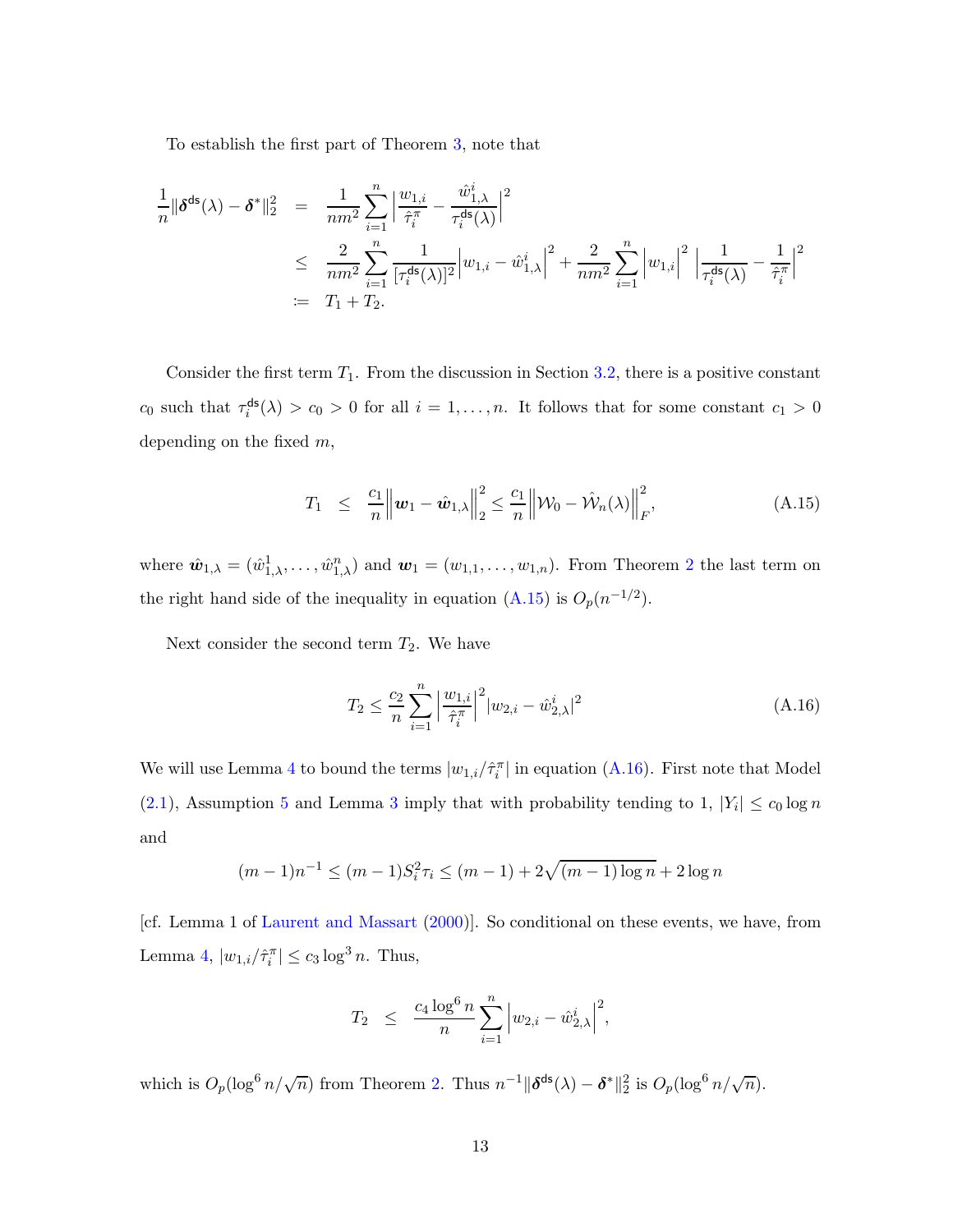Now we will prove the second part of Theorem [3.](#page-21-0) Observe that  $|l_n(\mu, \delta^*) - l_n(\mu, \delta^{\text{ds}}(\lambda))|$ equals

$$
\frac{1}{n}||\boldsymbol{\mu} - \boldsymbol{\delta}^*||_2 - ||\boldsymbol{\mu} - \boldsymbol{\delta}^{\mathsf{ds}}(\lambda)||_2||||\boldsymbol{\mu} - \boldsymbol{\delta}^*||_2 + ||\boldsymbol{\mu} - \boldsymbol{\delta}^{\mathsf{ds}}(\lambda)||_2||
$$

and Triangle inequality implies

<span id="page-50-0"></span>
$$
\frac{1}{\sqrt{n}}\left|\left\|\boldsymbol{\mu}-\boldsymbol{\delta}^*\right\|_2-\left\|\boldsymbol{\mu}-\boldsymbol{\delta}^{\mathsf{ds}}(\lambda)\right\|_2\right| \leq \frac{1}{\sqrt{n}}\left\|\boldsymbol{\delta}^{\mathsf{ds}}(\lambda)-\boldsymbol{\delta}^*\right\|_2. \tag{A.17}
$$

The quantity on the right hand side of the inequality in equation  $(A.17)$  is  $O_p(\log^3 n/n^{1/4})$ from the first part of theorem [3.](#page-21-0) Thus, it follows from equation  $(A.17)$  that

$$
\sqrt{l_n(\boldsymbol{\mu}, \boldsymbol{\delta}^{\mathsf{ds}}(\lambda))} \le \sqrt{l_n(\boldsymbol{\mu}, \boldsymbol{\delta}^*)} + O_p(\log^3 n/n^{1/4}), \text{ and}
$$

$$
\left|l_n(\boldsymbol{\mu},\boldsymbol{\delta}^*)-l_n(\boldsymbol{\mu},\boldsymbol{\delta}^{\text{ds}}(\lambda))\right|\leq 4\sqrt{l_n(\boldsymbol{\mu},\boldsymbol{\delta}^*)}\left|\sqrt{l_n(\boldsymbol{\mu},\boldsymbol{\delta}^*)}-\sqrt{l_n(\boldsymbol{\mu},\boldsymbol{\delta}^{\text{ds}}(\lambda))}\right|\left\{1+o_p(1)\right\}.\text{(A.18)}
$$

Now Assumption [5,](#page-20-2) together with Lemmata [3](#page-48-0) and [4](#page-48-3) imply  $l_n(\mu, \delta^*)$  is  $O_p(\log^6 n)$ . Thus, from equation  $(A.17)$  and the first part of Theorem [3,](#page-21-0) we have the desired result.

Corollary [2](#page-21-1) is a consequence of Theorem 2 of [Diaconis and Ylvisaker](#page-33-13) [\(1979](#page-33-13)). When applied to the hierarchical model of equation [\(2.1\)](#page-6-1) with conjugate priors it establishes that the posterior expectation of  $\mu_i$  is a linear combination of the prior mean and  $y_i$ . The weights in this linear combination are proportional to m and the prior sample size  $m_0$ . For instance, if we consider the following normal conjugate model,

<span id="page-50-1"></span>
$$
Y_{ij} \mid \mu_i, \tau_i \stackrel{i.i.d}{\sim} N(\mu_i, 1/\tau_i), \quad \mu_i \mid \tau_i \stackrel{ind}{\sim} N(\mu_0, 1/\tau_i), \quad \tau_i \stackrel{i.i.d}{\sim} \Gamma(\alpha, \beta), \tag{A.19}
$$

then under model [\(A.19\)](#page-50-1) standard calculations give  $\delta_i^{\pi} = (\mu_0 + m y_i)/(m + 1)$  where  $\mu_0$  is the prior mean and  $m_0 = 1$  is the prior sample size. Moreover, under model  $(A.19)$  we also have

$$
\log f(y_i, s_i^2) = c_0 + \frac{m-3}{2} \log s_i^2 - (\alpha + m/2) \log \left\{ \beta^{-1} + 0.5(m-1)s_i^2 + 0.5\frac{m}{m+1}(y_i - \mu_0)^2 \right\},\,
$$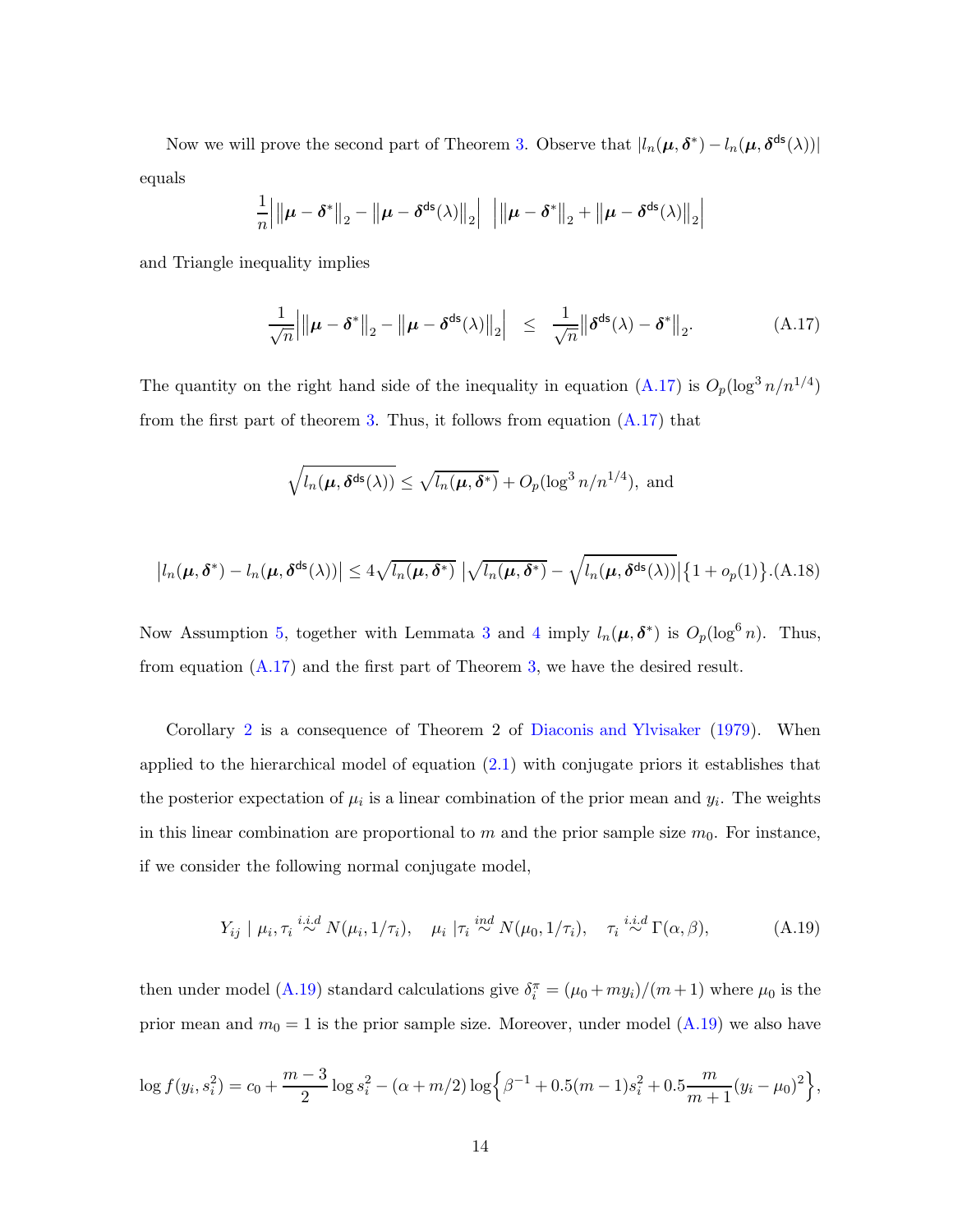where  $c_0$  is a constant independent of  $(y_i, s_i^2)$ . From the above display,

$$
w_1(y_i, s_i^2) = -\frac{\alpha + m/2}{\beta^{-1} + 0.5(m-1)s_i^2 + 0.5m/(m+1)(y_i - \mu_0)^2}
$$
  
\n
$$
w_2(y_i, s_i^2) = \frac{(m-3)}{2s_i^2} - \frac{0.5(\alpha + m/2)(m-1)}{\beta^{-1} + 0.5(m-1)s_i^2 + 0.5m/(m+1)(y_i - \mu_0)^2}.
$$

<span id="page-51-0"></span>Substituting these expressions for  $w_1(y_i, s_i^2), w_2(y_i, s_i^2)$  in equation [\(4.17\)](#page-19-1) give  $\delta_i^* = \delta_i^{\pi}$ . This suffices to prove the statement of Corollary [2.](#page-21-1)

#### A.6.1 Proof of Lemma [3](#page-48-0)

The proof of Lemma [3](#page-48-0) follows directly from Assumption [5](#page-20-2) and Markov's inequality. For example, fix a  $\nu > 0$  and note that, for  $r = \epsilon_2^{-\nu} > 1$ ,

$$
\mathbb{P}\Big(\tau \leq \frac{\epsilon_2^{1+\nu}}{\log n}\Big) \leq \frac{\mathbb{E}_H\Big\{\exp(\epsilon_2/\tau)\Big\}}{n^r}.
$$

## <span id="page-51-1"></span>A.6.2 Proof of Lemma [4](#page-48-3)

Recall that  $f(y_i, s_i^2) = \int_{\mathbb{R}^+} \int_{\mathbb{R}} f_1(y_i | \mu, \tau) f_2(s_i^2 | \tau) g(\mu | \tau) h(\tau) d\mu d\tau$ , where  $g(\cdot | \tau)$  and  $h(\cdot)$  are, respectively, the density functions associated with the distribution functions  $G_{\mu}(\cdot|\tau)$  and  $H_{\tau}(\cdot)$  in equation [\(2.1\)](#page-6-1),  $f_1$  is the density of a Gaussian random variable with mean  $\mu$  and variance  $1/(m\tau)$  and  $f_2$  is the density of  $S^2$  where  $(m-1)S^2\tau \sim \mathcal{X}_{m-1}^2$ . We will denote the partial derivative of  $f(y, s^2)$  with respect to y by  $f'_{(1)}(y, s^2)$ . From Model  $(2.1)$ ,  $|f'_{(1)}(y_i, s_i^2)| \le$  $T_1 + T_2$ , where

<span id="page-51-2"></span>
$$
T_1 = m|Y_i| \int_{\mathbb{R}^+} \int_{\mathbb{R}} \tau f_1(y_i|\mu, \tau) f_2(s_i^2|\tau) g(\mu|\tau) h(\tau) d\mu d\tau
$$
\n
$$
T_2 = m \int_{\mathbb{R}^+} \int_{\mathbb{R}} |\mu| \tau f_1(y_i|\mu, \tau) f_2(s_i^2|\tau) g(\mu|\tau) h(\tau) d\mu d\tau.
$$
\n(A.20)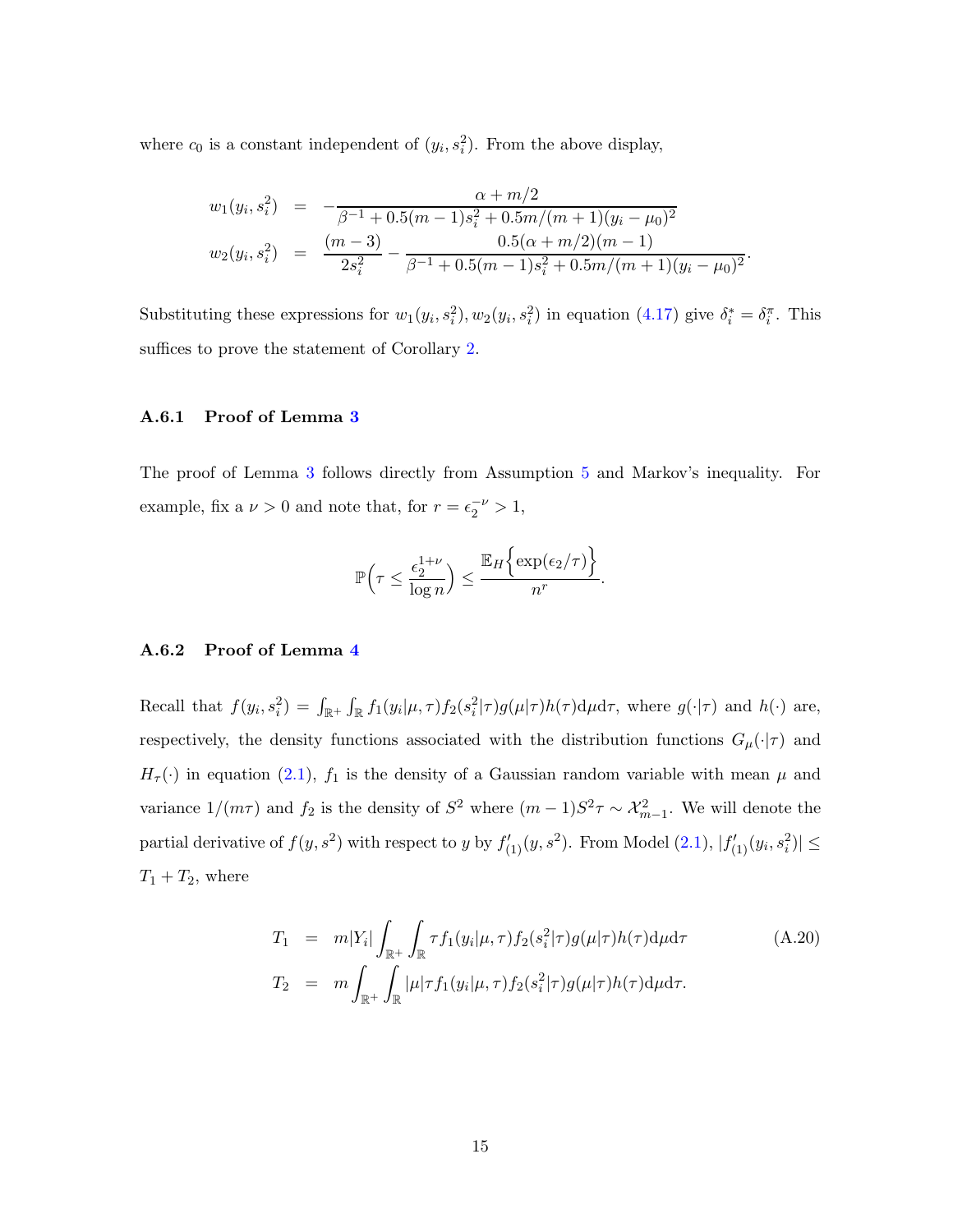Consider the term  $T_1$  in equation [\(A.20\)](#page-51-2) above. Fix  $\nu_3 > 0$  such that  $\epsilon_3^{-\nu_3} > 4m$  in Lemma [3.](#page-48-0) With  $C_3 = \epsilon_3^{-1-\nu_3}$  we have,

<span id="page-52-0"></span>
$$
T_1 \leq m|Y_i| f(y_i, s_i^2) C_3 \log n + m|Y_i| \int_{\mathbb{R}^+} \int_{\mathbb{R}} \tau \mathbb{I}(\tau \geq C_3 \log n) f_1(y_i|\mu, \tau) f_2(s_i^2|\tau) g(\mu|\tau) h(\tau) d\mu d\tau
$$
  

$$
\leq m|Y_i| f(y_i, s_i^2) C_3 \log n + m c_0 |Y_i| \mathbb{E}_H \left\{ \tau^{5/2} \mathbb{I}(\tau \geq C_3 \log n) \right\}
$$
(A.21)

$$
\leq m|Y_i|f(y_i, s_i^2)C_3\log n + mc_1|Y_i|\left\{\mathbb{P}\left(\tau \geq C_3\log n\right)\right\}^{1/2} \tag{A.22}
$$

$$
\leq m|Y_i|f(y_i, s_i^2)C_3\log n + mc_2|Y_i|n^{-2m} \tag{A.23}
$$

In equation [\(A.21\)](#page-52-0) we have used the fact that  $f_1(y_i|\mu,\tau) \leq \sqrt{\tau/(2\pi)}$  and  $f_2(s_i^2|\tau) \leq c_2\tau$ while for equations  $(A.22)$ ,  $(A.23)$  $(A.23)$  $(A.23)$  we use the Cauchy Schwartz inequality, Assumption 3 and Lemma [3.](#page-48-0)

Now, consider the term  $T_2$  in equation [\(A.20\)](#page-51-2). With  $C_3 = \epsilon_3^{-1-\nu_3}$  and  $C_1 = \epsilon_1^{-1-\nu_1}$ , where  $\nu_1 > 0$  is such that  $\epsilon_1^{-\nu_1} > 4m$  in Lemma [3,](#page-48-0)  $T_2$  term can be expressed as the sum of the following four integrals:

<span id="page-52-1"></span>
$$
I_1 = m \int_{\mathbb{R}^+} \int_{\mathbb{R}} |\mu| \mathbb{I}(|\mu| \le C_1 \log n) \tau \mathbb{I}(\tau \le C_3 \log n) f_1(y_i | \mu, \tau) f_2(s_i^2 | \tau) g(\mu | \tau) h(\tau) d\mu \, dx^{2} \, dx
$$
\n
$$
I_2 = m \int_{\mathbb{R}^+} \int_{\mathbb{R}} |\mu| \mathbb{I}(|\mu| \ge C_1 \log n) \tau \mathbb{I}(\tau \le C_3 \log n) f_1(y_i | \mu, \tau) f_2(s_i^2 | \tau) g(\mu | \tau) h(\tau) d\mu \, dx^{2} \, dx
$$
\n
$$
I_3 = m \int_{\mathbb{R}^+} \int_{\mathbb{R}} |\mu| \mathbb{I}(|\mu| \le C_1 \log n) \tau \mathbb{I}(\tau \ge C_3 \log n) f_1(y_i | \mu, \tau) f_2(s_i^2 | \tau) g(\mu | \tau) h(\tau) d\mu \, dx
$$
\n
$$
I_4 = m \int_{\mathbb{R}^+} \int_{\mathbb{R}} |\mu| \mathbb{I}(|\mu| \ge C_1 \log n) \tau \mathbb{I}(\tau \ge C_3 \log n) f_1(y_i | \mu, \tau) f_2(s_i^2 | \tau) g(\mu | \tau) h(\tau) d\mu \, dx
$$

We will bound  $I_1$  and  $I_2$  and the other two integrals can be bounded using similar arguments. For  $I_1$  in equation [\(A.24\)](#page-52-1), note that  $I_1 \le c_0 \log^2 n f(y_i, s_i^2)$  and for  $I_2$  in equation [\(A.25\)](#page-52-1),

<span id="page-52-2"></span>
$$
I_2 \le c_1 (\log^{5/2} n) \left\{ \mathbb{P} \left( |\mu| \ge C_1 \log n \right) \right\}^{1/2}
$$
  
 
$$
\le c_2 (\log^{5/2} n) n^{-2m} \tag{A.26}
$$

In equation [\(A.26\)](#page-52-2) we have used  $f_1(y_i|\mu, \tau) \leq \sqrt{\tau/(2\pi)}$ ,  $f_2(s_i^2|\tau) \leq c_2\tau$ , the Cauchy Schwartz inequality, Assumption [3](#page-20-0) and Lemma [3.](#page-48-0) Similarly, we can show that  $I_3 \leq c_0 \log n/n^{2m}$  and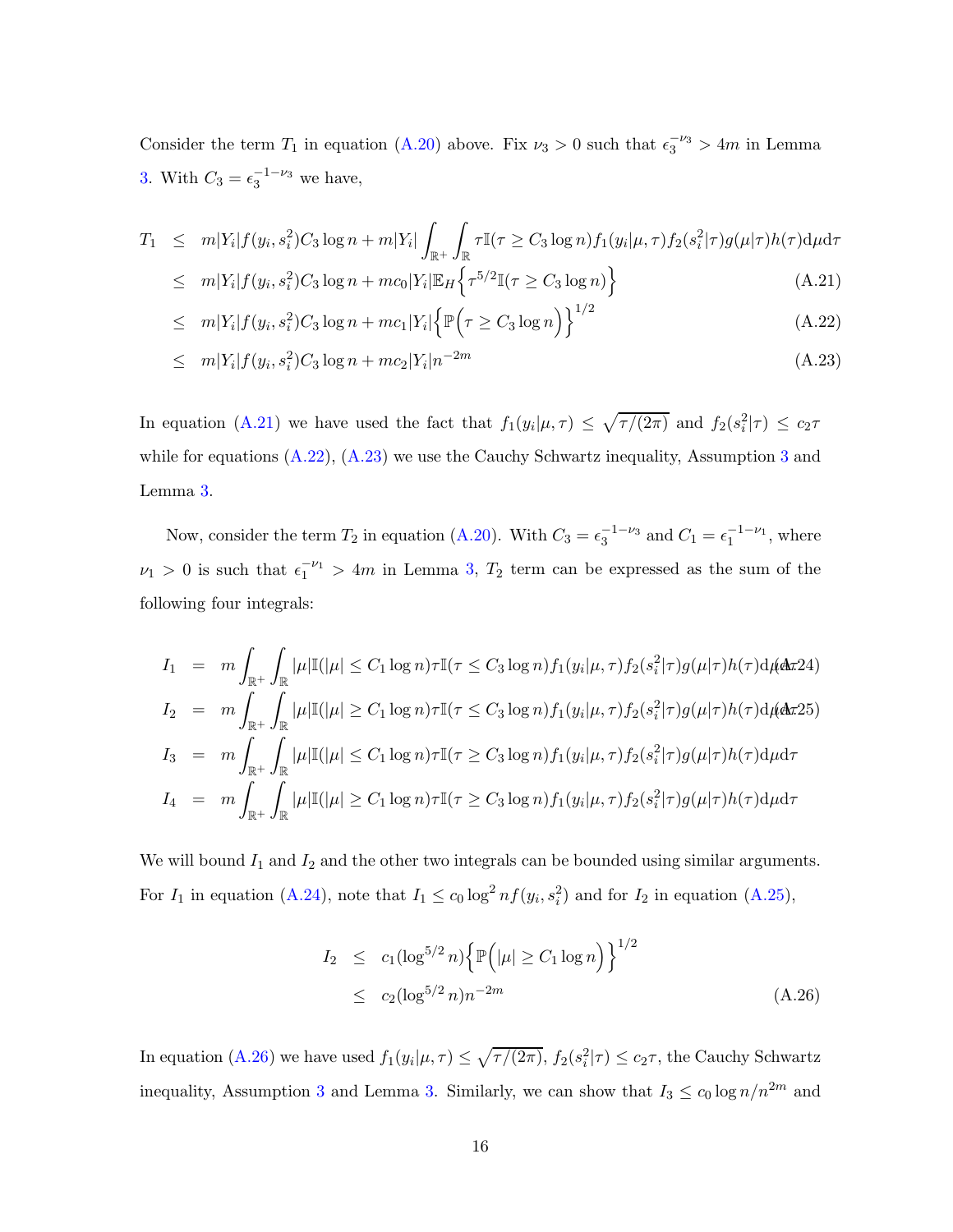$I_4 \leq c_1/n^{4m}$ . Finally, putting the upper bounds for  $I_i$ ,  $i = 1, \dots, 4$ , together, we get,

<span id="page-53-0"></span>
$$
T_2 \le c_0 \log^2 n f(y_i, s_i^2) + c_1 \frac{\log^{5/2} n}{n^{2m}} \tag{A.27}
$$

From equations  $(A.23)$  and  $(A.27)$  we have

$$
|w_1(Y_i, S_i^2)| \le c_0|Y_i| \log n + c_1 \log^2 n + c_2 \frac{|Y_i| + \log^{5/2} n}{f(y_i, s_i^2) n^{2m}}.
$$

Moreover, noting that Model  $(2.1)$  and Lemma [3](#page-48-0) imply that  $|Y_i| \le c_3 \log n$  with high probability, we have, conditional on this event,

<span id="page-53-5"></span>
$$
|w_1(Y_i, S_i^2)| \le c_4 \log^2 n + c_5 \frac{\log n + \log^{5/2} n}{f(y_i, s_i^2) n^{2m}}.
$$
 (A.28)

<span id="page-53-1"></span>We will now analyze the behavior of  $f(y_i, s_i^2)$  that appears in the display above. Gaussian concentration implies that with high probability  $\{(Y_i - \mu_i)^2 m \tau_i\} \leq 2 \log n$  and so, conditional on this event,

$$
f_1(y_i|\mu,\tau) \ge c_0 \frac{\sqrt{\tau}}{n}.\tag{A.29}
$$

<span id="page-53-2"></span>Moreover, using the Chi-square concentration in Lemma 1 of [Laurent and Massart](#page-35-14) [\(2000](#page-35-14)),  $(m-1)S_i^2 \tau_i \leq (m-1) + 2\sqrt{(m-1)\log n} + 2\log n$  and  $S_i^2 \tau_i \geq n^{-1}$  with high probability. It follows that

$$
f_2(s_i^2|\tau) \ge c_1 \tau \frac{a_n}{n^{(m+1)/2} \log n},\tag{A.30}
$$

conditional on this event, where  $a_n = \exp\{-\sqrt{(m-1)\log n}\}\.$  Using equations [\(A.29\)](#page-53-1) and  $(A.30)$ , we have

<span id="page-53-3"></span>
$$
f(y_i, s_i^2) \ge c_2 \frac{a_n}{n^{(m+3)/2} \log n} \int_{\mathbb{R}^+} \tau^{3/2} h(\tau) d\tau.
$$
 (A.31)

Now, use Assumption [5](#page-20-2) and Lemma [3](#page-48-0) on the quantity  $\int_{\mathbb{R}^+} \tau^{3/2} h(\tau) d\tau$  in equation [\(A.31\)](#page-53-3) to conclude that

<span id="page-53-4"></span>
$$
\int_{\mathbb{R}^+} \tau^{3/2} h(\tau) d\tau \ge \frac{c_3}{\log^{3/2} n} \mathbb{P}\left(\tau \ge C_2 / \log n\right). \tag{A.32}
$$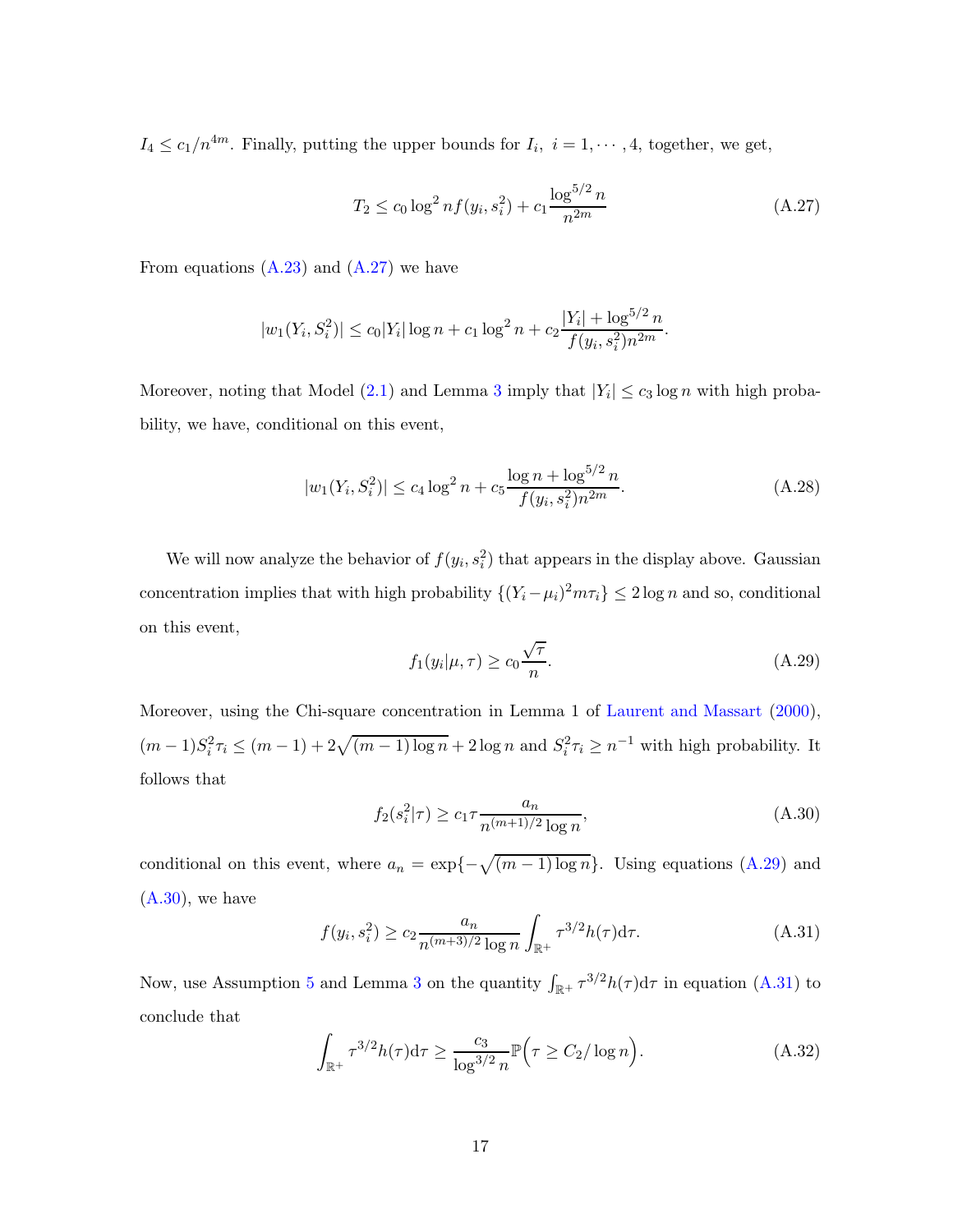So, with equations [\(A.32\)](#page-53-4), [\(A.31\)](#page-53-3) and Lemma [3,](#page-48-0) we have with high probability,

<span id="page-54-0"></span>
$$
f(y_i, s_i^2) \ge c_4 \frac{a_n}{n^{(m+3)/2} \log^{5/2} n}.
$$
\n(A.33)

The first statement of Lemma [4](#page-48-3) thus follows from equations  $(A.33)$  and  $(A.28)$ .

We will now prove the second statement of Lemma [4.](#page-48-3) Fix  $\nu_2 > 0$  such that  $\epsilon_2^{-\nu_2} > 2m$  in Lemma [3](#page-48-0) and let  $C_2 = \epsilon_2^{1+\nu_2}$ . First note that from Assumption [5,](#page-20-2)  $\mathbb{P}(\tau \le C_2/\log n) \le c_0/n^{2m}$ . Now, Markov's inequality implies,

$$
\mathbb{E}(\tau|y_i, s_i^2) \ge \frac{C_2}{\log n} \Big\{ 1 - \mathbb{P}(\tau \le C_2 / \log n | y_i, s_i^2) \Big\}.
$$

Moreover,

$$
\mathbb{P}(\tau \leq C_2/\log n | y_i, s_i^2) = \{f(y_i, s_i^2)\}^{-1} \int_0^{C_2/\log n} h(\tau) \left\{ \int_{\mathbb{R}} g(\mu | \tau) f_1(y_i | \mu, \tau) f_2(s_i^2 | \tau) d\mu \right\} d\tau.
$$

Now  $f_1(y_i|\mu,\tau) \leq \sqrt{\tau/(2\pi)}$  and  $f_2(s_i^2|\tau) \leq c_1\tau$  where  $c_1 > 0$  is a constant. So for some positive constant  $c_2$ ,

$$
\mathbb{P}(\tau \le C_2/\log n | y_i, s_i^2) \le \frac{c_2}{f(y_i, s_i^2)} \int_0^{C_2/\log n} \tau^{3/2} h(\tau) \left\{ \int_{\mathbb{R}} g(\mu | \tau) d\mu \right\} d\tau
$$
  

$$
\le \frac{c_3}{f(y_i, s_i^2) \log^{3/2} n} \int_0^{C_2/\log n} h(\tau) d\tau = \frac{c_3}{f(y_i, s_i^2) \log^{3/2} n} \mathbb{P}(\tau \le C_2/\log n).
$$

Thus, from the above display, Assumption [5](#page-20-2) and Lemma [3,](#page-48-0)

$$
\mathbb{E}(\tau|y_i, s_i^2) \ge \frac{C_2}{\log n} \Big\{ 1 - c_3 \frac{n^{-2m}}{f(y_i, s_i^2) \log^{3/2} n} \Big\}.
$$

Finally, equation [\(A.33\)](#page-54-0) and the above display prove the second statement of Lemma [4.](#page-48-3)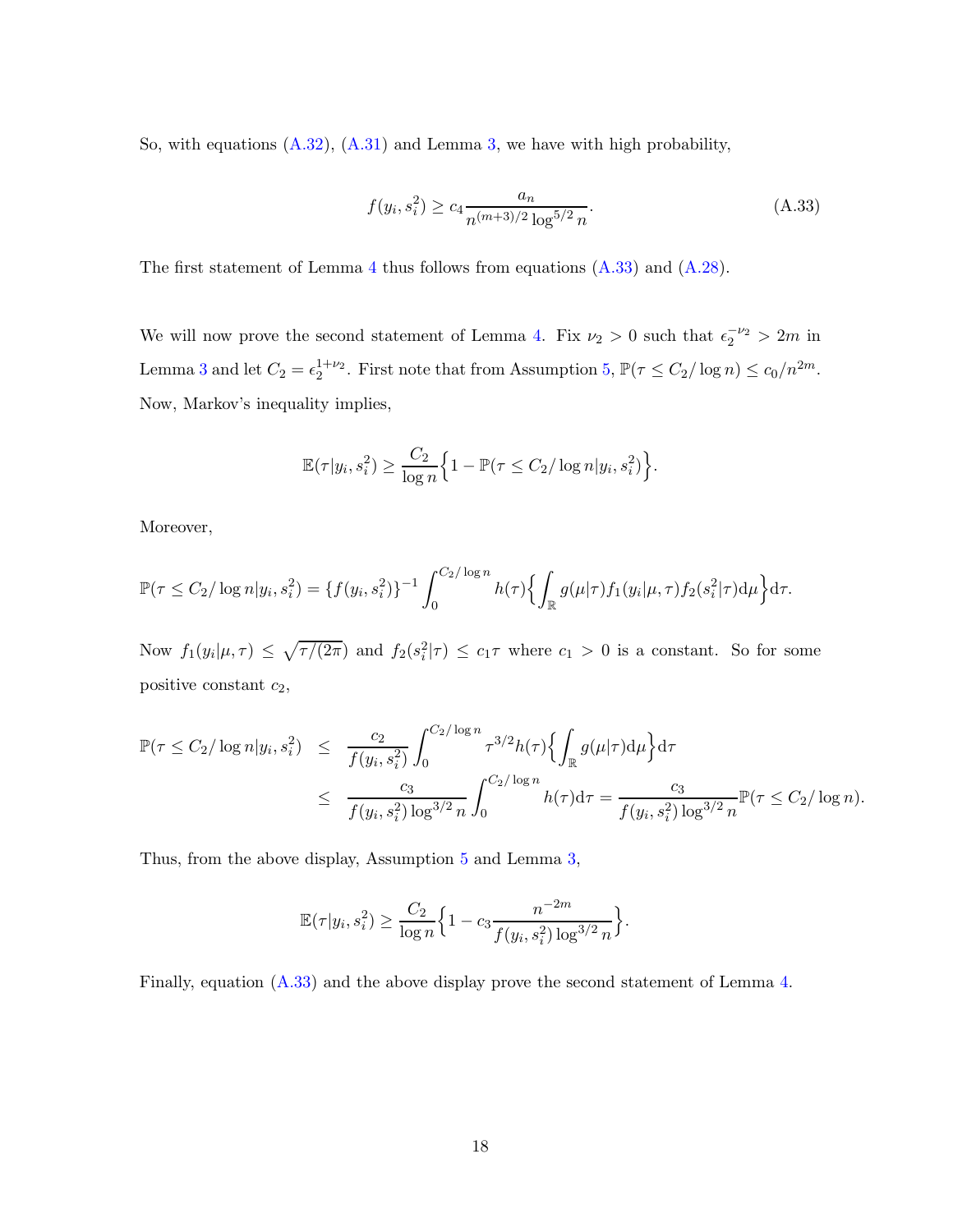## <span id="page-55-0"></span>B Extensions

This section considers the extension of our methodology to several well known members in the two-parameter exponential family. We will focus on several examples where the nuisance parameter is known. Our proposed estimation framework is motivated by the double shrinkage idea, but the approach nonetheless handles the case with known nuisance parameters. We discuss four examples, in each of which we derive the Bayes estimator of the natural parameter similar to that in Corollary [1.](#page-9-2) The Bayes estimator in these examples relies on the unknown score function (of the marginal density of the sufficient statistic), which can be efficiently estimated using the ideas in Section [3.](#page-13-0) The numerical performance of the new estimators considered in this section is investigated in Section [C.3.](#page-62-0)

**Example B.1 (Location mixture of Gaussians)** Consider the following hierarchical model

<span id="page-55-1"></span>
$$
Y_i \mid \mu_i, \tau_i \stackrel{ind.}{\sim} N(\mu_i, 1/\tau_i), \quad \mu_i \stackrel{i.i.d}{\sim} G_\mu(\cdot), \quad \text{for } i = 1, \dots, n,
$$
 (B.34)

where  $\tau_i$  are known and  $G_{\mu}(\cdot)$  is an unspecified prior. Equation [\(B.34\)](#page-55-1) represents the heteroscedastic normal means problem with known variances  $1/\tau_i$  [see for example [Weinstein et al.](#page-36-2) [\(2018](#page-36-2))]. In this setting, the sufficient statistic for  $\mu_i$  is  $Y_i$  and the Bayes estimator of  $\mu_i$  is given by

$$
\mu_i^{\pi} \coloneqq \mathbb{E}(\mu_i|y_i, \tau_i) = y_i + \frac{1}{\tau_i} \frac{\partial}{\partial y_i} \log f(y_i|\tau_i),
$$

where  $f(\cdot|\tau_i)$  is the pdf of the distribution of  $Y_i$  given  $\tau_i$  marginalizing out  $\mu_i$ . From Section [3](#page-13-0) and with  $m_i = 1$ ,  $\mathbf{x}_i = (y_i, \tau_i)$ , the NEST estimate of  $\mu_i$  is given by  $\delta_i^{\text{nest}}$  $\lim_{i}^{n}(\lambda) = y_i + \frac{1}{\tau_i}$  $\frac{1}{\tau_i}\hat{w}_{1,\lambda}^i$ .

<span id="page-55-2"></span>Example B.2 (Scale mixture of Gamma distributions) Consider the following model

$$
Y_{ij} \mid \alpha_i, 1/\beta_i \stackrel{i.i.d}{\sim} \Gamma(\alpha_i, 1/\beta_i), \quad 1/\beta_i \stackrel{i.i.d}{\sim} G(\cdot), \tag{B.35}
$$

where the shape parameters  $\alpha_i$  are known and  $G(\cdot)$  is an unspecified prior distribution on scale parameters  $1/\beta_i$ . Here  $T_i = \sum_{j=1}^m Y_{ij}$  is a sufficient statistic and  $T_i|\alpha_i, \beta_i \stackrel{ind.}{\sim} \Gamma(m\alpha_i, 1/\beta_i)$ .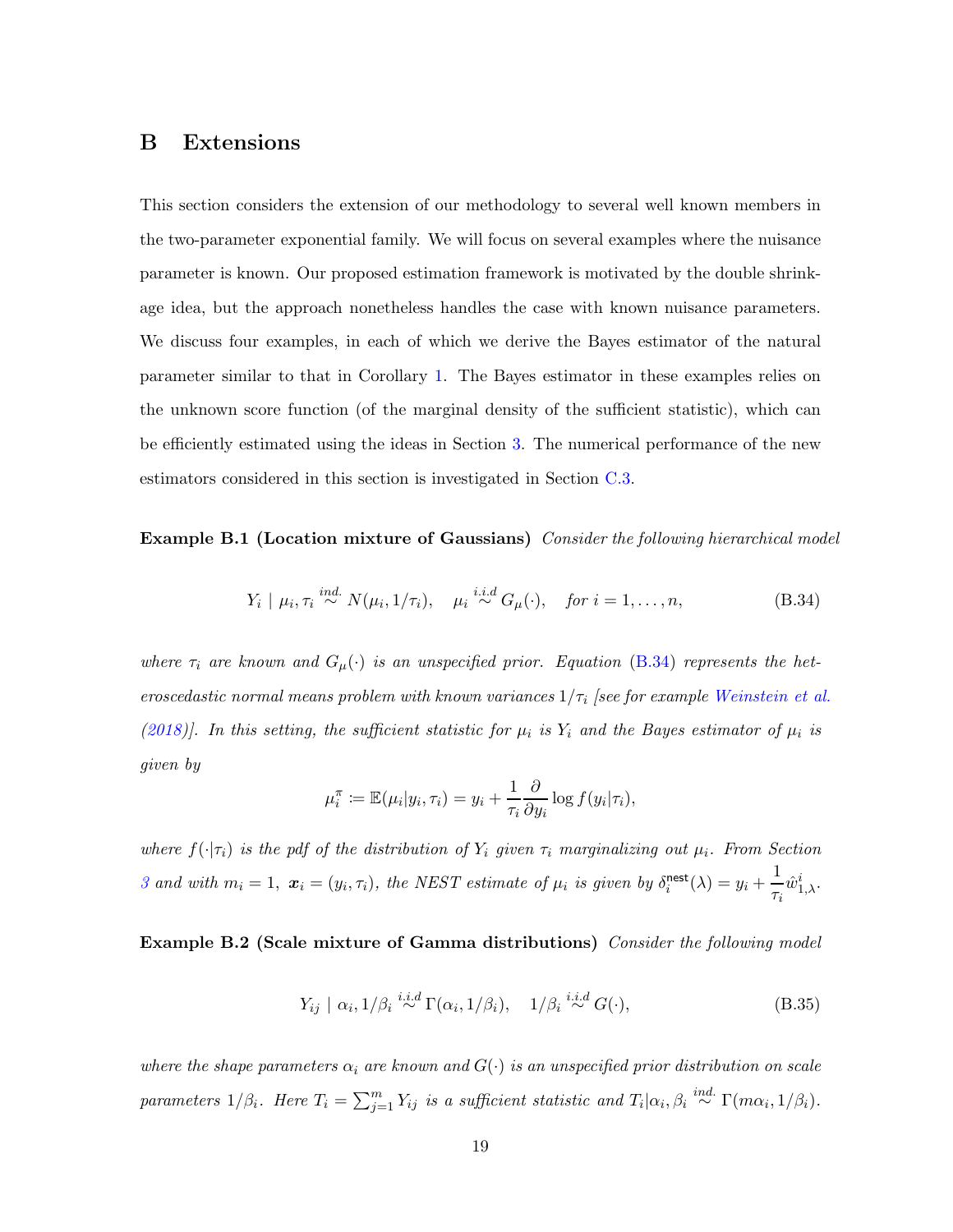The posterior distribution of  $1/\beta_i$  belongs to a one-parameter exponential family with density

$$
f(1/\beta_i|T_i,\alpha_i) \propto \exp\left\{-T_i\beta_i + (m\alpha_i - 1)\log T_i - \log f(T_i|\alpha_i)\right\},\tag{B.36}
$$

where  $f(\cdot|\alpha_i)$  is the pdf of the distribution of  $T_i$  given  $\alpha_i$  (marginalizing out  $1/\beta_i$ ). From Equation [\(B.36\)](#page-56-0), the Bayes estimator of  $\beta_i$  is given by

<span id="page-56-0"></span>
$$
\beta_i^{\pi} \coloneqq \mathbb{E}(\beta_i | T_i, \alpha_i) = \frac{m\alpha_i - 1}{T_i} - \frac{\partial}{\partial T_i} \log f(T_i | \alpha_i).
$$

With  $\mathbf{x}_i = (T_i, \alpha_i)$ , the NEST estimate of  $\beta_i$  is given by  $\delta_i^{\text{nest}}$  $\displaystyle\lim_{i}^{ \mathsf{nest}}(\lambda)=\frac{m\alpha_i-1}{T}$  $\frac{u_i-1}{T_i} - \hat{w}_{1,\lambda}^i$ .

Example B.3 (Shape mixture of Gamma distributions) We consider the following model:

$$
Y_{ij} \mid \alpha_i, 1/\beta_i \stackrel{i.i.d}{\sim} \Gamma(\alpha_i, 1/\beta_i), \quad \alpha_i \stackrel{i.i.d}{\sim} G(\cdot), \tag{B.37}
$$

where the scale parameters  $1/\beta_i$  are known and  $G(\cdot)$  is an unspecified prior distribution on the shape parameters  $\alpha_i$ . Let  $Y_i = \sum_{j=1}^m Y_{ij}$ . Then  $Y_i | \alpha_i, \beta_i \stackrel{ind.}{\sim} \Gamma(m\alpha_i, 1/\beta_i)$  and  $T_i = \log Y_i$ is a sufficient statistic. Moreover, the posterior distribution of  $\alpha_i$  belongs to a one-parameter exponential family with density

<span id="page-56-1"></span>
$$
f(\alpha_i|T_i, 1/\beta_i) \propto \exp\left\{ (m\alpha_i)T_i - \beta_i \exp(T_i) - \log f(T_i|1/\beta_i) \right\},\tag{B.38}
$$

where  $f(\cdot|1/\beta_i)$  is the density of the distribution of  $T_i$  given  $1/\beta_i$  marginalizing out  $\alpha_i$ . From Equation [\(B.38\)](#page-56-1), the Bayes estimator of  $\alpha_i$  is given by

$$
\alpha_i^{\pi} \coloneqq \mathbb{E}(\alpha_i | T_i, 1/\beta_i) = \frac{\beta_i \exp(T_i)}{m} + \frac{1}{m} \frac{\partial}{\partial T_i} \log f(T_i | 1/\beta_i).
$$

<span id="page-56-2"></span>With  $\mathbf{x}_i = (T_i, 1/\beta_i)$ , the NEST estimate of  $\alpha_i$  is  $\delta_i^{\text{nest}}$  $\mathop{a}_{i}^{\text{nest}}(\lambda) = \frac{\beta_{i}\exp{(T_{i})}}{m} + \frac{1}{m}$  $\frac{1}{m}\hat{w}_{1,\lambda}^i$ .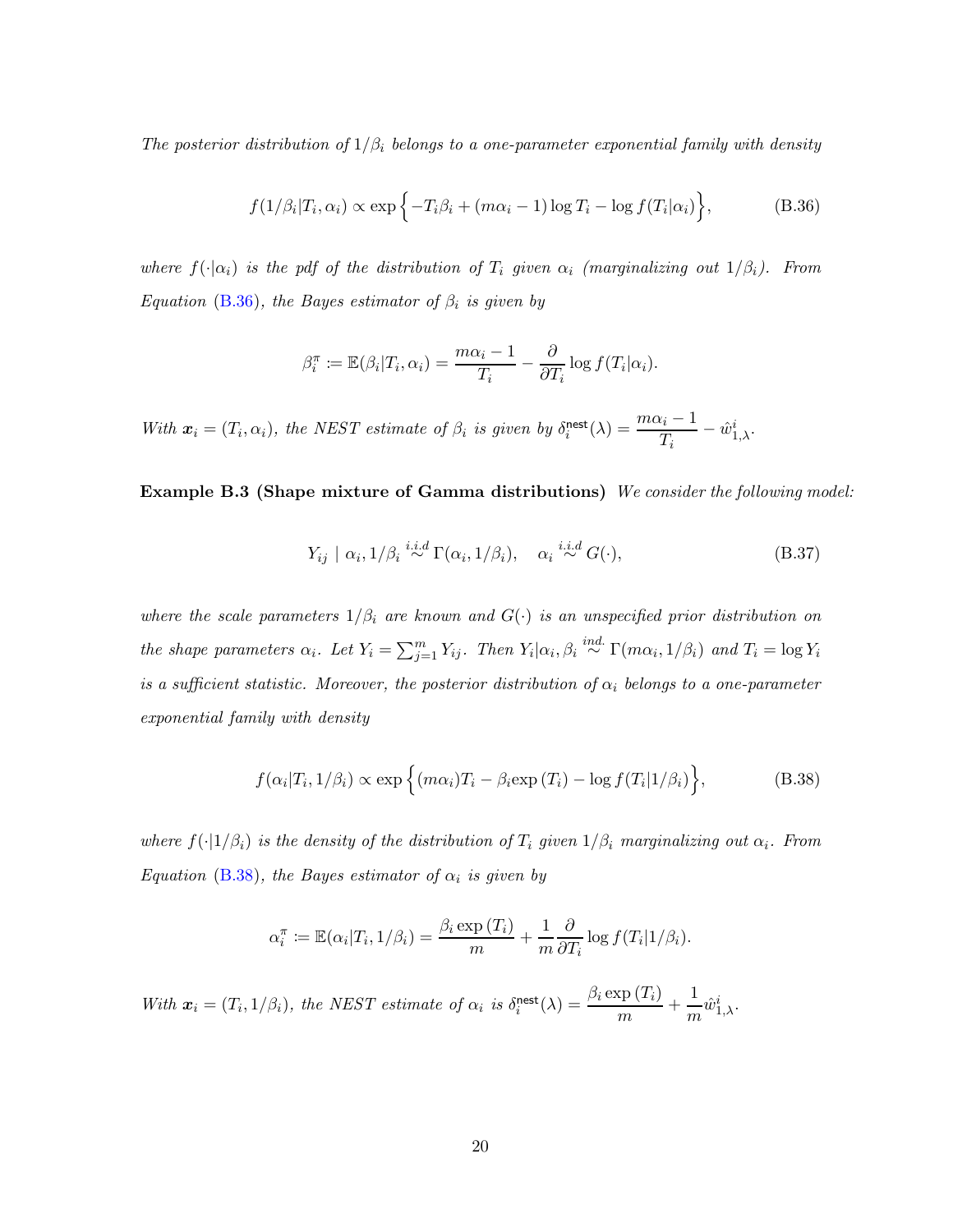Example B.4 (Scale mixture of Weibulls) We consider the following model:

<span id="page-57-2"></span>
$$
Y_{ij} \mid k_i, \beta_i \stackrel{i.i.d}{\sim} Weibull(k_i, \beta_i), \quad \beta_i \stackrel{i.i.d}{\sim} G(\cdot). \tag{B.39}
$$

We have  $f(y \mid k, \beta) = \beta k y^{k-1} \exp(-\beta y^k)$ . In Equation [\(B.39\)](#page-57-2) the shape parameters  $k_i$  are known,  $G(\cdot)$  is an unspecified prior distribution on the scale parameters  $\beta_i$ ,  $T_i = \sum_{j=1}^m \{Y_{ij}\}^{k_i}$ is a sufficient statistic, and  $T_i|k_i,1/\beta_i \stackrel{ind.}{\sim} \Gamma(m,1/\beta_i)$ . From Example 2, the Bayes estimator of  $\beta_i$  is

$$
\beta_i^{\pi} := \mathbb{E}(\beta_i | T_i, k_i) = \frac{m-1}{T_i} + \frac{\partial}{\partial T_i} \log f(T_i | k_i).
$$

With  $\mathbf{x}_i = (T_i, k_i)$ , the NEST estimate of  $\beta_i$  is given by  $\delta_i^{\text{nest}}$  $\frac{\text{nest}}{i}(\lambda) = \frac{m-1}{T}$  $\frac{\overline{I_{i}}-1}{T_{i}}-\hat{w}_{1,\lambda}^{i}.$ 

The preceding examples present a setting with known nuisance parameter. When both parameters are unknown, extensions of our estimation framework to an arbitrary member of the two-parameter exponential family is difficult. The main reason is that in the Gaussian case the sufficient statistics are independent and their marginal distributions are known. However, for other distributions such as the Gamma and Beta, the joint distribution of the two sufficient statistics is generally unknown. This impedes a full generalization of our approach. We anticipate that an iterative scheme that conducts shrinkage estimation on the primary and nuisance coordinates in turn may be developed by combining the ideas in Examples 2 and 3 above. We do not pursue those extensions in this article.

## <span id="page-57-1"></span><span id="page-57-0"></span>C Additional Numerical Experiments

#### C.1 Numerical Experiments with unequal sample sizes  $m_i$

In this section, we present the risk performance of the seven competing approaches of sections [5.1](#page-22-1) and [5.2](#page-27-0) when the sample sizes  $m_i$  are different across the  $n = 1000$  units of study. We continue to use the simulation settings of sections [5.1](#page-22-1) and [5.2,](#page-27-0) and only change how  $m = (m_1, \ldots, m_n)$  are generated in these settings. Figures [8](#page-58-1) to [10](#page-59-0) present the relative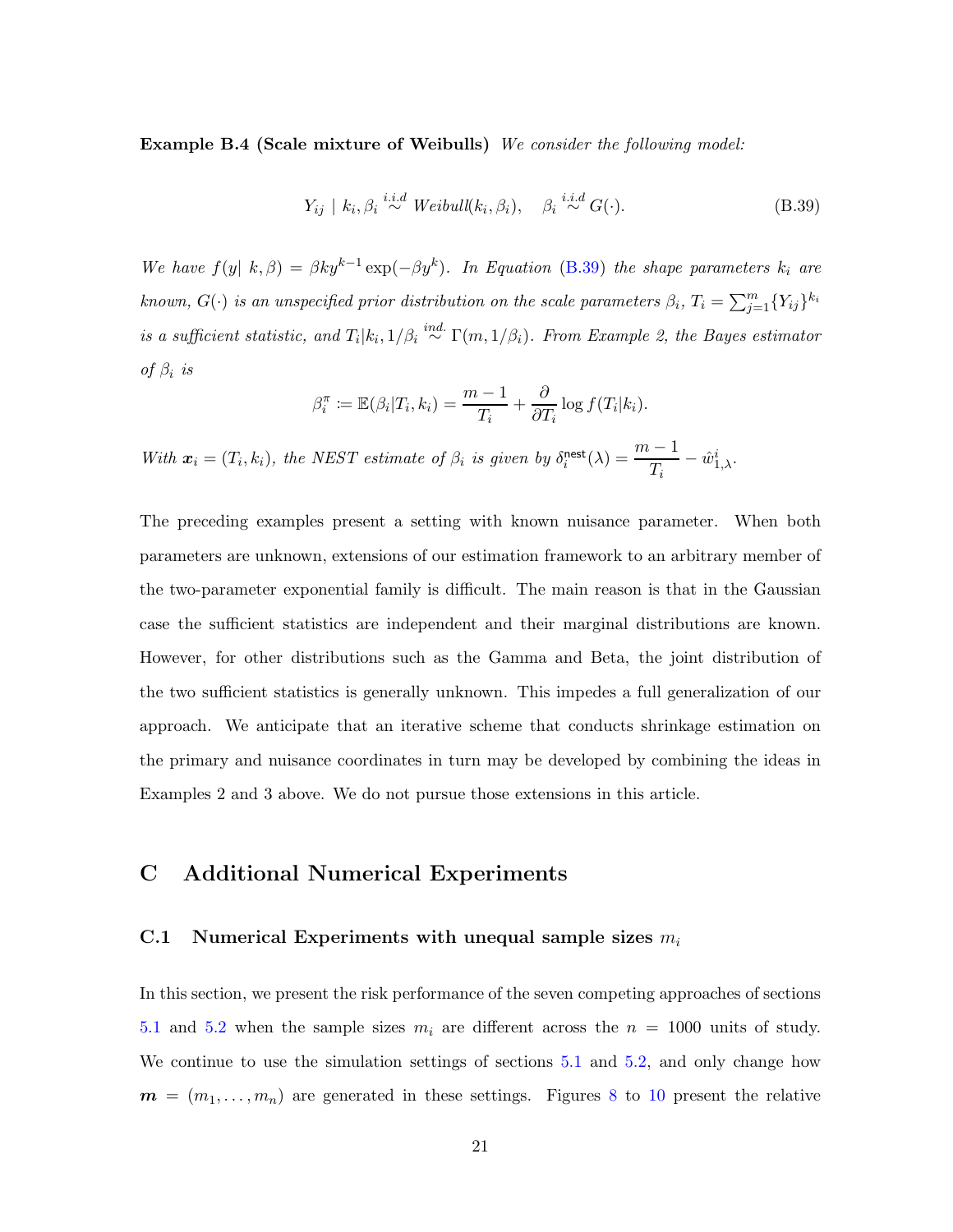<span id="page-58-1"></span>

Figure 8: Left to Right: Simulation settings 1, 2 and 3. Here  $m$  is a fixed vector of size n with elements sampled randomly from  $(10, 11, \ldots, 20)$  with replacement.

risks of the competing estimators across the seven simulations settings of sections [5.1](#page-22-1) and [5.2.](#page-27-0) Here  $m$  is generated as a fixed vector of size n with elements sampled randomly from  $(10, 11, \ldots, 20)$  with replacement. For setting 1, figure [8](#page-58-1) left, we note that NPMLE dominates NEST as u increases while both NEST and TF exhibit a better risk performance than the three linear shrinkage estimators. Under setting 2, figure [8](#page-58-1) center, NEST dominates all other competing estimators considered here while for setting 3 (figure [8](#page-58-1) right), which represents the conjugate case, the NEST and NPMLE have the best risk performance. Settings 5 and 6 (figure [9](#page-59-1) center and right) from section [5.1](#page-22-1) represent scenarios wherein the data  $Y_{ij}|(\mu_i, \sigma_i^2)$ are not normally distributed. Under both these settings, NEST provides an overall better risk performance than the linear shrinkage estimators as the heterogeneity in the data increases with u while NPMLE dominates NEST in setting 6 (figure [9](#page-59-1) right). Setting 7 (figure [10\)](#page-59-0) is the ratio estimation scenario considered in section [5.2](#page-27-0) and we see that NEST has a relatively better risk performance than the linear shrinkage estimators and Tweedie's formula while NPMLE dominates NEST for relatively smaller values of u.

## <span id="page-58-0"></span>C.2 Compound Estimation of Normal Means - known variances

We focus on the hierarchical Model of equation [\(2.1\)](#page-6-1) with known variances and compare the following six approaches for estimating  $\mu$ : the NEST oracle method, which estimates  $\lambda$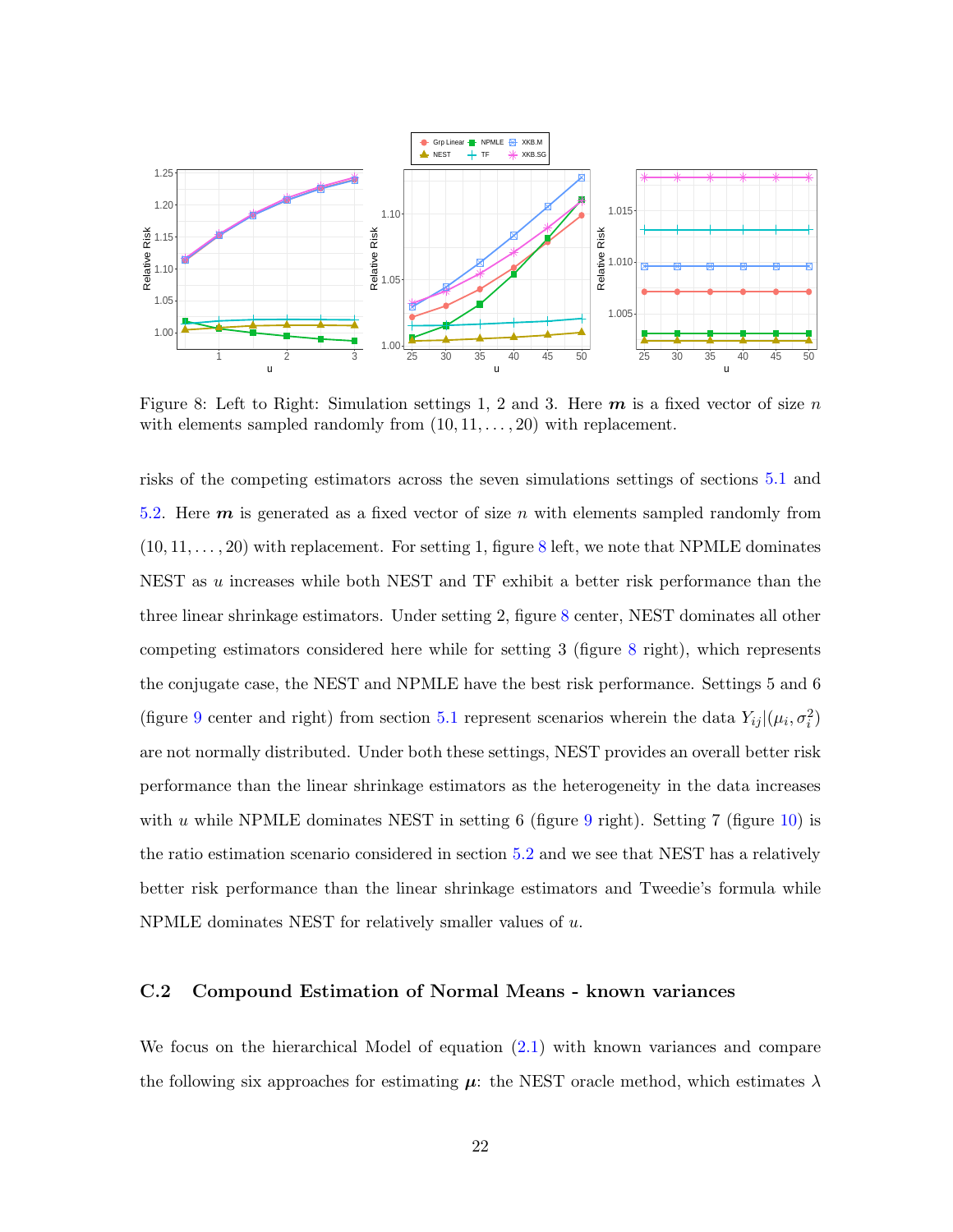<span id="page-59-1"></span>

<span id="page-59-0"></span>Figure 9: Left to Right: Simulation settings 4, 5 and 6 (from section [5.2\)](#page-27-0). In each setting  $\boldsymbol{m}$  is a fixed vector of size n with elements sampled randomly from  $(10, 11, \ldots, 20)$  with replacement.



Figure 10: Simulation setting 7 from section [5.2.](#page-27-0) Here  $m$  is a fixed vector of size n with elements sampled randomly from  $(10, 11, \ldots, 20)$  with replacement.

by minimizing the true loss (NEST orc), and the proposed NEST method, where  $\lambda$  is chosen using modified cross-validation, the g-modelling approach of [Gu and Koenker](#page-34-9) [\(2017a](#page-34-9)[,b](#page-34-12)) (NPMLE), group linear estimator (Grp linear) of [Weinstein et al.](#page-36-2) [\(2018](#page-36-2)), the semi-parametric monotonically constrained SURE estimator that shrinks towards the grand mean (XKB.SG) from [Xie et al.](#page-36-4) [\(2012](#page-36-4)) and from the same paper, the parametric SURE estimator that shrinks towards a general data driven location (XKB.M).

The aforementioned six approaches are evaluated on four different simulation settings, with the goal of assessing the relative performance of the competing estimators as the heterogeneity in the variances  $\sigma_i^2$  is varied while keeping n fixed at 1,000. For each setting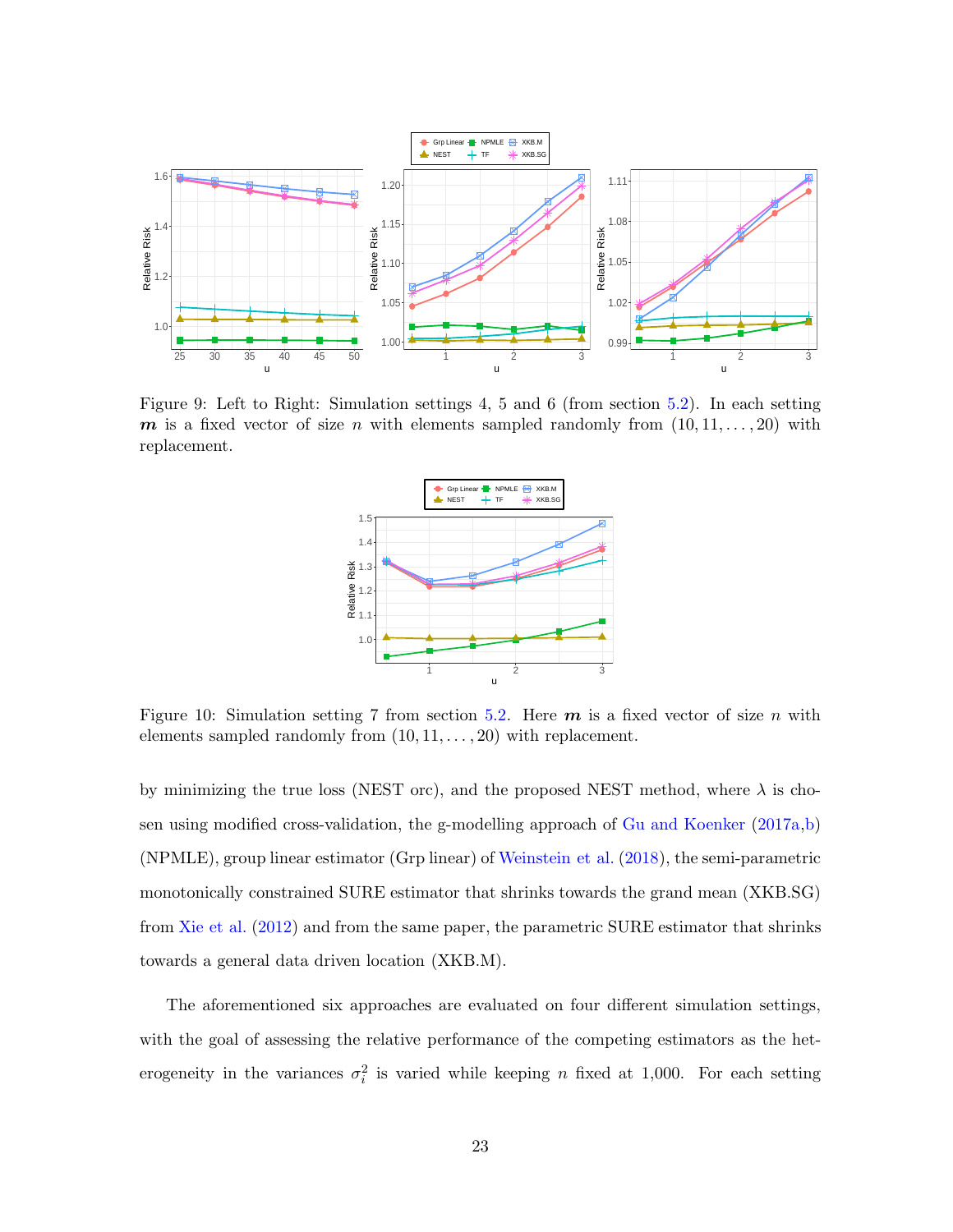we compute the average squared error risk for each competing estimator of  $\mu$  across 50 Monte Carlo repetitions. Figures [11](#page-60-0) and [12](#page-61-0) plot the relative risk which is the ratio of the average squared error risk for any competing estimator to that of NEST orc so that a ratio bigger than 1 represents a poorer risk performance of the competing estimator relative to the NEST oracle method. The first setting, panel (a) of Figure [11,](#page-60-0) corresponds to the

<span id="page-60-0"></span>

(a) Setting 1:  $\mu_i \stackrel{i.i.d}{\sim} 0.7 \ N(0, .1) + 0.3 \ N(\pm 1, 3)$ and  $\sigma_i^2$  $\stackrel{i.i.d}{\sim} U(0.5, u).$ (b) Setting 2:  $\mu_i$  can take values 0 or 3 with equal probability and  $\sigma_i^2$  $\stackrel{i.i.d}{\sim} U(0.5, u).$ 

Figure 11: Comparison of relative risks under simulation settings 1 and 2.

scenario where the mean and the variances are independent. Here, for each  $i = 1, \ldots, n$ ,  $\mu_i \stackrel{i.i.d}{\sim} 0.7 \ N(0, .1) + 0.3 \ N(\pm 1, 3)$  and  $\sigma_i^2 \stackrel{i.i.d}{\sim} U(0.5, u)$  where we let u vary across six levels,  $\{0.5, 1, 1.5, 2, 2.5, 3\}$  $\{0.5, 1, 1.5, 2, 2.5, 3\}$  $\{0.5, 1, 1.5, 2, 2.5, 3\}$ . This is the same setting 1 of Figure 1 in Section [5.1](#page-22-1) but with known variances. From panel (a) of Figure [11,](#page-60-0) we see that as heterogeneity increases with increasing u, the gap between the linear shrinkage methods and NEST decreases. NPMLE, on the other hand, demonstrates a higher relative risk than NEST except at  $u = 1.5$ . The second setting, panel (b) of Figure [11,](#page-60-0) is another example of the scenario where the mean and the variances are independent. Here, for each  $i = 1, \ldots, n$ ,  $\mu_i$  can take the values 0 or 3 with equal probability and  $\sigma_i^2 \stackrel{i.i.d}{\sim} U(0.5, u)$  with  $u \in \{0.5, 1, 1.5, 2, 2.5, 3\}$ . Under this setting, we expect NPMLE to perform substantially better as the true prior distribution on the means is discrete. Moreover, from panel (b) of Figure [11](#page-60-0) we note that both NEST and NPMLE dominate the linear shrinkage methods. The third setting, panel (a) of Figure [12,](#page-61-0) corresponds to the sparse case. The variances  $\sigma_i^2$  are drawn from the same uniform distribution as in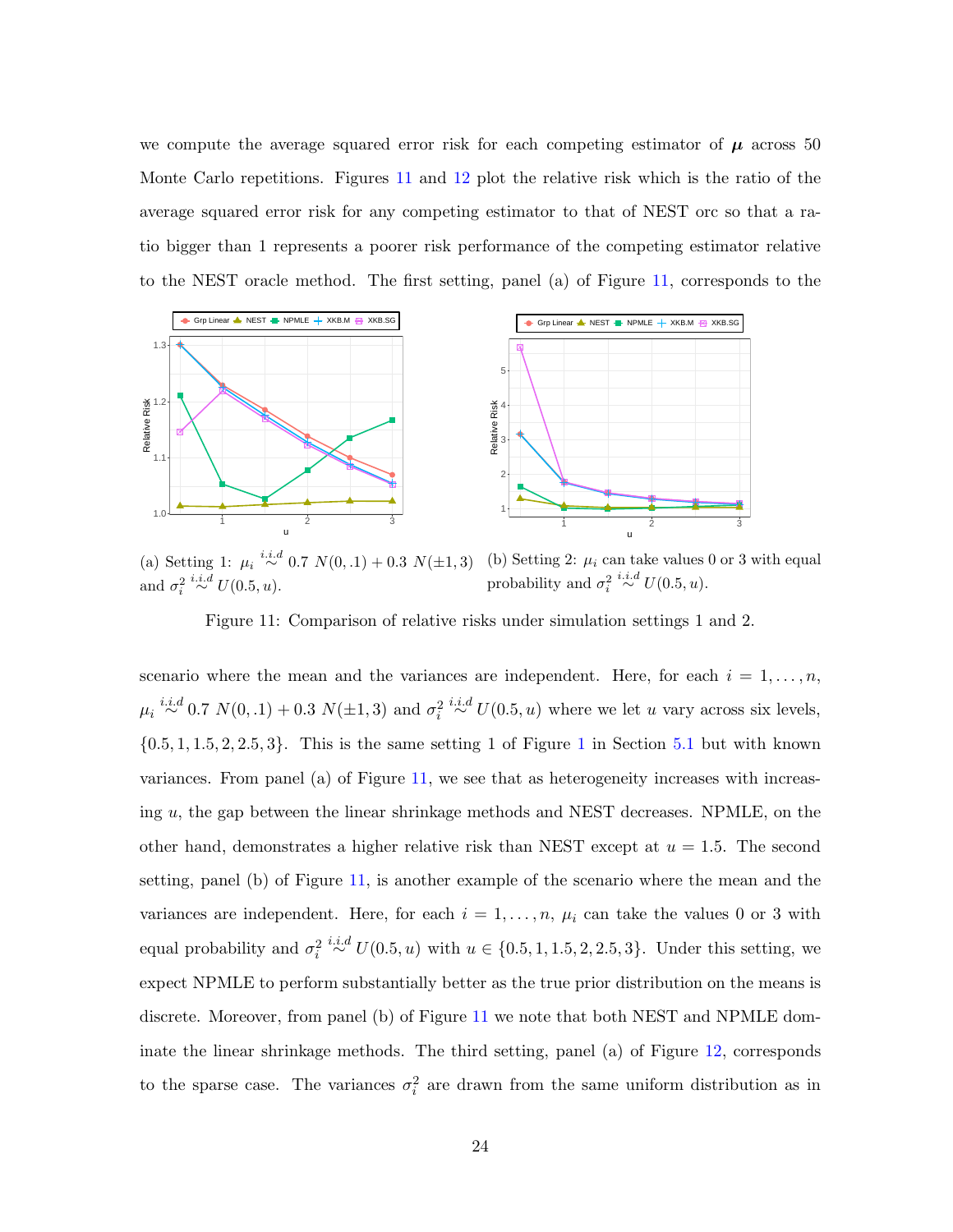<span id="page-61-0"></span>

(a) Setting 3:  $\mu_i \stackrel{i.i.d}{\sim} 0.7\delta_{(0)} + 0.3N(3,1)$  and  $\sigma_i^2$  $\stackrel{i.i.d}{\sim} U(0.5, u).$  $\tau_i \stackrel{ind.}{\sim} 0.5 \Gamma(20, \mathtt{rate} = 20) + 0.5 \Gamma(20, \mathtt{rate} = u)$ and  $\mu_i|\tau_i \stackrel{ind.}{\sim} N(\pm 0.5/\tau_i, 0.5^2)$ .

Figure 12: Comparison of relative risks under simulation settings 3 and 4.

Figure [11,](#page-60-0) but  $\mu_i$  are only 30% likely to come from  $N(3, 1)$  and 70% likely from a point mass at 0. We continue to see a similar pattern in the relative risks of the competing estimators wherein both NPMLE and NEST are better than the linear shrinkage estimators considered here. The fourth setting, panel (b) of Figure [12,](#page-61-0) corresponds to the correlated case of Figure [2](#page-24-1) in Section [5.1](#page-22-1) with known variances. The precisions  $\tau_i = 1/\sigma_i^2$  are generated independently from a mixture distribution that has an even chance of drawing from either  $\Gamma(20, rate = 20)$ or  $\Gamma(20, rate = u)$  and given  $\tau_i$ , the means  $\mu_i$  are independently  $N(\pm 0.5/\tau_i, 0.5^2)$ . In this setting, the magnitude of the variances increase with  $u$  and the means grow with the variances. Panel (b) of Figure [12](#page-61-0) reveals that XKB.SG and Grp Linear dominate all other competing estimators although XKB.M is marginally better than Grp Linear for relatively smaller values of u. This is in sharp contrast with the performance of Grp Linear and XKB.SG under the same setting but with unknown variances (Figure [2](#page-24-1) in Section [5.1\)](#page-22-1). The distribution of the variances in this setting is bimodal and carry important structural information regarding the means. When these variances are known, Grp Linear is able to exploit the additional information in the variances to conduct a superior estimation of the means. However, when these variances are unknown, Grp Linear, relying on sample variances, has a substantially higher relative risk than NEST as the heterogeneity increases (Figure [2](#page-24-1) in Section [5.1\)](#page-22-1).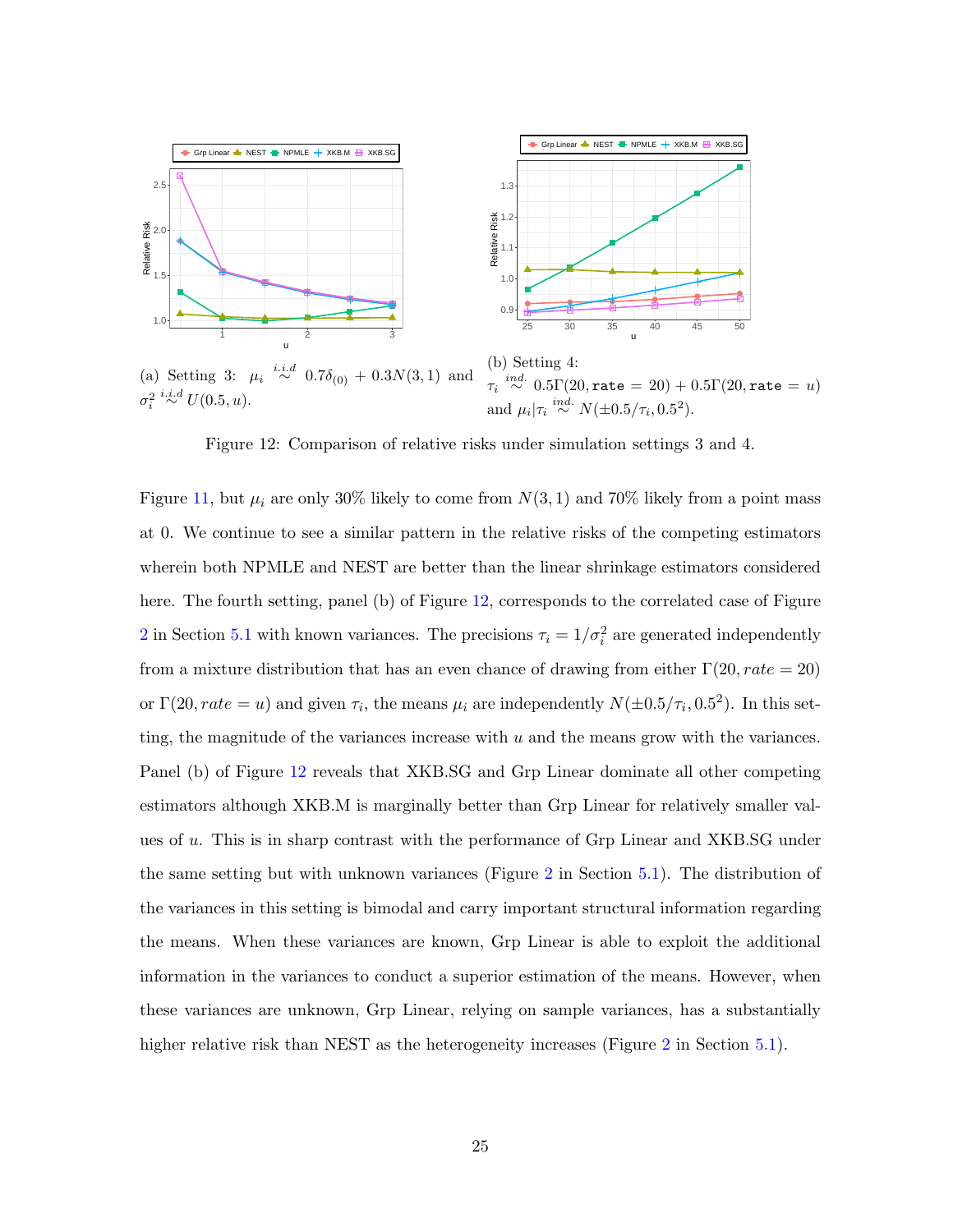#### <span id="page-62-0"></span>C.3 Gamma and Weibull mixtures

In this section we provide numerical evidence that demonstrate the performance of the NEST estimator for compound estimation of the scale parameter of Gamma and Weibull mixtures in examples [B.2](#page-55-2) and [B.4](#page-56-2) of Section [B.](#page-55-0) To choose  $\lambda$  in these settings, we use two fold cross validation by randomly splitting the observed data  $Y_i = (Y_{ij} : 1 \le j \le m)$  for unit i into two approximately equal parts  $(U_i, V_i)$  such that  $Y_i = (U_i, V_i)$ .

Scale mixture of Gamma distributions - Consider the setting of example [B.2](#page-55-2) in Section [B](#page-55-0) where for  $j = 1, \ldots, m$  and  $i = 1, \ldots, n$ ,

$$
Y_{ij} | \alpha_i, 1/\beta_i \stackrel{i.i.d}{\sim} \Gamma(\alpha_i, 1/\beta_i), \quad 1/\beta_i \stackrel{i.i.d}{\sim} G(\cdot).
$$

Here the shape parameters  $\boldsymbol{\alpha} = (\alpha_1, \dots, \alpha_n)$  are known and  $G(\cdot)$  is an unspecified prior distribution on the scale parameters  $1/\beta_i$ . We fix  $m = 30$  and consider two scenarios wherein, for scenario 1, we let  $\beta_i \stackrel{i.i.d}{\sim} \Gamma(7,1)$  and  $\alpha$  to be a fixed vector of size n with elements sampled randomly from  $(1,3,5)$  with replacement. For scenario 2,  $\beta_i \stackrel{i.i.d}{\sim} \mathcal{X}_5^2$  and  $\alpha$  is a fixed vector of size n with elements sampled randomly from  $(1, 2, 3)$  with replacement. We consider four competing estimators of  $\beta$  across the two scenarios as n varies. The competing estimators include the NEST estimator from example 2 with  $\lambda$  obtained from two fold cross validation, the NPMLE based estimator of  $\beta$  from [Koenker and Gu](#page-35-13) [\(2017\)](#page-35-13), the maximum likelihood estimator (MLE) of  $\beta_i$  which is  $m\alpha_i/\sum_{j=1}^m Y_{ij}$  and NEST orc which represents the NEST estimator of example 2 with oracle  $\lambda$ . The average squared error risk of these estimators is calculated over 100 Monte-Carlo repetitions and figure [13](#page-63-0) presents the ratio of the average risks wherein the denominator is the average risk of NEST orc. For scenario 1 (figure [13](#page-63-0) left), the NEST estimator is almost as good as the NPMLE estimator of  $\beta$  for large n. Scenario 2, on the other hand, represents a challenging setting where  $\beta_i$  are relatively smaller in comparison to those in scenario 1. In this setting, the NEST estimator has a lower relative risk than the NPMLE across all n.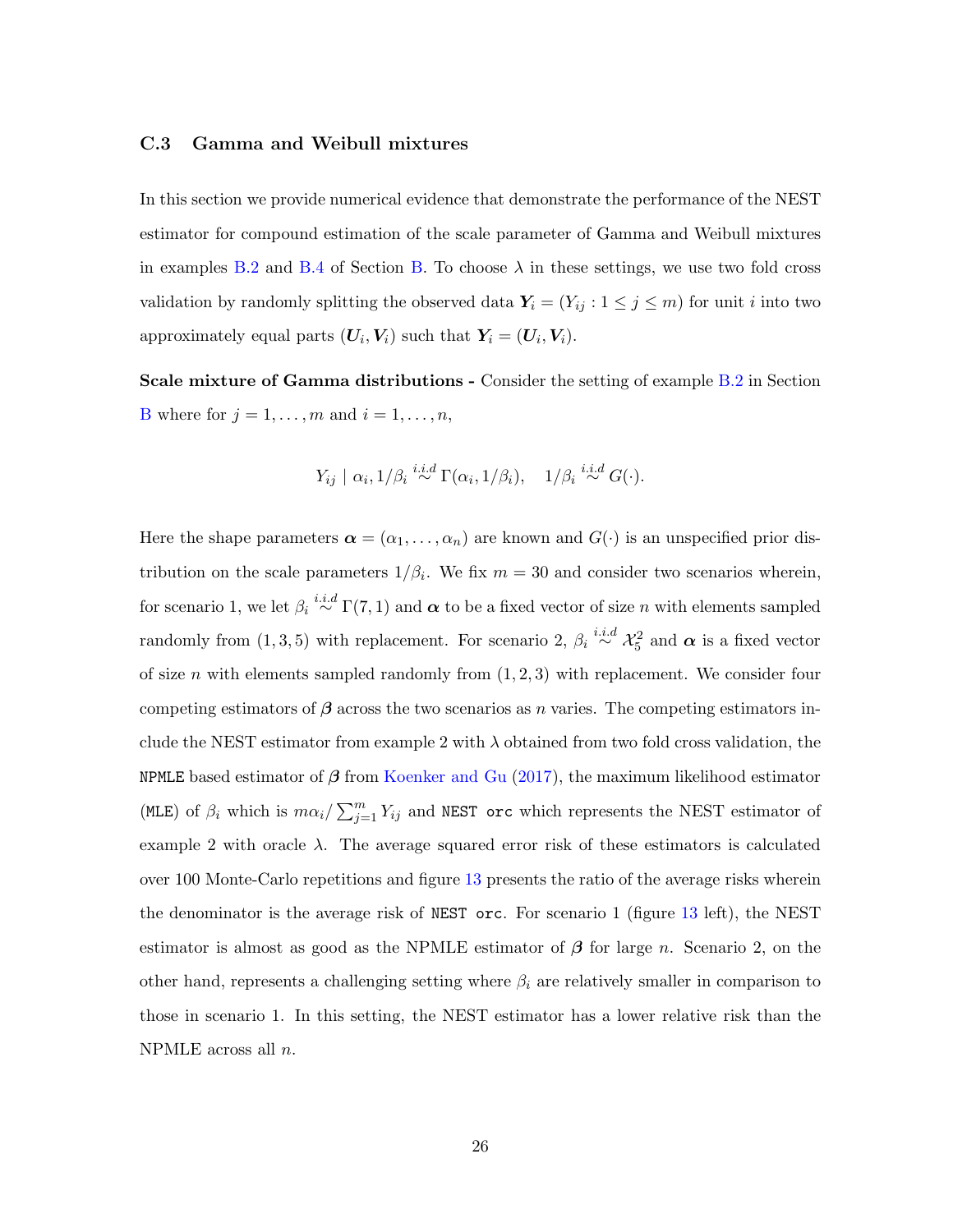<span id="page-63-0"></span>

Figure 13: Comparison of relative risk for estimating  $\beta$  under a scale mixture of Gamma distributions. Left: Scenario 1 -  $\beta_i \stackrel{i.i.d}{\sim} \Gamma(7,1)$  and  $\alpha$  to be a fixed vector of size n with elements sampled randomly from  $(1,3,5)$  with replacement. Right: Scenario 2 - $\beta_i \stackrel{i.i.d}{\sim} \mathcal{X}_5^2$  and  $\alpha$  is a fixed vector of size n with elements sampled randomly from  $(1, 2, 3)$  with replacement. Here m is fixed at 30.

Scale mixture of Weibull distributions - Consider the setting of example 4 in Section [B](#page-55-0) where for  $j = 1, \ldots, m$  and  $i = 1, \ldots, n$ ,

$$
Y_{ij} \mid k_i, \beta_i \stackrel{i.i.d}{\sim} Weibull(k_i, \beta_i), \quad \beta_i \stackrel{i.i.d}{\sim} G(\cdot).
$$

Here the shape parameters  $\mathbf{k} = (k_1, \ldots, k_n)$  are known and  $G(\cdot)$  is an unspecified prior distribution on the scale parameters  $\beta_i$ . We fix  $m = 30$  and consider two scenarios wherein, for scenario 1, we let  $\beta_i = |Z_i|$  where  $Z_i \stackrel{i.i.d}{\sim} N(1, 0.1^2)$  and for scenario 2,  $\beta_i \stackrel{i.i.d}{\sim} (1/3)\delta_{(0.75)} +$  $(1/3)\delta_{(1)} + (1/3)\delta_{(1.25)}$ . In each case,  $\alpha$  is a fixed vector of size n with elements sampled randomly from  $(1, 2, 3)$  with replacement. Analogous to figure [13,](#page-63-0) figure [14](#page-64-0) presents the relative risks of the competing estimators of  $\beta$  across the two scenarios as n varies. The competing estimators include the NEST estimator from example 4 with  $\lambda$  obtained from two fold cross validation, the NPMLE based estimator of  $\beta$ , the maximum likelihood estimator (MLE) of  $\beta_i$  which is  $m/\sum_{j=1}^m Y_{ij}^{k_i}$  and NEST orc which represents the NEST estimator of example 4 with oracle  $\lambda$ . We note that for both the scenarios and particularly for scenario 2, the NEST estimator has a lower relative risk than the NPMLE for large  $n$ .